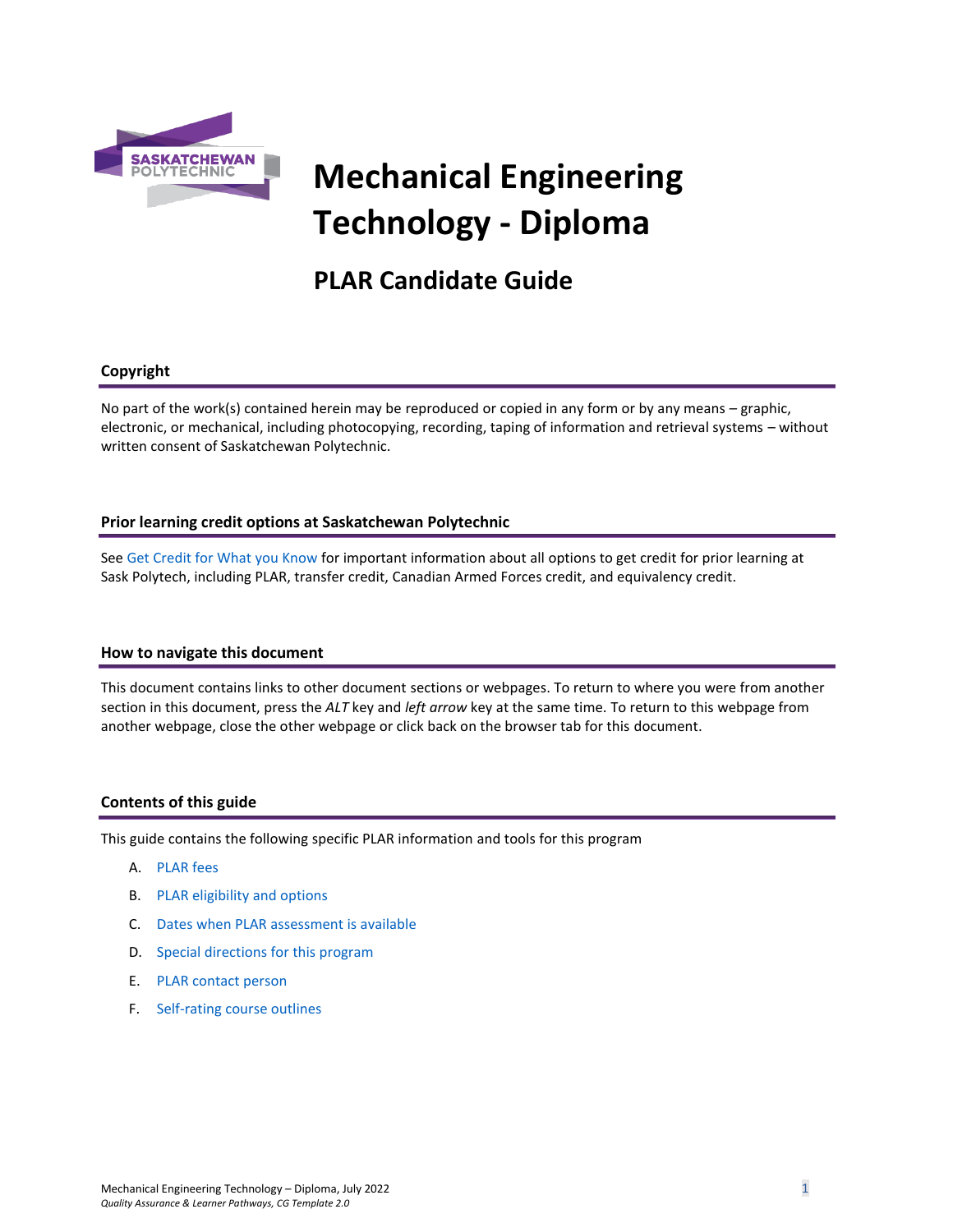# <span id="page-1-0"></span>**A. PLAR fees**

Fees for PLAR challenges are set to cover our costs for consultation, assessment, and related administrative tasks. PLAR fees are non-refundable and non-transferrable.

<span id="page-1-1"></span>The PLAR fees policy is subject to change for each new academic year. Please see the **Cost** section on th[e PLAR](https://saskpolytech.ca/admissions/get-credit/plar.aspx)  [webpage](https://saskpolytech.ca/admissions/get-credit/plar.aspx) for current fee information.

# **B. PLAR eligibility and options**

To be eligible for PLAR for courses in this program, you must be a registered student at Sask Polytech and accepted into the program. Proof of English language proficiency may be required for some applicants. You must also consult with the [PLAR contact person](#page-2-0) and be approved for PLAR assessment.

#### **Course prerequisites and corequisites**

Some courses have one or more other courses that must be completed first (prerequisite) or at the same time (corequisite). See [course outlines](#page-2-1) in this guide to identify any pre or corequisites for each course. Discuss with your [PLAR contact person](#page-2-0) how to deal with courses with corequisites.

# **C. Dates when PLAR assessment is available**

PLAR assessment for this program is available from Sept 1 to June 15 in each academic year.

#### <span id="page-1-2"></span>**All PLAR assessment must be completed by June 15 of each academic year**.

# **D. Special directions for this program**

- 1. **Review** the [PLAR process and FAQs](https://saskpolytech.ca/admissions/get-credit/plar.aspx) and the information in this guide.
- 2. **Self-rate** your learning for each course using the Course Outlines in this guide.
- 3. **Consult** with th[e PLAR contact person](#page-2-0) for PLAR approval. Be prepared to provide your resume, course selfratings (see section F), and a partially completed [PLAR application.](https://saskpolytech.ca/admissions/resources/documents/plar-application-form.pdf) If you are approved for PLAR, the contact person will sign your PLAR application and explain next steps.
- 4. Apply for admission to the program. See [directions](#page-1-2) for applying.
- 5. **Register** for PLAR at [Registration S](https://saskpolytech.ca/w3/registration.aspx)ervices once you have signed approval on your [PLAR Application Form.](http://saskpolytech.ca/admissions/resources/documents/plar-application-form.pdf) The PLAR fee will be added to your student account.
- 6. **Finalize** assessment plan with your assigned assessor**.**
- 7. **Complete** assessment before your PLAR registration expires.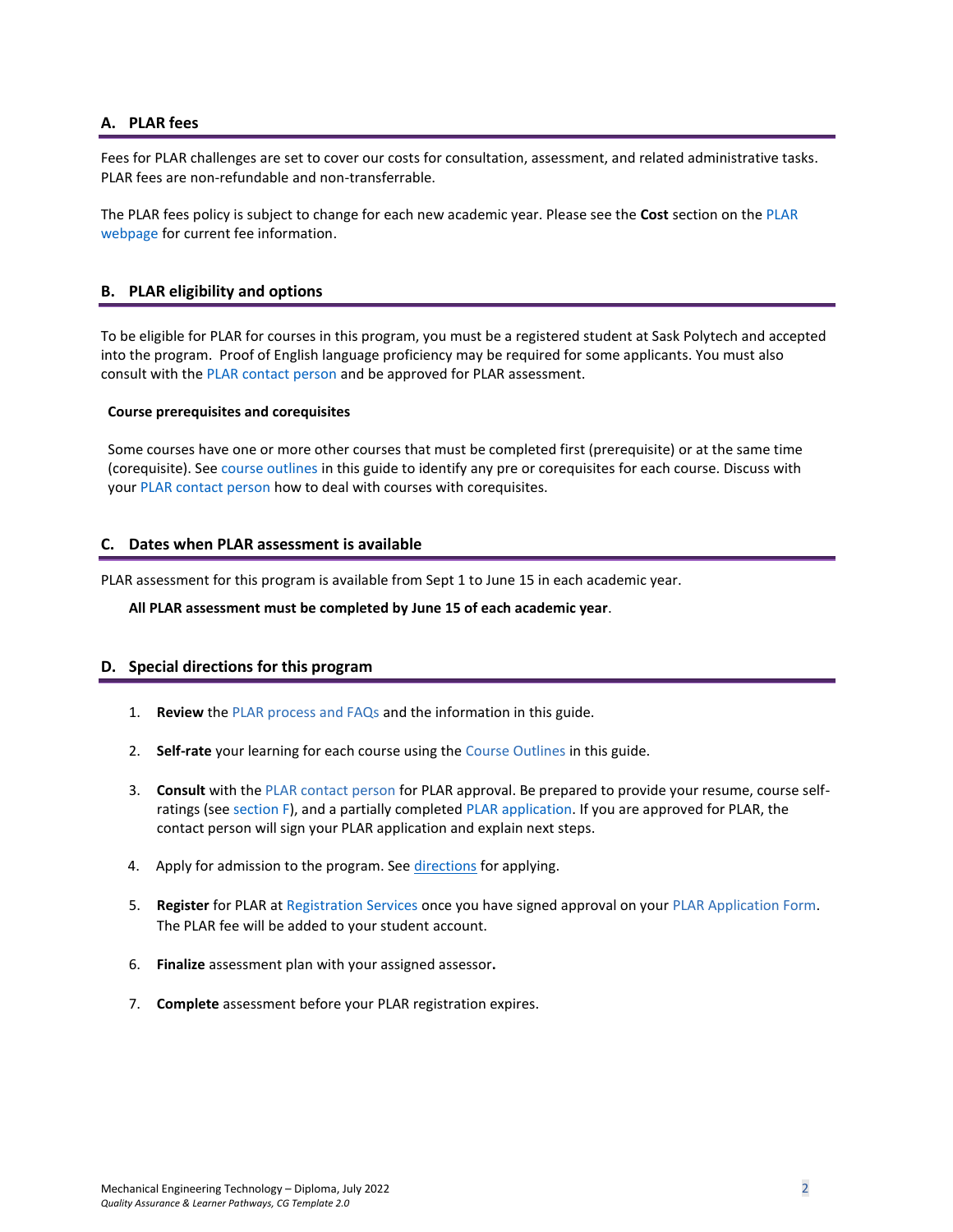### <span id="page-2-0"></span>**E. PLAR contact person**

Contact the person below to arrange a consultation **after** you have read this guide an[d general PLAR information](http://saskpolytech.ca/admissions/resources/prior-learning-process.aspx)  **and** rated yourself for each course (see next session). Consultation may be by phone, online, or in person. Be prepared to provide your resume, course self-ratings, and a partially completed [PLAR application.](https://saskpolytech.ca/admissions/resources/documents/plar-application-form.pdf#search=PLAR%20application) If agreement is reached to go ahead with PLAR, the contact person will sign approval on your PLAR application and explain the next steps. Admission to the program is required before you can register for PLAR.

> **Kurt Soucy, P. Eng., Program Head** Mechanical Engineering Technology - Diploma Saskatchewan Polytechnic, Saskatoon Campus Phone: 306 – 659 - 4433 Email[: soucyk@saskpolytech.ca](mailto:soucyk@saskpolytech.ca)

# <span id="page-2-1"></span>**F. Self-rating course outlines**

Clicking on a course code below opens a page where you can rate yourself on the knowledge and skills assessed for PLAR credit. For Arts & Sciences courses, clicking on the course code opens another PLAR guide. The [PLAR contact](#page-2-0)  [person](#page-2-0) for this program will refer you to another person to discuss PLAR for courses delivered by Arts & Sciences or another program/department.

| <b>COURSE</b><br><b>CODE</b> | <b>COURSE NAME</b>                               | <b>Delivered by another</b><br>department/program |  |  |
|------------------------------|--------------------------------------------------|---------------------------------------------------|--|--|
| Semester 1                   |                                                  |                                                   |  |  |
| <b>CAD 101</b>               | <b>CAD Drafting</b>                              |                                                   |  |  |
| <b>COMP 113</b>              | Spreadsheets for Engineering Technology          |                                                   |  |  |
| <b>DRFT 114</b>              | <b>Drafting Principles</b>                       |                                                   |  |  |
| <b>ENGM 191</b>              | <b>Applied Mechanics: Statics</b>                |                                                   |  |  |
| <b>FMEC 100</b>              | <b>Fluid Mechanical Energy Concepts</b>          |                                                   |  |  |
| <b>MAT 110</b>               | Mathematics for Engineering Technologies         | <b>Arts &amp; Sciences</b>                        |  |  |
| <b>MECH 100</b>              | Mechanical Engineering Concepts and Applications |                                                   |  |  |
| <b>SEM 101</b>               | Technology                                       |                                                   |  |  |
|                              | Semester 2                                       |                                                   |  |  |
| <b>ELEC 279</b>              | <b>Basic Electricity</b>                         |                                                   |  |  |
| <b>ENGM 101</b>              | <b>Strength of Materials</b>                     |                                                   |  |  |
| <b>ENGM 180</b>              | <b>Materials of Engineering</b>                  |                                                   |  |  |
| <b>FMEC 101</b>              | Fluid Transport and Energy Systems               |                                                   |  |  |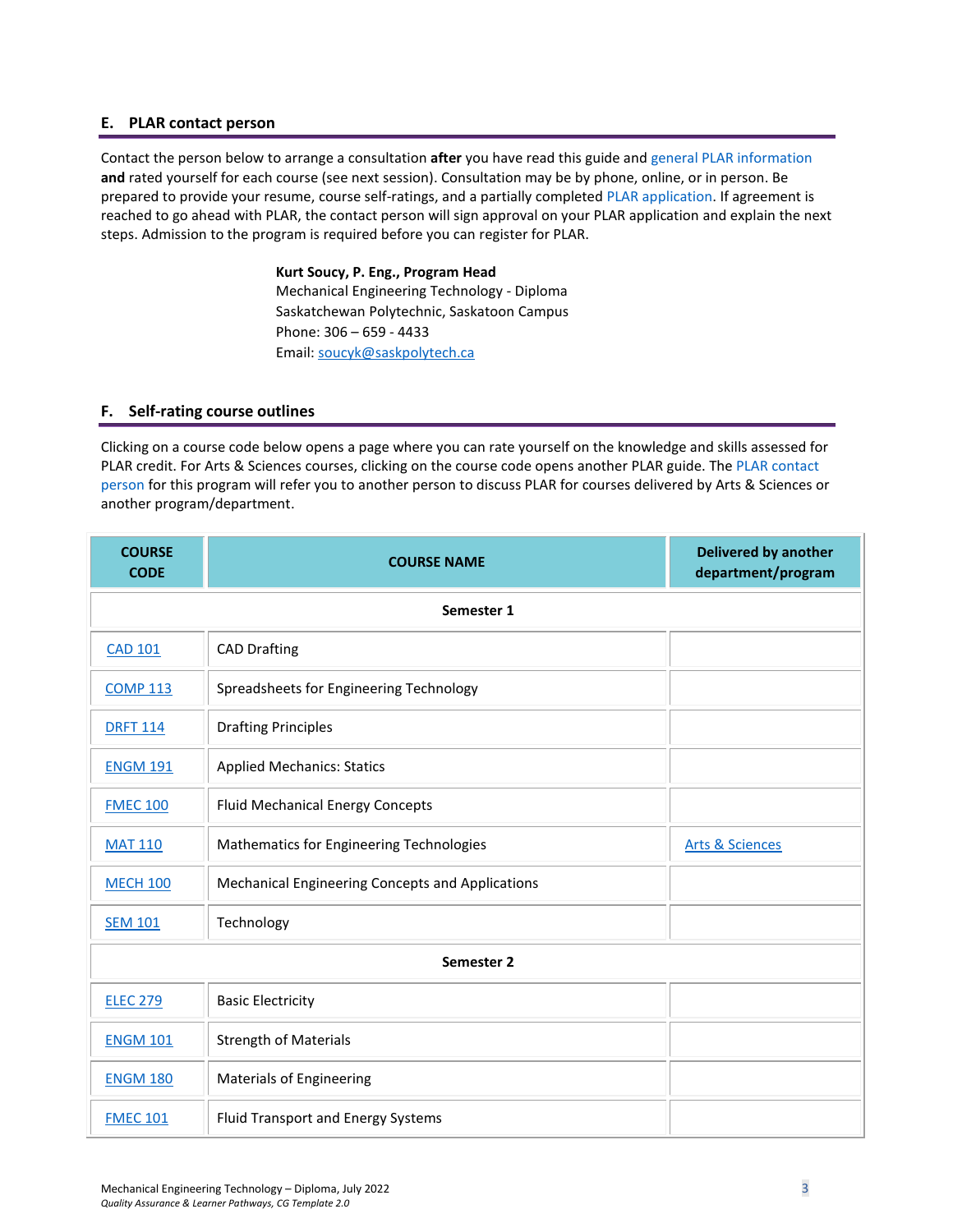| <b>COURSE</b><br><b>CODE</b> | <b>COURSE NAME</b>                                                       | <b>Delivered by another</b><br>department/program |  |  |  |
|------------------------------|--------------------------------------------------------------------------|---------------------------------------------------|--|--|--|
| <b>MAT 111</b>               | <b>Calculus for Engineering Technology</b><br><b>Arts &amp; Sciences</b> |                                                   |  |  |  |
| <b>SEM 107</b>               | <b>Engineering Software Applications</b>                                 |                                                   |  |  |  |
| <b>TCOM 110</b>              | <b>Workplace Communications</b>                                          | <b>Arts &amp; Sciences</b>                        |  |  |  |
| <b>TCOM 111</b>              | <b>Technical Communications</b>                                          | <b>Arts &amp; Sciences</b>                        |  |  |  |
|                              | Semester 3                                                               |                                                   |  |  |  |
| <b>CNTR 206</b>              | <b>Automation Control Applications</b>                                   |                                                   |  |  |  |
| <b>CAD 103</b>               | CAD Modelling 1                                                          |                                                   |  |  |  |
| <b>CLTR 200</b>              | <b>Culture and Diversity</b>                                             | <b>Arts &amp; Sciences</b>                        |  |  |  |
| <b>FMEC 102</b>              | Piping Analysis and Modeling                                             |                                                   |  |  |  |
| <b>MACH 191</b>              | <b>Machine Shop Technology</b>                                           |                                                   |  |  |  |
| <b>WELD 387</b>              | <b>Welding for Technologists</b>                                         |                                                   |  |  |  |
| Semester 4                   |                                                                          |                                                   |  |  |  |
| <b>CAD 201</b>               | Advanced Drafting/CAD Modeling 2                                         |                                                   |  |  |  |
| <b>ENGM 193</b>              | <b>Applied Mechanics - Dynamics</b>                                      |                                                   |  |  |  |
| <b>ENGM 280</b>              | Mechanical Design 1                                                      |                                                   |  |  |  |
| <b>HYDR 283</b>              | <b>Fluid Power</b>                                                       |                                                   |  |  |  |
| <b>MANU 200</b>              | Fabrication                                                              |                                                   |  |  |  |
| <b>SEM 208</b>               | <b>Industry Engagement</b>                                               |                                                   |  |  |  |
| <b>THER 201</b>              | Vapour Systems and Heat Transfer                                         |                                                   |  |  |  |
| Semester 5                   |                                                                          |                                                   |  |  |  |
| <b>ENGM 200</b>              | <b>Finite Element Modelling</b>                                          |                                                   |  |  |  |
| <b>ENGM 201</b>              | Mechanical Design 2                                                      |                                                   |  |  |  |
| <b>ENGM 202</b>              | Engineering Design and Development 1                                     |                                                   |  |  |  |
| <b>HVAC 200</b>              | <b>HVAC Fundamentals</b>                                                 |                                                   |  |  |  |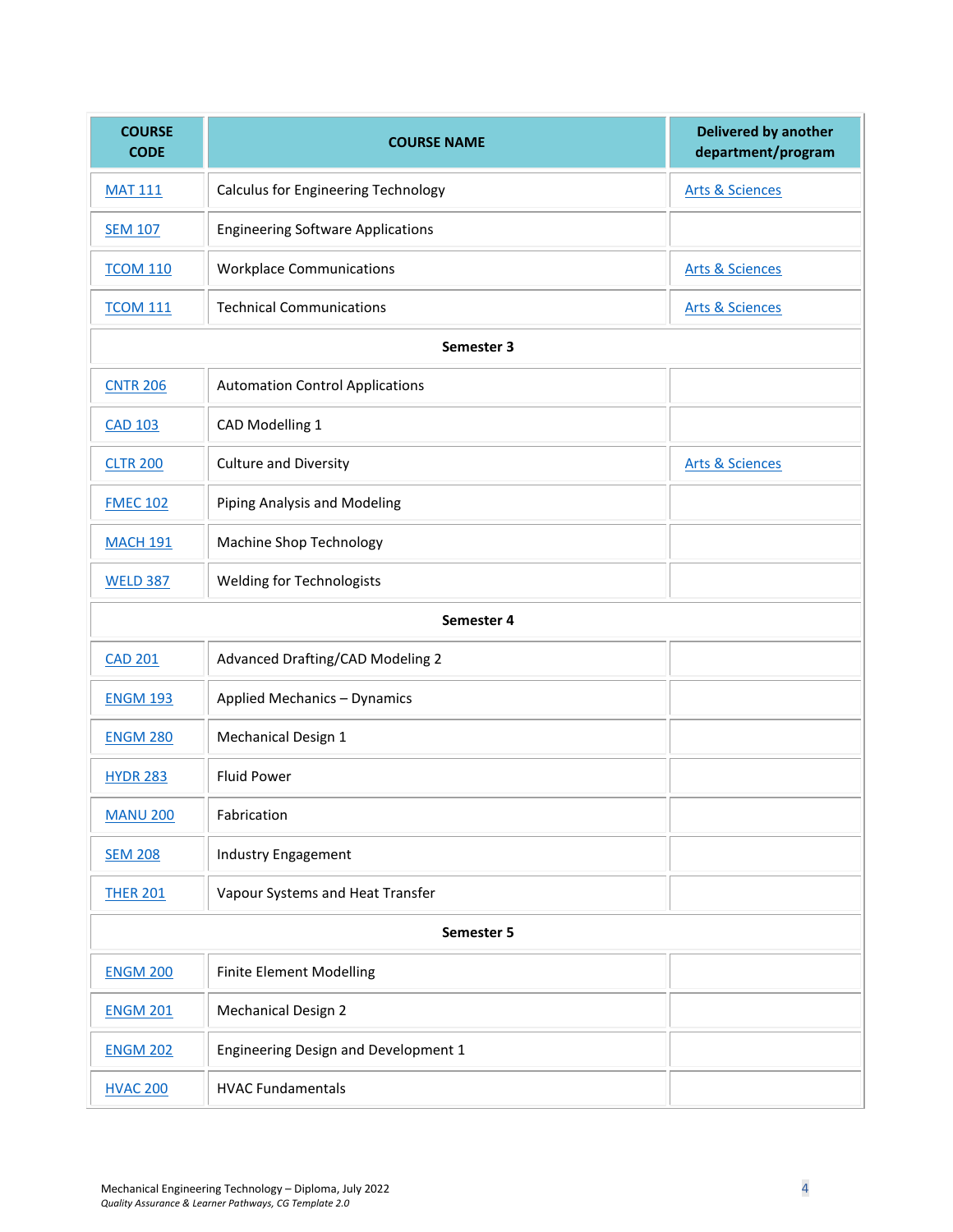| <b>COURSE</b><br><b>CODE</b> | <b>COURSE NAME</b>                          | <b>Delivered by another</b><br>department/program |  |  |  |
|------------------------------|---------------------------------------------|---------------------------------------------------|--|--|--|
| <b>INST 206</b>              | Sensors and Networks                        |                                                   |  |  |  |
| <b>PROJ 216</b>              | <b>Project Management and Contracts</b>     |                                                   |  |  |  |
| <b>THER 202</b>              | Energy System Alternatives and Management   |                                                   |  |  |  |
| Semester 6                   |                                             |                                                   |  |  |  |
| <b>CNTR 203</b>              | <b>Process Controls</b>                     |                                                   |  |  |  |
| <b>CAD 102</b>               | <b>Building Mechanical Modelling</b>        |                                                   |  |  |  |
| <b>ENGM 203</b>              | <b>Engineering Design and Development 2</b> |                                                   |  |  |  |
| <b>HVAC 201</b>              | <b>Building Performance Modeling</b>        |                                                   |  |  |  |
| <b>PROJ 288</b>              | Capstone Project                            |                                                   |  |  |  |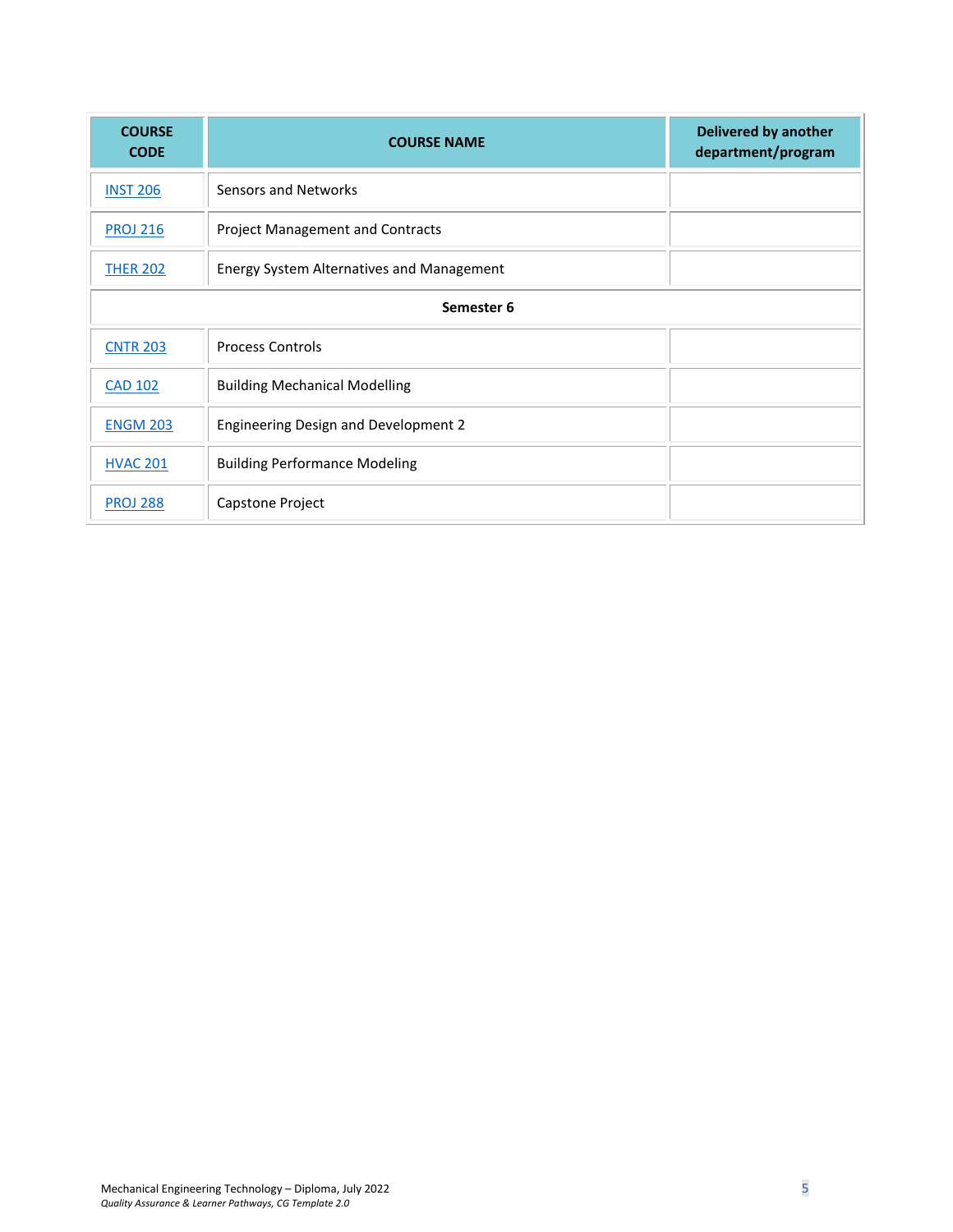# <span id="page-5-0"></span>**CAD 101 - CAD Drafting**

 $\overline{r}$ 

You will focus on the concepts of computer-assisted drafting (CAD). Extensive hands-on training and lecture sessions will provide the knowledge you need to produce industrial standard CAD drawings, use 2D drafting and draw from 3D models. You will follow standard conventions while improving your skill and efficiency in using a CAD system.

| Credit unit(s):       | 3.0  |
|-----------------------|------|
| <b>Prerequisites:</b> | none |
| Coreguisites:         | none |
| Equivalent course(s): | none |

| Use a checkmark $(\checkmark)$ to rate yourself as follows for each learning outcome |                                    |                                                                                                                                                                                             |           |          |      |
|--------------------------------------------------------------------------------------|------------------------------------|---------------------------------------------------------------------------------------------------------------------------------------------------------------------------------------------|-----------|----------|------|
|                                                                                      | Competent:<br>Learning:<br>None:   | I can apply this outcome without direction or supervision.<br>I am still learning skills and knowledge to apply this outcome.<br>I have no knowledge or experience related to this outcome. | Competent | Learning | None |
| Examine computer-assisted drafting (CAD) software environment.<br>1.                 |                                    |                                                                                                                                                                                             |           |          |      |
| Construct drawings to conform to CAD Standards.<br>2.                                |                                    |                                                                                                                                                                                             |           |          |      |
| Perform basic editing and drawing creation techniques.<br>3.                         |                                    |                                                                                                                                                                                             |           |          |      |
| Demonstrate annotation techniques for engineering drawings.<br>4.                    |                                    |                                                                                                                                                                                             |           |          |      |
| Construct templates for standardization of drawing output.<br>5.                     |                                    |                                                                                                                                                                                             |           |          |      |
| Perform advanced editing and drawing creation techniques.<br>6.                      |                                    |                                                                                                                                                                                             |           |          |      |
| 7.                                                                                   | Apply advanced drawing techniques. |                                                                                                                                                                                             |           |          |      |
| 8.                                                                                   | Manage CAD generated data.         |                                                                                                                                                                                             |           |          |      |
| Create 3D drawings.<br>9.                                                            |                                    |                                                                                                                                                                                             |           |          |      |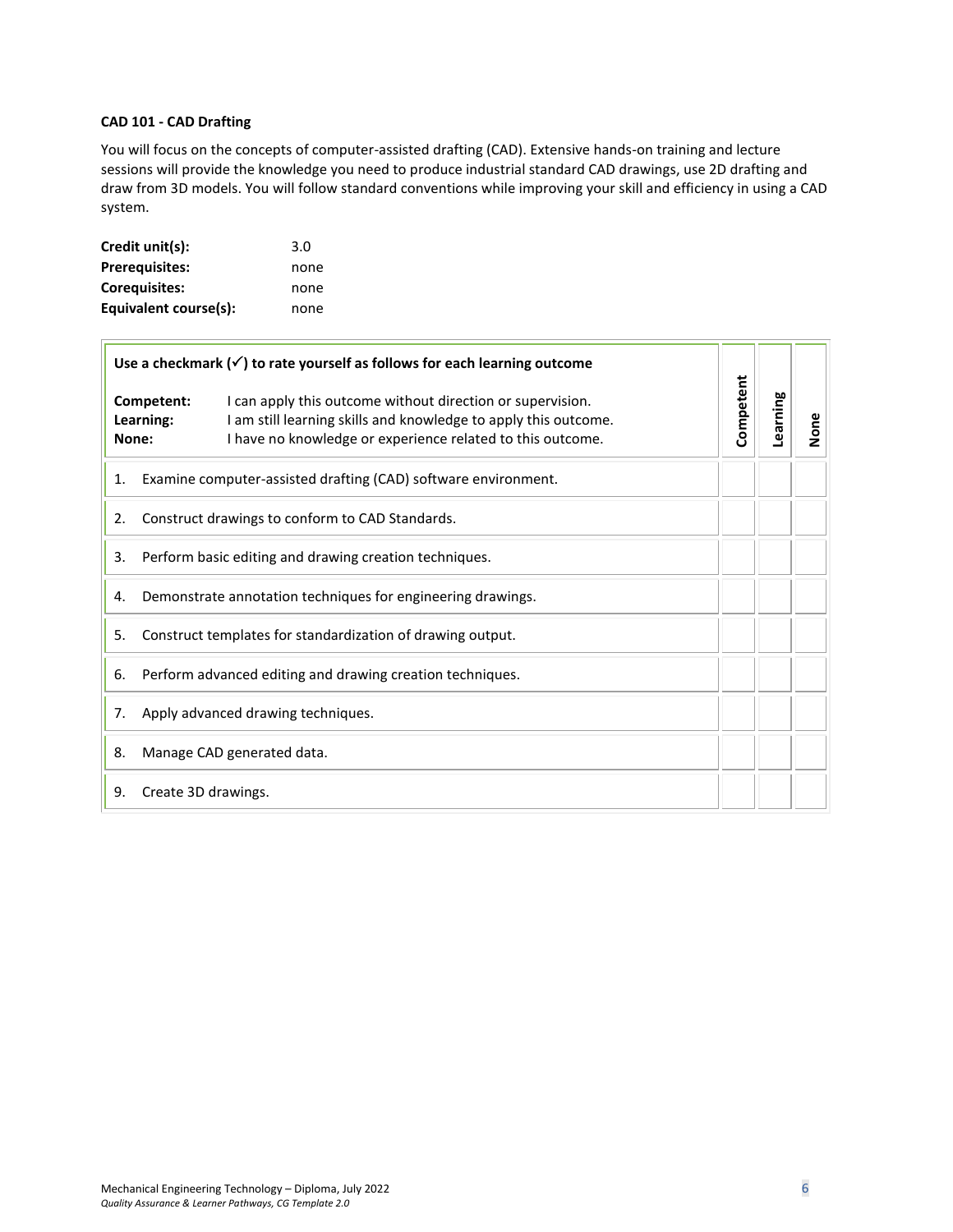# <span id="page-6-0"></span>**COMP 113 - Spreadsheets for Engineering Technology**

You will gain an intermediate knowledge of electronic spreadsheets. You will use spreadsheet functions and tables to process information, construct charts based on engineering data, solve advanced numerical problems, and implement custom functions.

| Credit unit(s):       | 3.0  |
|-----------------------|------|
| <b>Prerequisites:</b> | none |
| <b>Corequisites:</b>  | none |
| Equivalent course(s): | none |

| Use a checkmark $(\checkmark)$ to rate yourself as follows for each learning outcome |                                           |                                                                                                                                                                                             |           |          |      |
|--------------------------------------------------------------------------------------|-------------------------------------------|---------------------------------------------------------------------------------------------------------------------------------------------------------------------------------------------|-----------|----------|------|
| None:                                                                                | Competent:<br>Learning:                   | I can apply this outcome without direction or supervision.<br>I am still learning skills and knowledge to apply this outcome.<br>I have no knowledge or experience related to this outcome. | Competent | Learning | None |
| 1.                                                                                   | Examine spreadsheet software environment. |                                                                                                                                                                                             |           |          |      |
| Use spreadsheet functions to process information.<br>2.                              |                                           |                                                                                                                                                                                             |           |          |      |
| Construct charts using engineering data.<br>3.                                       |                                           |                                                                                                                                                                                             |           |          |      |
| Solve advanced numerical problems.<br>4.                                             |                                           |                                                                                                                                                                                             |           |          |      |
| Use table functionality to store and manipulate data.<br>5.                          |                                           |                                                                                                                                                                                             |           |          |      |
| 6.<br>Implement customized functionality.                                            |                                           |                                                                                                                                                                                             |           |          |      |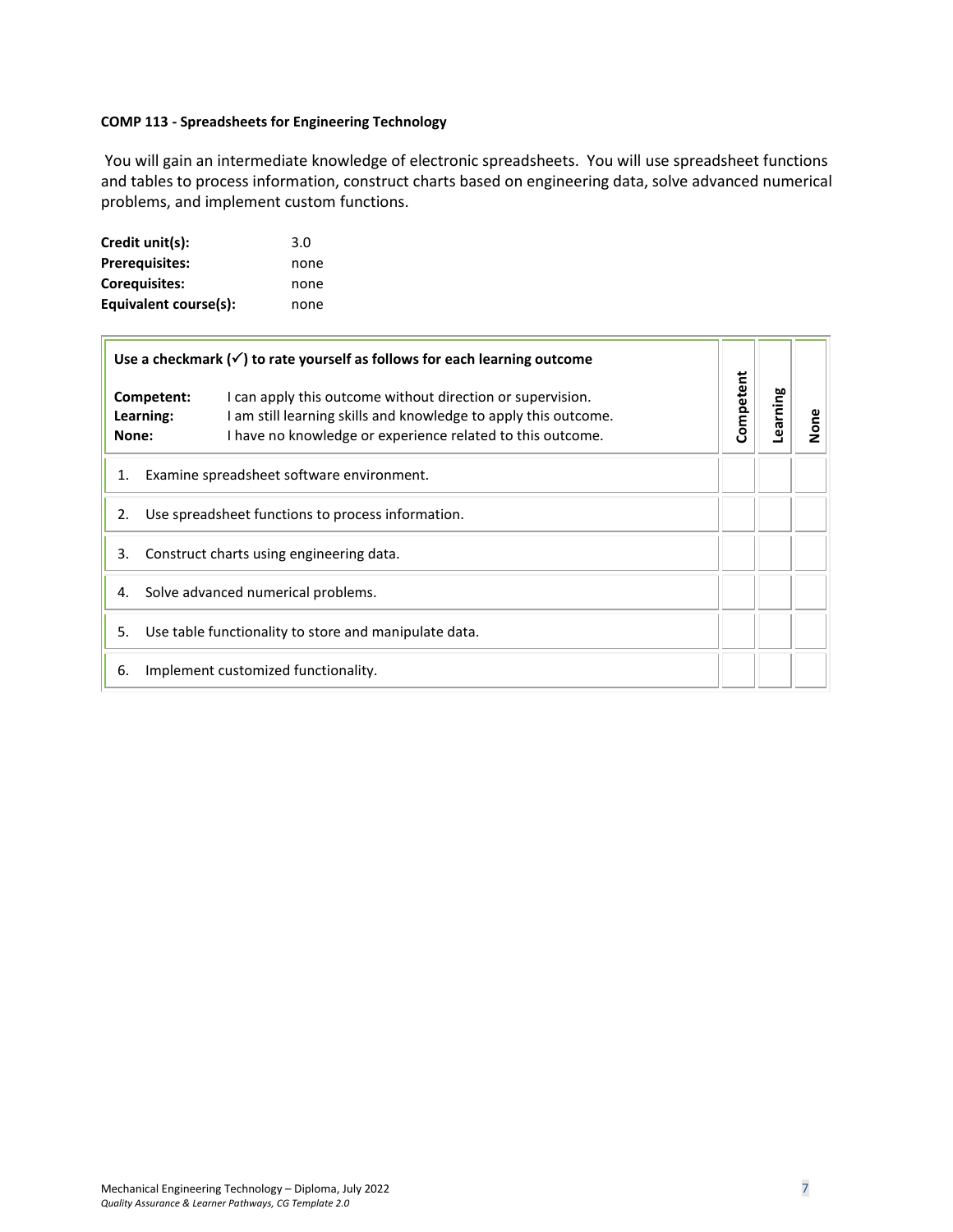#### <span id="page-7-0"></span>**DRFT 114 - Drafting Principles**

You will study the basic theory and skills needed to generate graphic representation of an idea, concept, or entity. You will produce drawings according to a mechanical drafting standard, utilizing proper and effective views (e.g. orthographic, isometric, auxiliary, and/or sectional) and dimensioning, including specialty notations (e.g. fit tolerances, fastener and thread descriptions).

| Credit unit(s):       | 4.O               |
|-----------------------|-------------------|
| <b>Prerequisites:</b> | CAD 101, MECH 100 |
| Coreguisites:         | none              |
| Equivalent course(s): | none              |

| Use a checkmark $(\checkmark)$ to rate yourself as follows for each learning outcome                                                                                                                                            |                                   |           |          |      |
|---------------------------------------------------------------------------------------------------------------------------------------------------------------------------------------------------------------------------------|-----------------------------------|-----------|----------|------|
| Competent:<br>I can apply this outcome without direction or supervision.<br>I am still learning skills and knowledge to apply this outcome.<br>Learning:<br>I have no knowledge or experience related to this outcome.<br>None: |                                   | Competent | Learning | None |
| 1.                                                                                                                                                                                                                              | Identify basic drafting concepts. |           |          |      |
| Introduce descriptive languages used to describe objects.<br>2.                                                                                                                                                                 |                                   |           |          |      |
| Discuss file management strategies.<br>3.                                                                                                                                                                                       |                                   |           |          |      |
| Complete freehand engineering sketches.<br>4.                                                                                                                                                                                   |                                   |           |          |      |
| Generate orthographic and isometric drawings.<br>5.                                                                                                                                                                             |                                   |           |          |      |
| Plan engineering drawing title blocks.<br>6.                                                                                                                                                                                    |                                   |           |          |      |
| Construct engineering drawings.<br>7.                                                                                                                                                                                           |                                   |           |          |      |
| Apply dimensions to engineering drawings.<br>8.                                                                                                                                                                                 |                                   |           |          |      |
| Construct sectional view drawings.<br>9.                                                                                                                                                                                        |                                   |           |          |      |
| 10. Apply fit tolerances.                                                                                                                                                                                                       |                                   |           |          |      |
| 11. Use fastener and thread descriptions.                                                                                                                                                                                       |                                   |           |          |      |
| 12. Construct auxiliary views.                                                                                                                                                                                                  |                                   |           |          |      |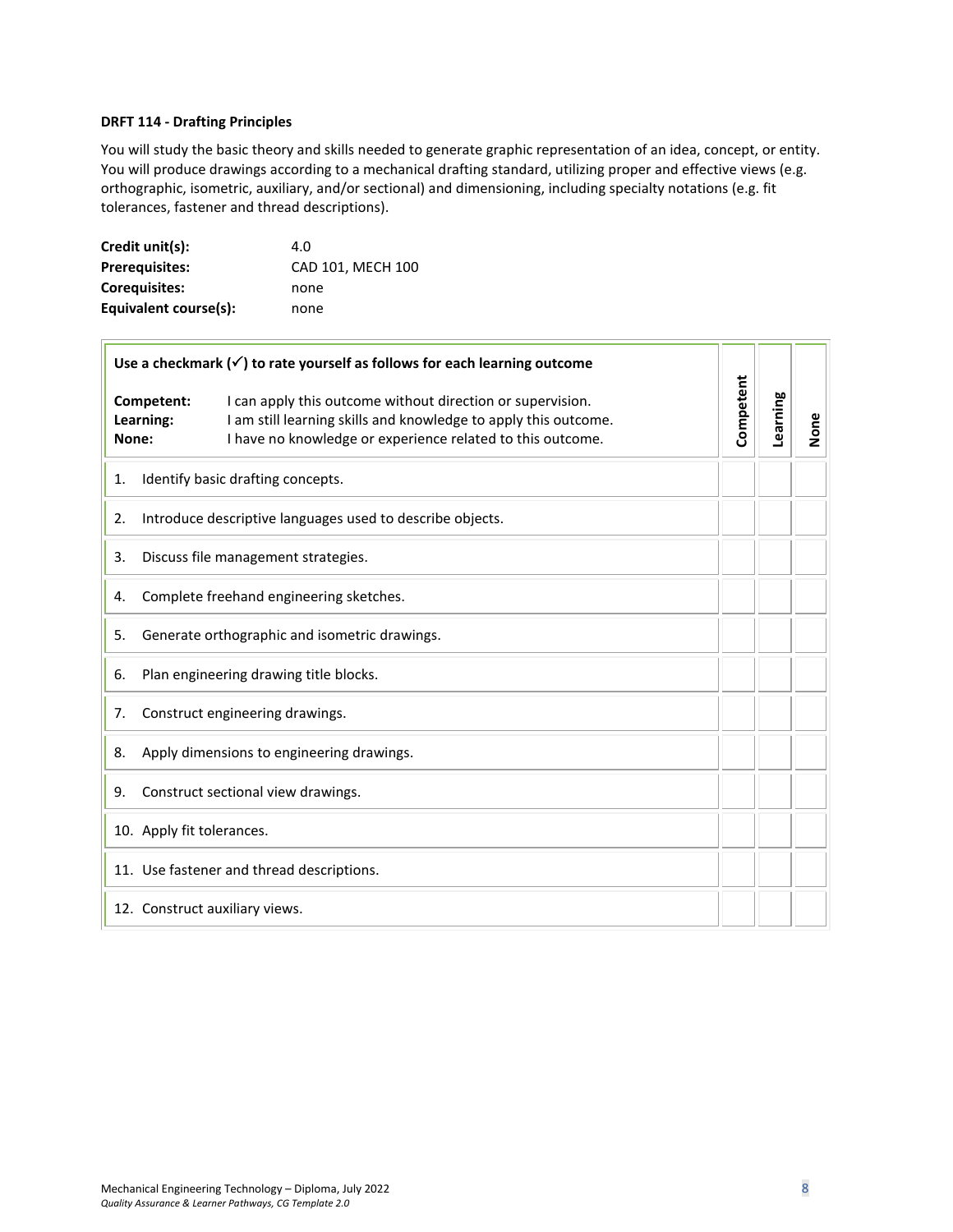# <span id="page-8-0"></span>**ENGM 191 - Applied Mechanics: Statics**

You will study how to use basic algebra and trigonometry to determine the forces in stationary machine and equipment members. The course content includes force systems, center of gravity, static friction and moment of inertia, and the application of these principles to engineering problems.

| Credit unit(s):       | 4.O  |
|-----------------------|------|
| <b>Prerequisites:</b> | none |
| <b>Corequisites:</b>  | none |
| Equivalent course(s): | none |

| Use a checkmark $(\checkmark)$ to rate yourself as follows for each learning outcome |                                                                    |                                                                                                                                                                                             |           |          |      |
|--------------------------------------------------------------------------------------|--------------------------------------------------------------------|---------------------------------------------------------------------------------------------------------------------------------------------------------------------------------------------|-----------|----------|------|
|                                                                                      | Competent:<br>Learning:<br>None:                                   | I can apply this outcome without direction or supervision.<br>I am still learning skills and knowledge to apply this outcome.<br>I have no knowledge or experience related to this outcome. | Competent | Learning | None |
| Demonstrate the solution method for engineering problems.<br>1.                      |                                                                    |                                                                                                                                                                                             |           |          |      |
| Analyze forces, vectors, and resultants.<br>2.                                       |                                                                    |                                                                                                                                                                                             |           |          |      |
| Calculate the magnitude and direction of moments and couples.<br>3.                  |                                                                    |                                                                                                                                                                                             |           |          |      |
| Evaluate unknown forces in two-dimensional equilibrium problems.<br>4.               |                                                                    |                                                                                                                                                                                             |           |          |      |
| Evaluate unknown forces in static structures and machines.<br>5.                     |                                                                    |                                                                                                                                                                                             |           |          |      |
| 6.                                                                                   | Evaluate unknown forces in three-dimensional equilibrium problems. |                                                                                                                                                                                             |           |          |      |
| 7.                                                                                   | Determine the centroid and center of gravity of objects.           |                                                                                                                                                                                             |           |          |      |
| 8.                                                                                   | Calculate the moment of inertia of objects.                        |                                                                                                                                                                                             |           |          |      |
| Evaluate unknown forces in frictional equilibrium problems.<br>9.                    |                                                                    |                                                                                                                                                                                             |           |          |      |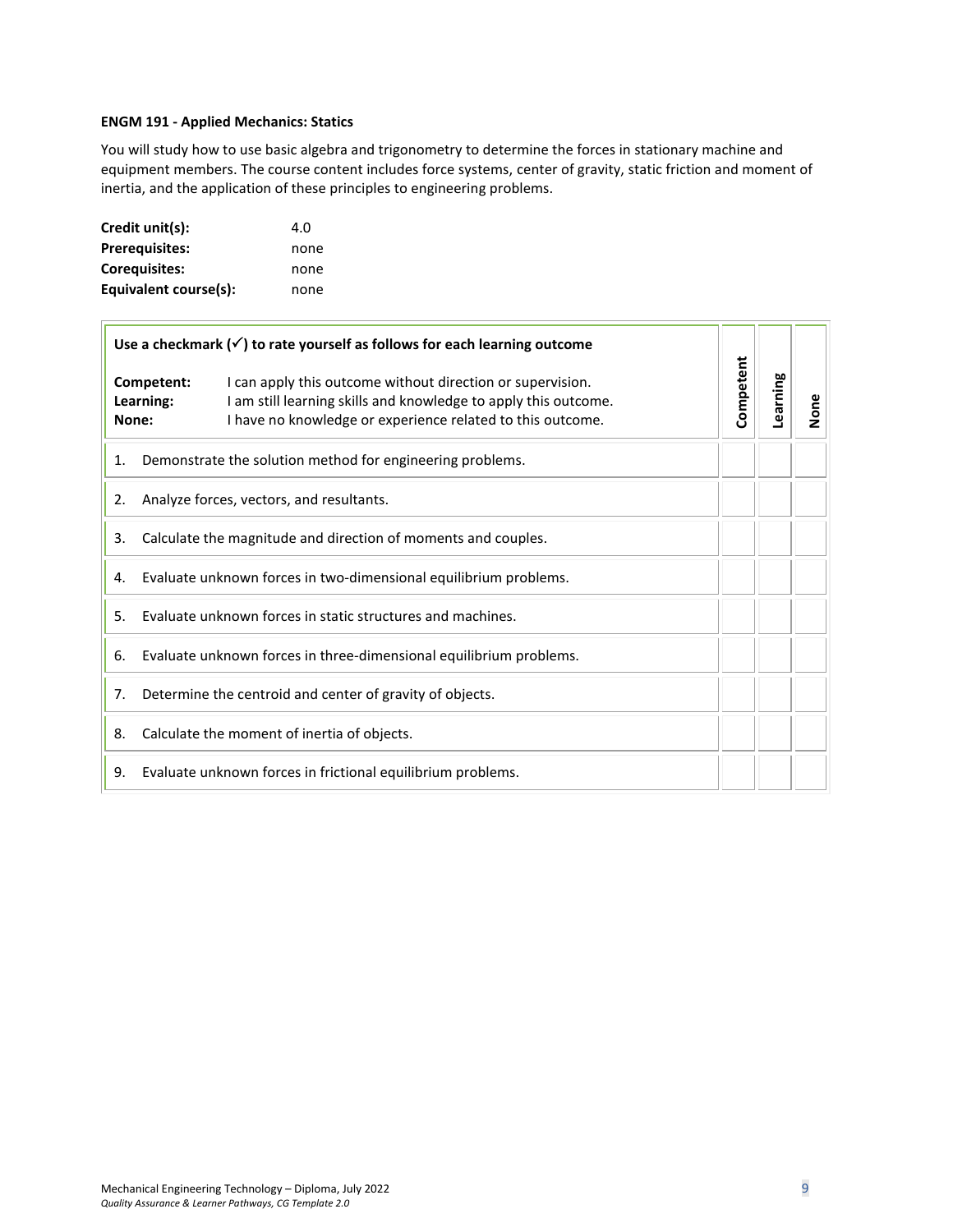#### <span id="page-9-0"></span>**FMEC 100 - Fluid Mechanical Energy Concepts**

You will study typical primary / simplified thermal fluid systems and associated mechanical / electrical components / devices. This course will provide you with the foundational concepts necessary for describing common fluid (media)properties, pressure, energy, as well as device efficiency / performance, and economics. You will assess the implications of energy transfer or specific system configuration / design as seen through developed pressure, force, temperature changes, or stability. You will be introduced to aspect of heattransfer (e.g.: conduction and convection) and related thermal system characteristics (e.g., thermal mass, insulation R-value, etc.).

| Credit unit(s):       | 4.0                         |
|-----------------------|-----------------------------|
| <b>Prerequisites:</b> | ENGM 191, MECH 100, MAT 110 |
| <b>Coreguisites:</b>  | none                        |
| Equivalent course(s): | none                        |

| Use a checkmark $(\checkmark)$ to rate yourself as follows for each learning outcome |                                                                                                                                                                 |                                                                                                                                                                                             |           |          |      |
|--------------------------------------------------------------------------------------|-----------------------------------------------------------------------------------------------------------------------------------------------------------------|---------------------------------------------------------------------------------------------------------------------------------------------------------------------------------------------|-----------|----------|------|
|                                                                                      | Competent:<br>Learning:<br>None:                                                                                                                                | I can apply this outcome without direction or supervision.<br>I am still learning skills and knowledge to apply this outcome.<br>I have no knowledge or experience related to this outcome. | Competent | Learning | None |
| 1.                                                                                   | Describe the basic forms of energy and energy transfer and/or conversion in mechanical,<br>fluid, and/or electrical systems.                                    |                                                                                                                                                                                             |           |          |      |
| 2.                                                                                   | Examine fundamental thermal-fluid system terminology, media, and properties within<br>energy systems.                                                           |                                                                                                                                                                                             |           |          |      |
| 3.                                                                                   | Examine fluid pressure.                                                                                                                                         |                                                                                                                                                                                             |           |          |      |
| 4.                                                                                   | Differentiate velocity, volume, weight, and mass flow rate of fluids.                                                                                           |                                                                                                                                                                                             |           |          |      |
| 5.                                                                                   | Analyze closed (non-flow) and open (flow) processes and systems with<br>conservation of energy principles.                                                      |                                                                                                                                                                                             |           |          |      |
| 6.                                                                                   | Analyze energy consumption, power, economics, and efficiency for common<br>thermal-fluid-electrical devices and systems (e.g. motors, engines, pumps, heaters). |                                                                                                                                                                                             |           |          |      |
| 7.                                                                                   | Use software and equipment specification sheets for evaluation and selection<br>purposes.                                                                       |                                                                                                                                                                                             |           |          |      |
| 8.                                                                                   |                                                                                                                                                                 | Calculate forces and stability / equilibrium conditions within thermal-fluid systems.                                                                                                       |           |          |      |
| 9.                                                                                   |                                                                                                                                                                 | Examine the heat transfer modes of conduction and convection.                                                                                                                               |           |          |      |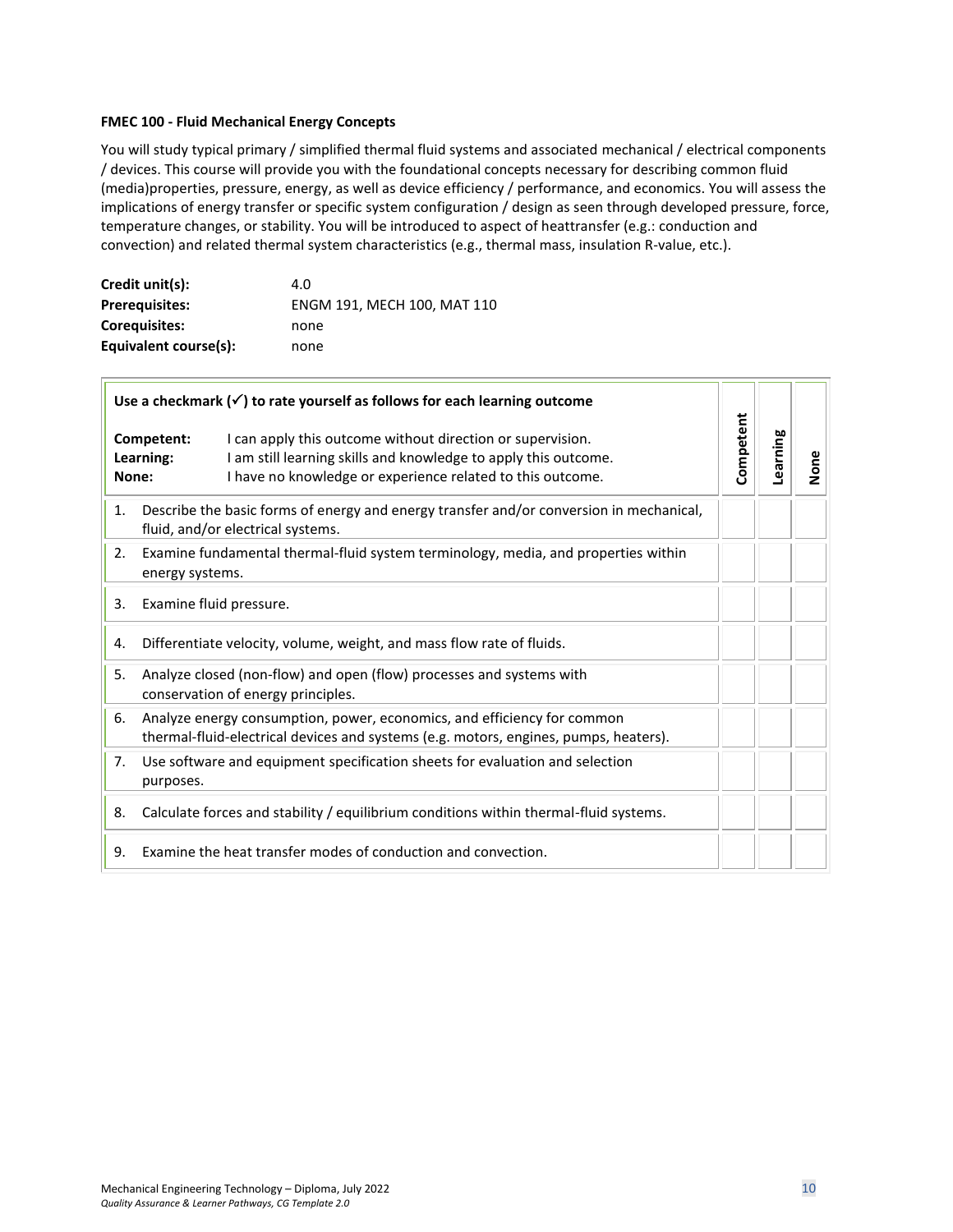# <span id="page-10-0"></span>**MECH 100 - Mechanical Engineering Concepts and Applications**

You will examine a variety of mechanical, electrical, fluid, thermal, etc. components and devices (simple systems) and associated methods to communicate, characterize, and/or measure system aspects. Through a "hands-on" experiential learning process, you will identify and develop practical competencies representative of a practicing mechanical engineering technologist.

| Credit unit(s):       | 2.0  |
|-----------------------|------|
| Prerequisites:        | none |
| <b>Corequisites:</b>  | none |
| Equivalent course(s): | none |

| Use a checkmark $(\checkmark)$ to rate yourself as follows for each learning outcome |                                                                                                                                                                                                                               |           |         |   |
|--------------------------------------------------------------------------------------|-------------------------------------------------------------------------------------------------------------------------------------------------------------------------------------------------------------------------------|-----------|---------|---|
|                                                                                      | I can apply this outcome without direction or supervision.<br>Competent:<br>Learning:<br>am still learning skills and knowledge to apply this outcome.<br>I have no knowledge or experience related to this outcome.<br>None: | Competent | earning | ā |
| Use measuring devices and engineering units for technical applications.<br>1.        |                                                                                                                                                                                                                               |           |         |   |
| Identify engineering relationships through experimentation.<br>2.                    |                                                                                                                                                                                                                               |           |         |   |
| Investigate dependencies of variables in engineering equations.<br>3.                |                                                                                                                                                                                                                               |           |         |   |
| Manipulate mechanical and electrical devices and/or tools.<br>4.                     |                                                                                                                                                                                                                               |           |         |   |
| Demonstrate documentation and associated communication of work.<br>5.                |                                                                                                                                                                                                                               |           |         |   |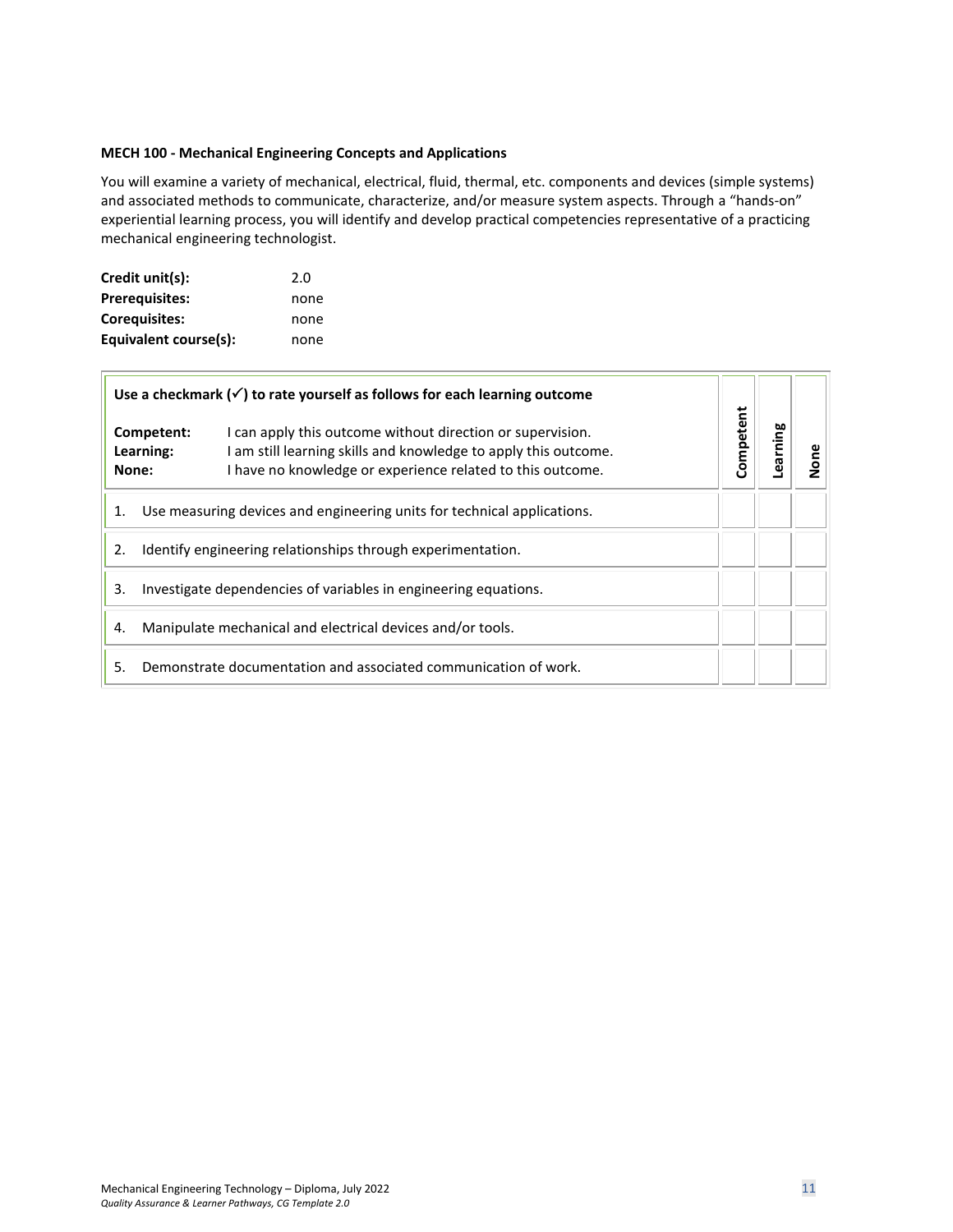# <span id="page-11-0"></span>**SEM 101 - Technology Seminars**

Your orientation will include discussions regarding the role of technicians/technologists in the workplace and society. You will study time management skills, diversity in the workplace, principles of sustainability and safety requirements.

| Credit unit(s):       | 1.0  |
|-----------------------|------|
| <b>Prerequisites:</b> | none |
| Coreguisites:         | none |
| Equivalent course(s): | none |

 $\overline{1}$ 

| Use a checkmark $(\checkmark)$ to rate yourself as follows for each learning outcome |                                              |                                                                                                                                                                                             |           |          |      |
|--------------------------------------------------------------------------------------|----------------------------------------------|---------------------------------------------------------------------------------------------------------------------------------------------------------------------------------------------|-----------|----------|------|
|                                                                                      | Competent:<br>Learning:<br>None:             | I can apply this outcome without direction or supervision.<br>I am still learning skills and knowledge to apply this outcome.<br>I have no knowledge or experience related to this outcome. | Competent | Learning | None |
| 1.                                                                                   | Develop study and time management skills.    |                                                                                                                                                                                             |           |          |      |
| 2.                                                                                   | Recognize diversity in the workplace.        |                                                                                                                                                                                             |           |          |      |
| 3.<br>Recognize principles of sustainability to work.                                |                                              |                                                                                                                                                                                             |           |          |      |
| Discuss professional ethics, responsibility, and accountability.<br>4.               |                                              |                                                                                                                                                                                             |           |          |      |
| 5.                                                                                   | Discuss the impact of technology on society. |                                                                                                                                                                                             |           |          |      |
| 6.                                                                                   | Describe workplace safety procedures.        |                                                                                                                                                                                             |           |          |      |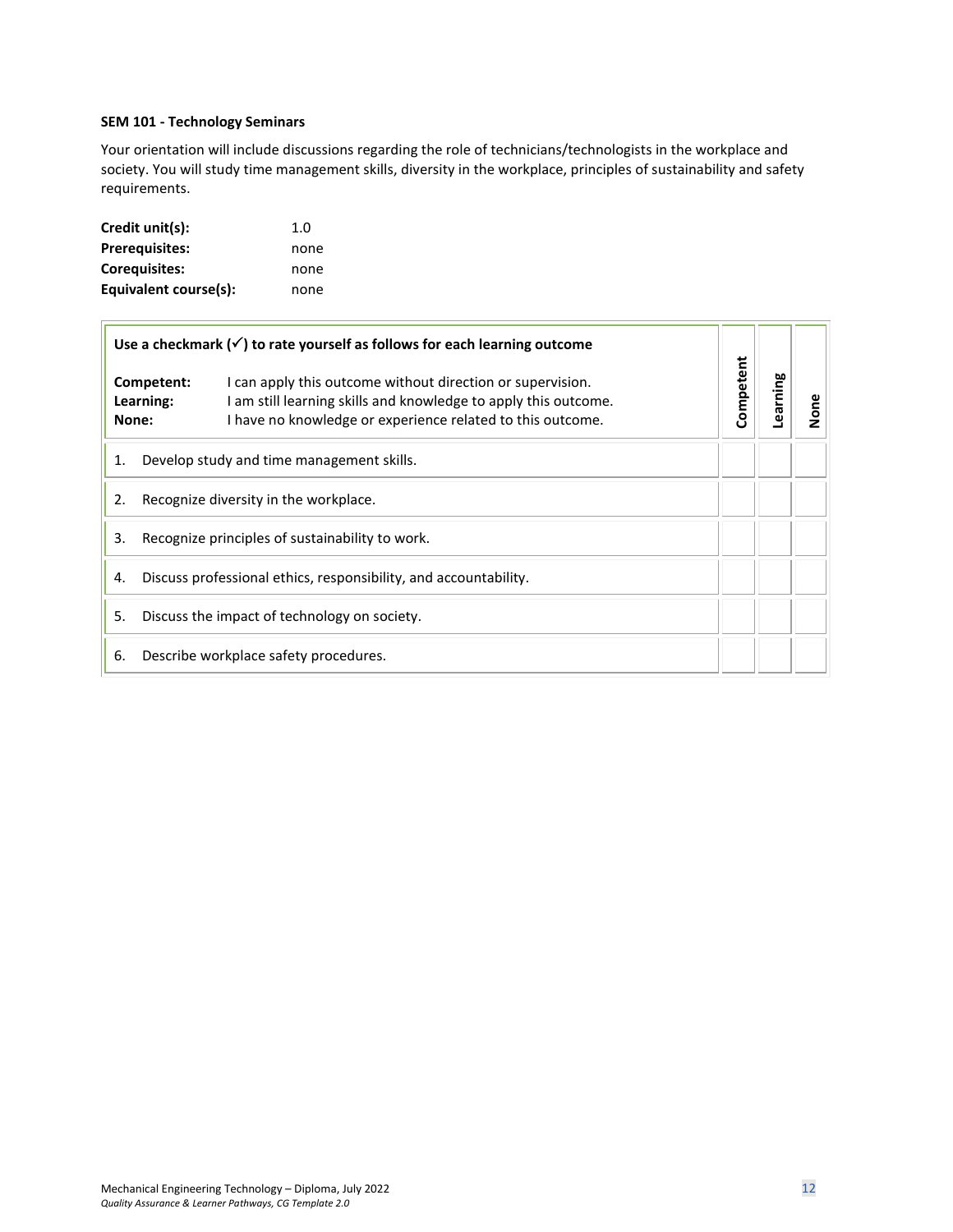# <span id="page-12-0"></span>**ELEC 279 - Basic Electricity**

You will explore the fundamentals of direct current (DC) and alternating current (AC) measurement and circuitry, which includes series and parallel circuits. You will also examine common associated devices used in industrial environments. A laboratory program is an integral part of this course.

| Credit unit(s):       | 4.O  |
|-----------------------|------|
| <b>Prerequisites:</b> | none |
| <b>Corequisites:</b>  | none |
| Equivalent course(s): | none |

| Use a checkmark $(\checkmark)$ to rate yourself as follows for each learning outcome |                                                                                                                                                                                                                        |           |          |      |
|--------------------------------------------------------------------------------------|------------------------------------------------------------------------------------------------------------------------------------------------------------------------------------------------------------------------|-----------|----------|------|
| None:                                                                                | I can apply this outcome without direction or supervision.<br>Competent:<br>Learning:<br>I am still learning skills and knowledge to apply this outcome.<br>I have no knowledge or experience related to this outcome. | Competent | Learning | None |
| 1.                                                                                   | Describe the nature of electricity                                                                                                                                                                                     |           |          |      |
| 2.                                                                                   | Analyze electrical circuits utilizing the three electrical properties of voltage, current and<br>resistance.                                                                                                           |           |          |      |
| 3.                                                                                   | Solve the power and energy in an electrical circuit.                                                                                                                                                                   |           |          |      |
| Analyze series circuits.<br>4.                                                       |                                                                                                                                                                                                                        |           |          |      |
| Analyze parallel circuits.<br>5.                                                     |                                                                                                                                                                                                                        |           |          |      |
| Analyze electrical circuits that contain both series and parallel elements.<br>6.    |                                                                                                                                                                                                                        |           |          |      |
| Determine the characteristics of alternating current.<br>7.                          |                                                                                                                                                                                                                        |           |          |      |
| 8.                                                                                   | Describe relays, contactors, and starters, and variable frequency drives.                                                                                                                                              |           |          |      |
| 9.                                                                                   | Assemble logic control circuits.                                                                                                                                                                                       |           |          |      |
|                                                                                      | 10. Use sensors.                                                                                                                                                                                                       |           |          |      |
| 11. Assemble data acquisition systems.                                               |                                                                                                                                                                                                                        |           |          |      |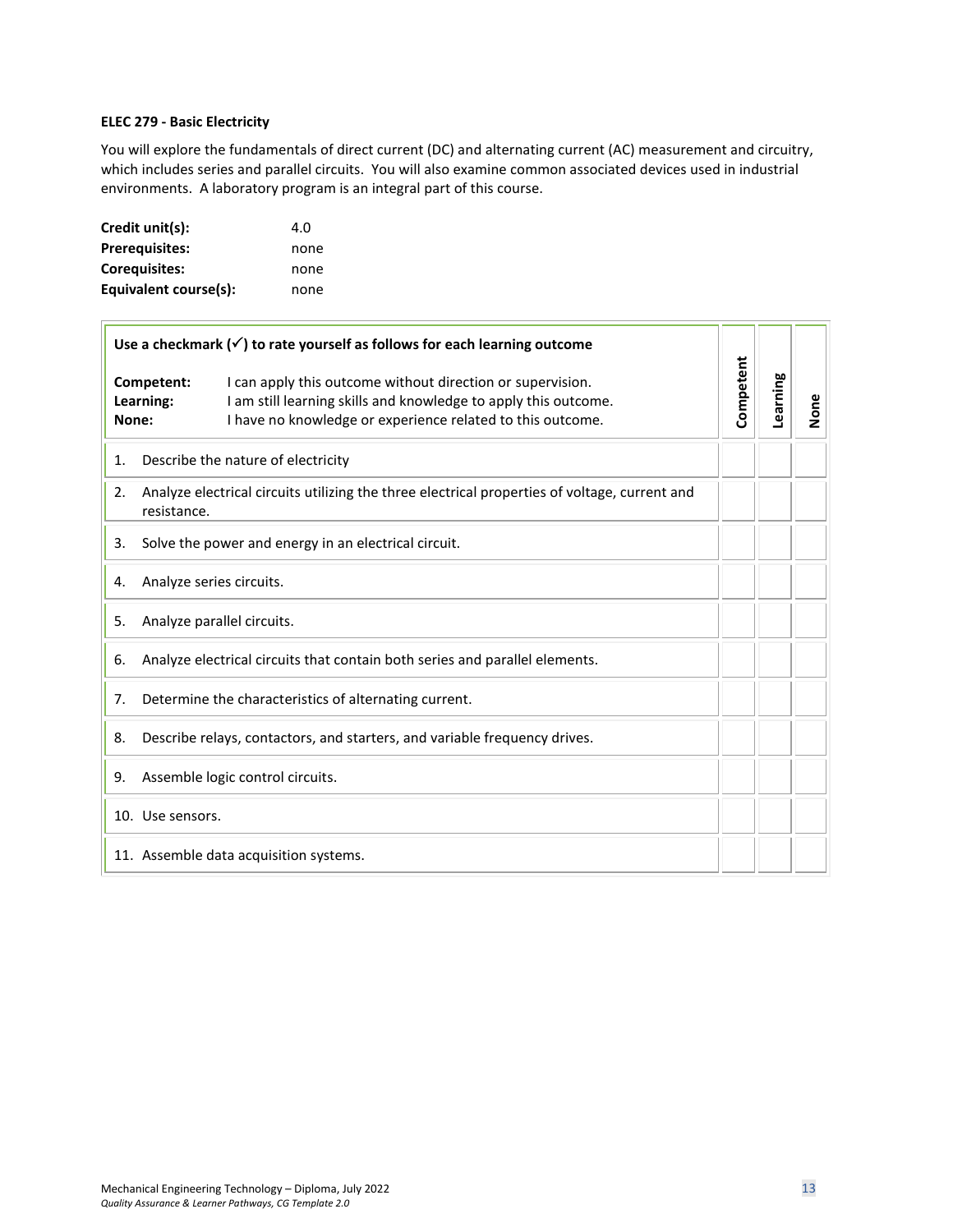#### <span id="page-13-0"></span>**ENGM 101 - Strength of Materials**

You will study the relationship between the external applied loads and the induced internal stresses in various structural members. You will also learn design and analysis techniques of axially loaded members, and beams. You will learn design and analysis techniques for torsionally loaded members, columns, and pressure vessels. You will consider the impact of multiple loading situations on the stress of structural members.

| Credit unit(s):       | 4.0             |
|-----------------------|-----------------|
| <b>Prerequisites:</b> | <b>ENGM 191</b> |
| Coreguisites:         | <b>ENGM 180</b> |
| Equivalent course(s): | none            |

| Use a checkmark $(\checkmark)$ to rate yourself as follows for each learning outcome |                                                                                       |                                                                                                                                                                                             |           |          |      |
|--------------------------------------------------------------------------------------|---------------------------------------------------------------------------------------|---------------------------------------------------------------------------------------------------------------------------------------------------------------------------------------------|-----------|----------|------|
| None:                                                                                | Competent:<br>Learning:                                                               | I can apply this outcome without direction or supervision.<br>I am still learning skills and knowledge to apply this outcome.<br>I have no knowledge or experience related to this outcome. | Competent | Learning | None |
| 1.                                                                                   | Examine basic concepts of strength of materials.                                      |                                                                                                                                                                                             |           |          |      |
| 2.                                                                                   |                                                                                       | Design members under direct stress.                                                                                                                                                         |           |          |      |
| 3.                                                                                   | Calculate deformation under axial loads and thermal stress.                           |                                                                                                                                                                                             |           |          |      |
| Calculate shearing forces and bending moments in beams.<br>4.                        |                                                                                       |                                                                                                                                                                                             |           |          |      |
| Analyze stresses and deflections in beams due to bending.<br>5.                      |                                                                                       |                                                                                                                                                                                             |           |          |      |
| Design members for torsional shear stress and torsional deflection.<br>6.            |                                                                                       |                                                                                                                                                                                             |           |          |      |
| 7.                                                                                   | Analyze general combined stress states and Mohr's circle.                             |                                                                                                                                                                                             |           |          |      |
| 8.                                                                                   | Analyze stress and buckling loads in columns.                                         |                                                                                                                                                                                             |           |          |      |
| 9.                                                                                   | Analyze the design of pressure vessels.                                               |                                                                                                                                                                                             |           |          |      |
|                                                                                      | 10. Design bolted connections to provide appropriate strength for structural members. |                                                                                                                                                                                             |           |          |      |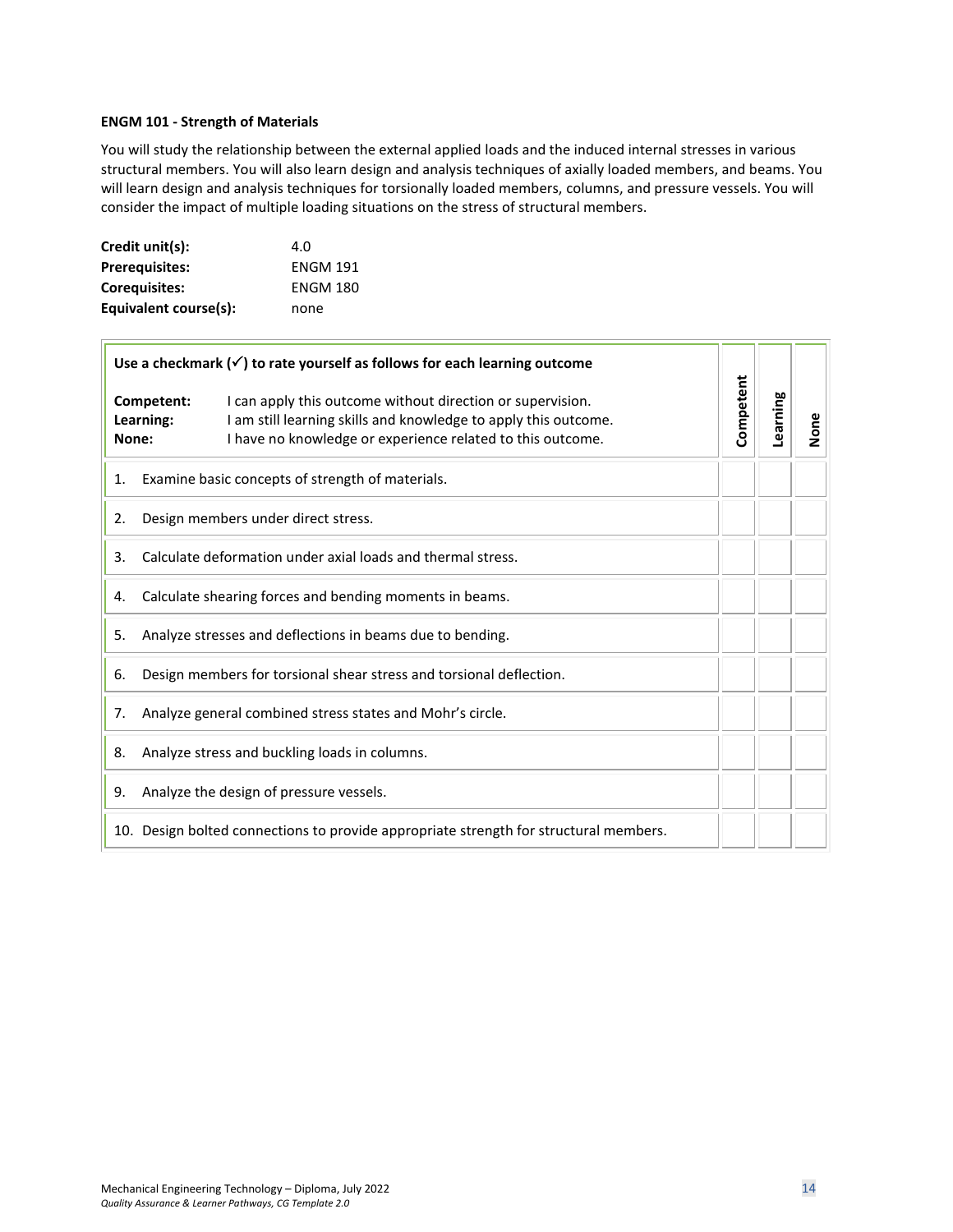#### <span id="page-14-0"></span>**ENGM 180 - Materials of Engineering**

You will develop a practical understanding of the fundamental structure, properties, and supplied forms of common engineering materials. The course content will assist you in the evaluation and selection of materials suitable for given design requirements. You will focus on iron and iron alloys (steels), complimented with examination of other metals / alloys (aluminum, copper, etc.), ceramics, polymers, composite, and hybrid materials. You will also include areas and applications such as material corrosion, as well as non-destructive examination and material testing.

| Credit unit(s):       | 4.O             |
|-----------------------|-----------------|
| <b>Prerequisites:</b> | <b>ENGM 191</b> |
| <b>Corequisites:</b>  | <b>ENGM 101</b> |
| Equivalent course(s): | none            |

| Use a checkmark $(\checkmark)$ to rate yourself as follows for each learning outcome |                                                                                                                                                                                                                        |           |          |      |
|--------------------------------------------------------------------------------------|------------------------------------------------------------------------------------------------------------------------------------------------------------------------------------------------------------------------|-----------|----------|------|
| None:                                                                                | I can apply this outcome without direction or supervision.<br>Competent:<br>I am still learning skills and knowledge to apply this outcome.<br>Learning:<br>I have no knowledge or experience related to this outcome. | Competent | Learning | None |
| 1.                                                                                   | Describe how material structure, prior treatment, and operating environment<br>determines and / or influences engineering material properties.                                                                         |           |          |      |
| 2.                                                                                   | Apply material properties (physical, mechanical, and chemical) in representative<br>engineering (industrial, manufacturing, construction, etc.) situations.                                                            |           |          |      |
| 3.                                                                                   | Differentiate common supplied forms of engineering materials.                                                                                                                                                          |           |          |      |
| 4.                                                                                   | Identify the properties, application, and nomenclature of iron and iron alloys (steels).                                                                                                                               |           |          |      |
| 5.                                                                                   | Identify the properties, application, and nomenclature of non-iron metals and alloys.                                                                                                                                  |           |          |      |
| Identify the properties, application, and nomenclature of polymeric materials.<br>6. |                                                                                                                                                                                                                        |           |          |      |
| 7.                                                                                   | Identify the properties, application, and nomenclature of ceramic materials.                                                                                                                                           |           |          |      |
| 8.                                                                                   | Identify the properties, application, and nomenclature of composite and hybrid<br>materials.                                                                                                                           |           |          |      |
| 9.                                                                                   | Examine common corrosion mechanisms, and methods of corrosion protection.                                                                                                                                              |           |          |      |
|                                                                                      | 10. Describe non-destructive examination methods for material evaluation.                                                                                                                                              |           |          |      |
|                                                                                      | 11. Select materials for an application based on product or design requirements.                                                                                                                                       |           |          |      |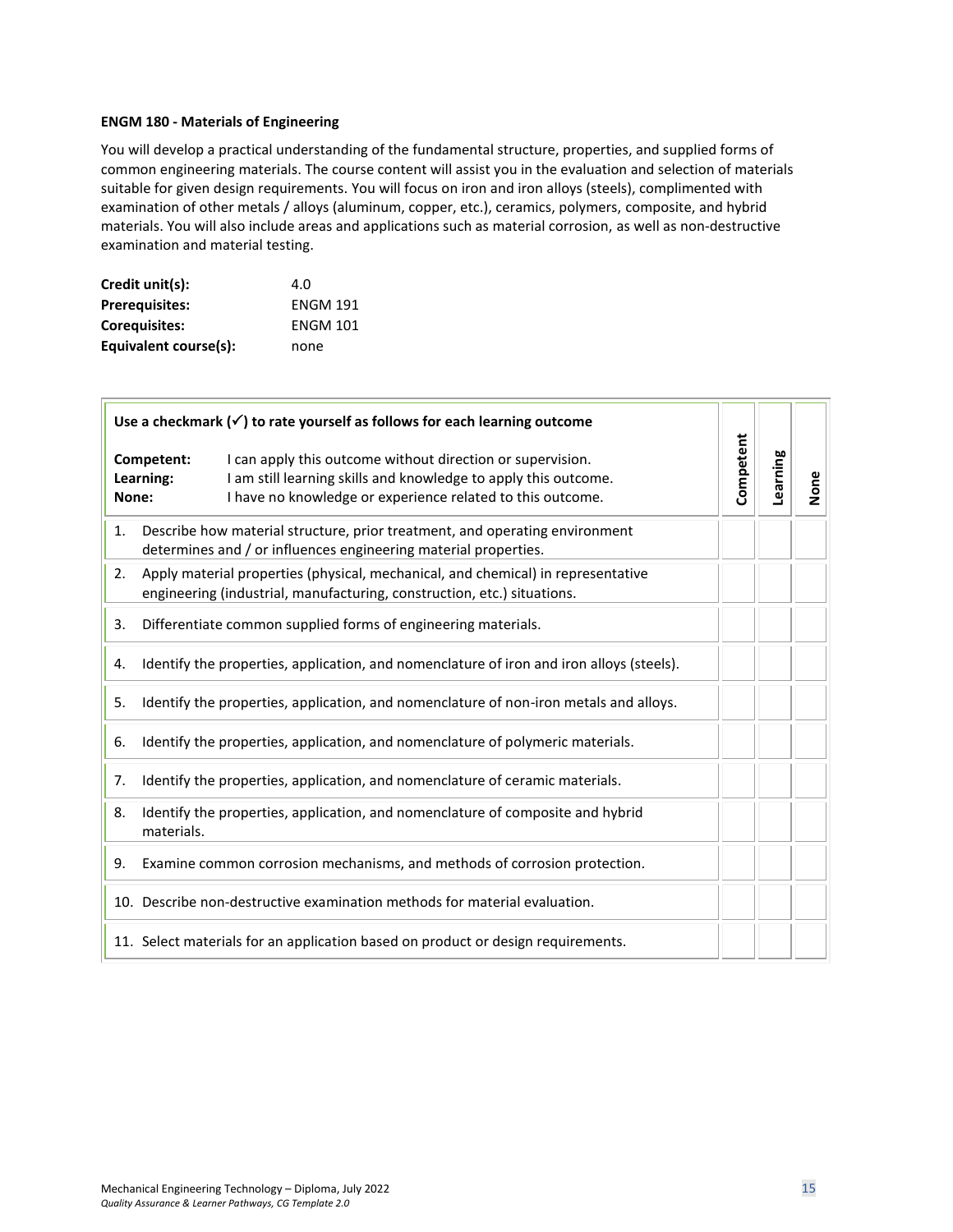#### <span id="page-15-0"></span>**FMEC 101 - Fluid Transport and Energy Systems**

You will focus on liquid and compressed gas transport and energy (power) systems. You will examine the operational characteristics, performance, and economics of compressors and gas turbine engines. You will also develop competency in analyzing piping systems, as well as classification and evaluation of associated components and equipment (e.g. pipes, fittings, pumps); this will include relevant industry design codes and standards.

| Credit unit(s):       | 4.O               |
|-----------------------|-------------------|
| <b>Prerequisites:</b> | MAT 110, FMEC 100 |
| Coreguisites:         | <b>MAT 111</b>    |
| Equivalent course(s): | none              |

 $\Box$ 

| Use a checkmark $(\checkmark)$ to rate yourself as follows for each learning outcome                                                                                                                                            |           |          |      |
|---------------------------------------------------------------------------------------------------------------------------------------------------------------------------------------------------------------------------------|-----------|----------|------|
| Competent:<br>I can apply this outcome without direction or supervision.<br>I am still learning skills and knowledge to apply this outcome.<br>Learning:<br>I have no knowledge or experience related to this outcome.<br>None: | Competent | Learning | None |
| Describe specific thermal-fluid system media, properties, processes, and devices.<br>1.                                                                                                                                         |           |          |      |
| Examine closed (non-flow) and open (flow) processes with conservation of energy<br>2.<br>principles and characterizing process variables / equations.                                                                           |           |          |      |
| Analyze fundamental compressor operational characteristics.<br>3.                                                                                                                                                               |           |          |      |
| Improve the performance of industrial compressed air systems.<br>4.                                                                                                                                                             |           |          |      |
| Analyze gas turbine power (Brayton) cycles.<br>5.                                                                                                                                                                               |           |          |      |
| Apply conservation of energy principles (Bernoulli's equation) to simple fluid flow<br>6.<br>systems.                                                                                                                           |           |          |      |
| Characterize fluid flow regimes.<br>7.                                                                                                                                                                                          |           |          |      |
| Calculate specific energy (pressure) losses due to flow characteristics and physical system<br>8.<br>details (pipe sizes, fittings, valves).                                                                                    |           |          |      |
| Analyze series and parallel piping systems with relevance to industry codes and<br>9.<br>standards.                                                                                                                             |           |          |      |
| 10. Select an appropriate pump (or equivalent / similar device) based on system<br>characteristics.                                                                                                                             |           |          |      |
| 11. Analyze transient and unsteady flow processes.                                                                                                                                                                              |           |          |      |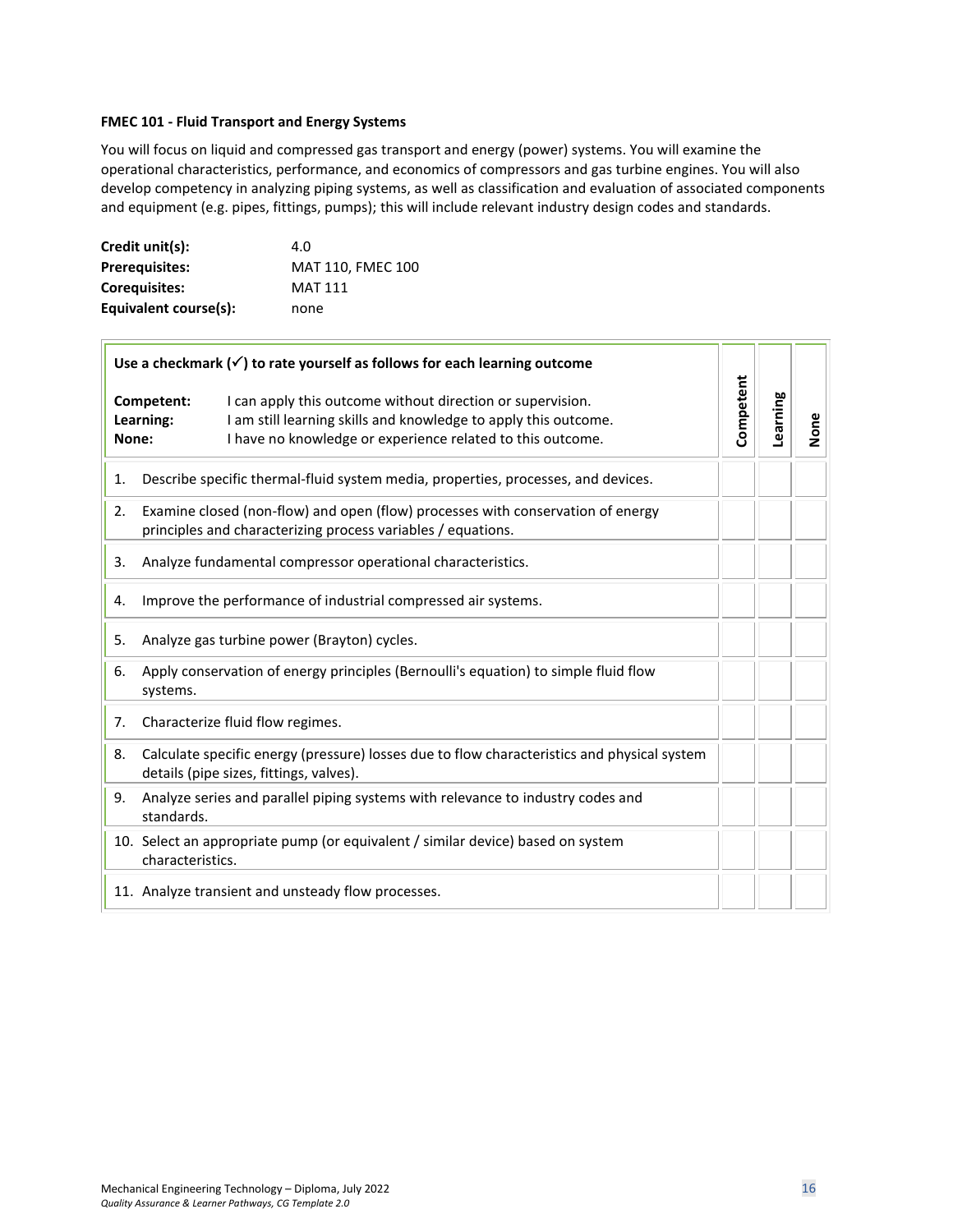#### <span id="page-16-0"></span>**SEM 107 - Engineering Software Applications**

You will examine technical documentation production techniques and use software to solve engineering focused problems. You will receive an introduction to other relevant software and programming techniques that will be further utilized in upper level courses and in industry. You will utilize concepts and applications related to the Internet of Things (IoT). Emerging trends in mechanical engineering will be presented as time permits.

| Credit unit(s):       | 2.0                        |
|-----------------------|----------------------------|
| <b>Prerequisites:</b> | COMP 113, MAT 110, MAT 111 |
| <b>Coreguisites:</b>  | none                       |
| Equivalent course(s): | none                       |

| Use a checkmark $(\checkmark)$ to rate yourself as follows for each learning outcome |                         |                                                                                                                                                                                           |           |        |  |
|--------------------------------------------------------------------------------------|-------------------------|-------------------------------------------------------------------------------------------------------------------------------------------------------------------------------------------|-----------|--------|--|
| None:                                                                                | Competent:<br>Learning: | I can apply this outcome without direction or supervision.<br>am still learning skills and knowledge to apply this outcome.<br>I have no knowledge or experience related to this outcome. | Competent | arning |  |
| Produce technical documentation.                                                     |                         |                                                                                                                                                                                           |           |        |  |
| Use engineering calculation software to solve advanced numerical problems<br>2.      |                         |                                                                                                                                                                                           |           |        |  |
| Develop software algorithm solutions to engineering problems.<br>3.                  |                         |                                                                                                                                                                                           |           |        |  |
| 4.                                                                                   |                         | Discuss new ideas and current trends in engineering technology.                                                                                                                           |           |        |  |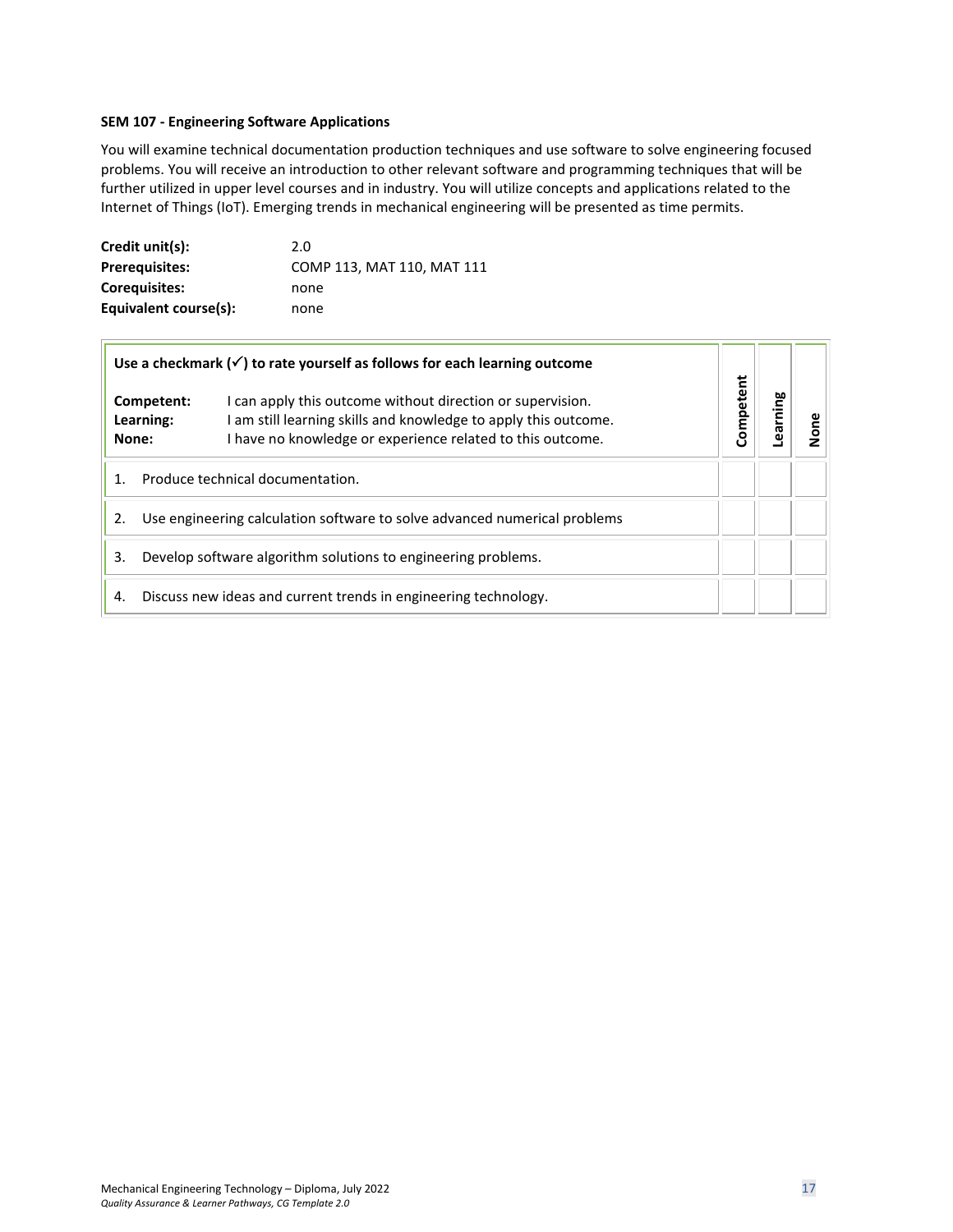# <span id="page-17-0"></span>**CAD 102 - Building Mechanical Modelling**

You will include the basics of designing, modelling, and documenting in a mechanical building modelling environment - Mechanical Electrical Plumbing (MEP). You will create a building model and supporting documentation with the fully parametric building modeler.

| Credit unit(s):       | 2.0  |
|-----------------------|------|
| <b>Prerequisites:</b> | none |
| <b>Corequisites:</b>  | none |
| Equivalent course(s): | none |

 $\overline{\phantom{a}}$ 

| Use a checkmark $(\checkmark)$ to rate yourself as follows for each learning outcome |                                          |                                                                                                                                                                                             |           |          |      |
|--------------------------------------------------------------------------------------|------------------------------------------|---------------------------------------------------------------------------------------------------------------------------------------------------------------------------------------------|-----------|----------|------|
|                                                                                      | Competent:<br>Learning:<br>None:         | I can apply this outcome without direction or supervision.<br>I am still learning skills and knowledge to apply this outcome.<br>I have no knowledge or experience related to this outcome. | Competent | Learning | None |
| Use the user interface, parametric objects, families, and projects templates.<br>1.  |                                          |                                                                                                                                                                                             |           |          |      |
| Create a basic building with walls, floors, roofs, windows, and door.<br>2.          |                                          |                                                                                                                                                                                             |           |          |      |
| 3.                                                                                   | Modify model components.                 |                                                                                                                                                                                             |           |          |      |
| 4.                                                                                   | Manage elevation, section, and 3D views. |                                                                                                                                                                                             |           |          |      |
| 5.<br>Apply dimensions and constraints.                                              |                                          |                                                                                                                                                                                             |           |          |      |
| Create ducting and piping systems and associated schedules.<br>6.                    |                                          |                                                                                                                                                                                             |           |          |      |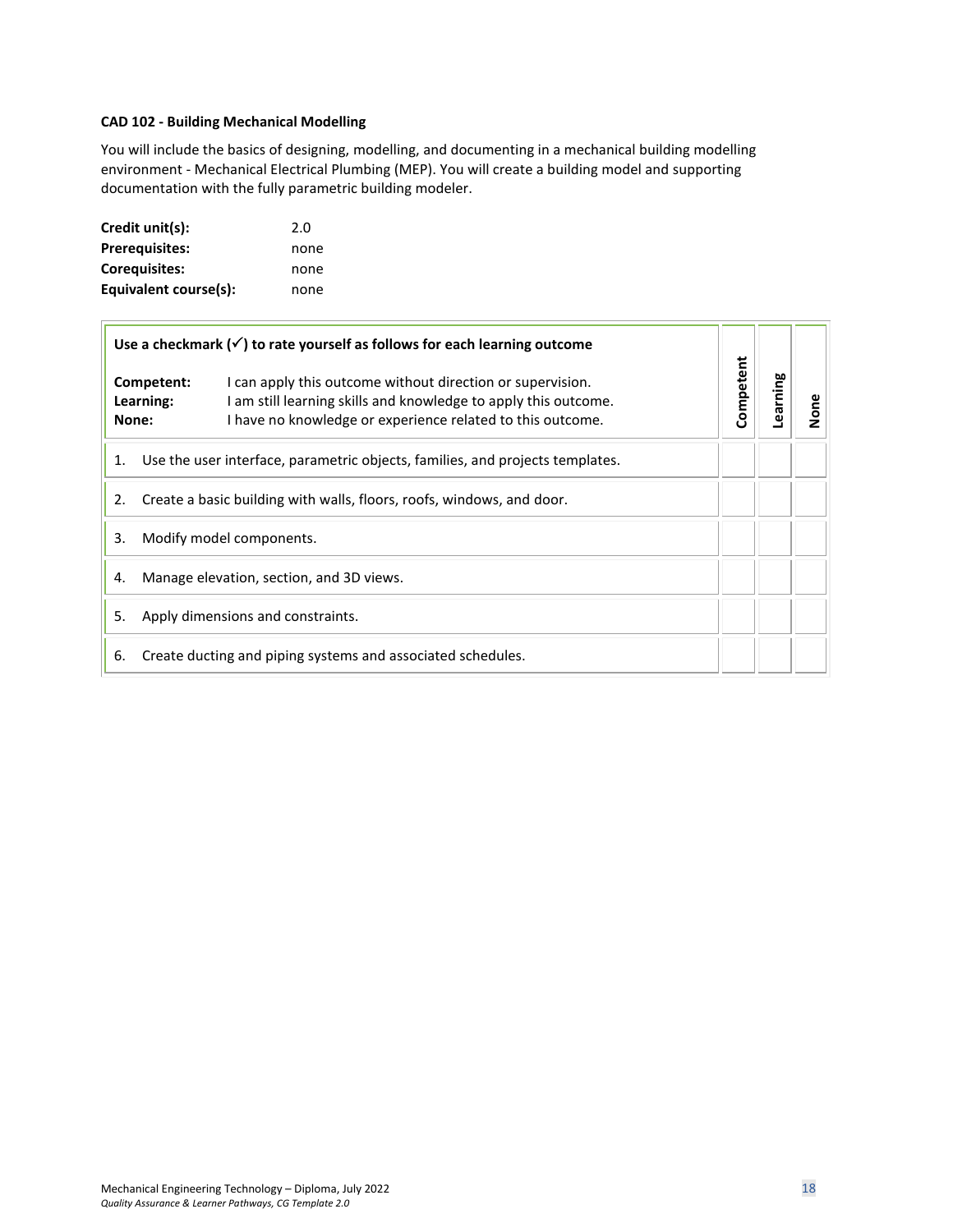# <span id="page-18-0"></span>**CAD 103 - CAD Modelling 1**

You will focus on the basics of three-dimensional computer-assisted drafting (CAD) modelling, using techniques to create a single manufactured part. As well, you will develop an understanding of additive manufacturing, and 3D print a part you have designed.

| Credit unit(s):       | 2.0            |
|-----------------------|----------------|
| <b>Prerequisites:</b> | <b>CAD 101</b> |
| Coreguisites:         | none           |
| Equivalent course(s): | none           |

|                                                                   |                                             | Use a checkmark $(\checkmark)$ to rate yourself as follows for each learning outcome                                                                                                        |           |          |      |
|-------------------------------------------------------------------|---------------------------------------------|---------------------------------------------------------------------------------------------------------------------------------------------------------------------------------------------|-----------|----------|------|
| None:                                                             | Competent:<br>Learning:                     | I can apply this outcome without direction or supervision.<br>I am still learning skills and knowledge to apply this outcome.<br>I have no knowledge or experience related to this outcome. | Competent | Learning | None |
| 1.                                                                |                                             | Describe methods of constructing a 3D model.                                                                                                                                                |           |          |      |
| Construct sketches, parametric dimensions, and constraints.<br>2. |                                             |                                                                                                                                                                                             |           |          |      |
| Develop models using sketched features.<br>3.                     |                                             |                                                                                                                                                                                             |           |          |      |
| Generate placed features.<br>4.                                   |                                             |                                                                                                                                                                                             |           |          |      |
| 5.                                                                | Demonstrate editing and modifying features. |                                                                                                                                                                                             |           |          |      |
| Create a 3D printed part.<br>6.                                   |                                             |                                                                                                                                                                                             |           |          |      |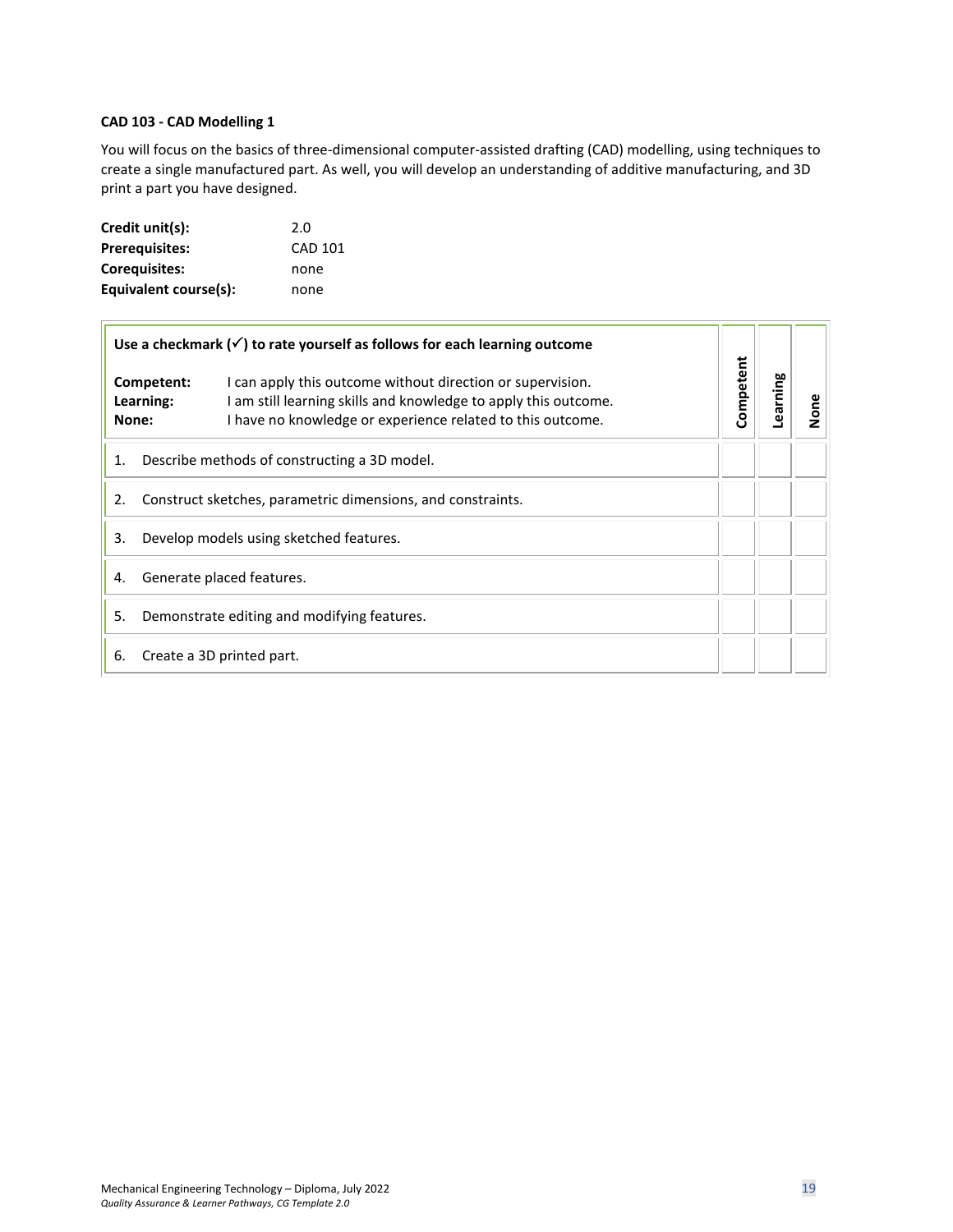# <span id="page-19-0"></span>**FMEC 102 - Piping Analysis and Modeling**

You will produce design and construction documentation for an industrial process / piping system. You will analyze system performance and operational characteristics, as well as select associated components / devices using specialized software. You will develop and communicate design and / or fabrication intent with typical schematic and CAD-based system models and associated drawings.

| Credit unit(s):       | 2.0                         |
|-----------------------|-----------------------------|
| <b>Prerequisites:</b> | FMEC 101, CAD 101, DRFT 114 |
| Coreguisites:         | none                        |
| Equivalent course(s): | none                        |

| Use a checkmark $(\checkmark)$ to rate yourself as follows for each learning outcome                                      |                         |                                                                                                                                                                                           |           |        |  |
|---------------------------------------------------------------------------------------------------------------------------|-------------------------|-------------------------------------------------------------------------------------------------------------------------------------------------------------------------------------------|-----------|--------|--|
| None:                                                                                                                     | Competent:<br>Learning: | I can apply this outcome without direction or supervision.<br>am still learning skills and knowledge to apply this outcome.<br>I have no knowledge or experience related to this outcome. | Competent | arning |  |
| Analyze piping network system and associated components / devices with software.<br>1.                                    |                         |                                                                                                                                                                                           |           |        |  |
| Produce schematic representations of piping network systems in accordance with<br>2.<br>defined parameters and standards. |                         |                                                                                                                                                                                           |           |        |  |
| Produce a 3D CAD representation of a piping network system.<br>3.                                                         |                         |                                                                                                                                                                                           |           |        |  |
| 4.                                                                                                                        |                         | Produce design and construction documentation for piping systems.                                                                                                                         |           |        |  |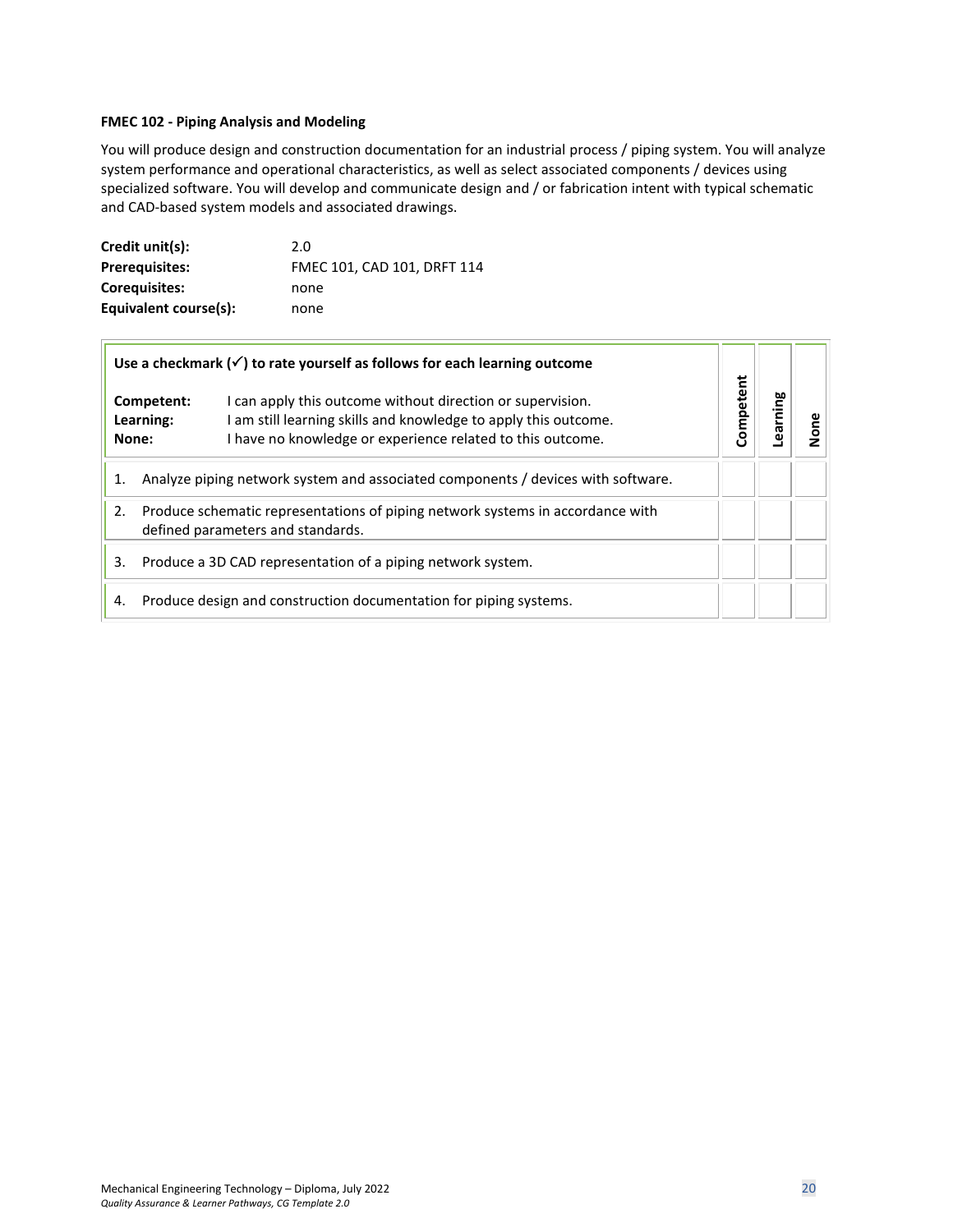# <span id="page-20-0"></span>**MACH 191 - Machine Shop Technology**

You will gain an understanding of machine shop principles and practices. This course will serve as a foundation for further studies in manufacturing. In addition to lectures and demonstrations, you will receive extensive hands-on experience.

| Credit unit(s):       | 2.0  |
|-----------------------|------|
| <b>Prerequisites:</b> | none |
| <b>Corequisites:</b>  | none |
| Equivalent course(s): | none |

| Use a checkmark $(\checkmark)$ to rate yourself as follows for each learning outcome |                                  |                                                                                                                                                                                             |           |          |      |
|--------------------------------------------------------------------------------------|----------------------------------|---------------------------------------------------------------------------------------------------------------------------------------------------------------------------------------------|-----------|----------|------|
|                                                                                      | Competent:<br>Learning:<br>None: | I can apply this outcome without direction or supervision.<br>I am still learning skills and knowledge to apply this outcome.<br>I have no knowledge or experience related to this outcome. | Competent | Learning | None |
| Apply principles of metrology.<br>1.                                                 |                                  |                                                                                                                                                                                             |           |          |      |
| Perform machine shop operations.<br>2.                                               |                                  |                                                                                                                                                                                             |           |          |      |
| 3.<br>Describe machining processes.                                                  |                                  |                                                                                                                                                                                             |           |          |      |
| Describe computer numerical control machining.<br>4.                                 |                                  |                                                                                                                                                                                             |           |          |      |
| 5.<br>Explain machining costs.                                                       |                                  |                                                                                                                                                                                             |           |          |      |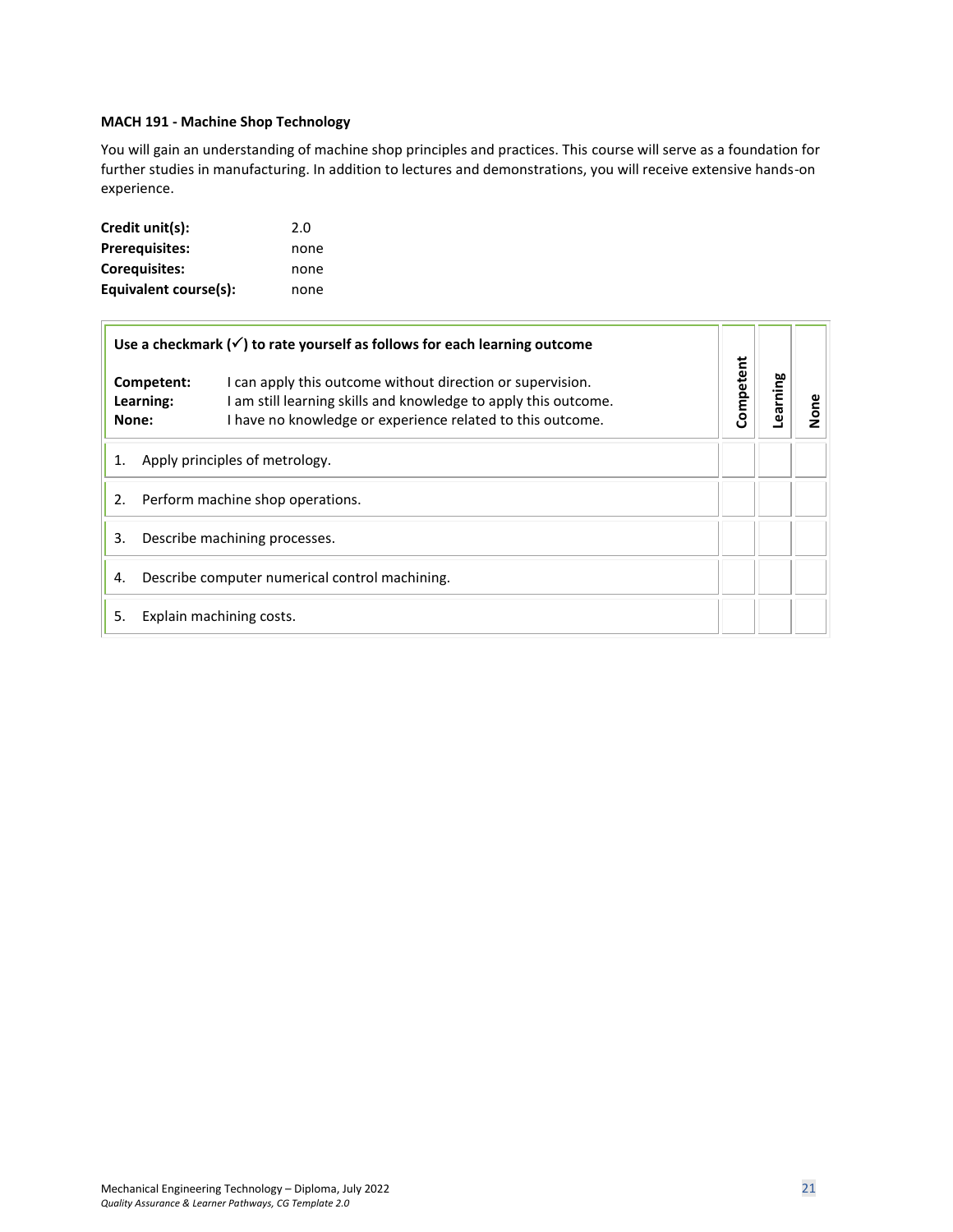#### **SHOP 186 - Mechanical Components and Systems Lab**

You will focus on the application and operation of the components and systems rather than their use in the design process. You will work with and disassemble or assemble some of the components (others will be demonstrated for you). Some of the items you will investigate include bearings, shafts, chain belt and gear drives, hydraulic pumps, motors and cylinders, pneumatic systems, conveyors, and pneumatic and hydraulic flow and pressure control valves.

| Credit unit(s):       | 2.0  |
|-----------------------|------|
| <b>Prerequisites:</b> | none |
| <b>Corequisites:</b>  | none |
| Equivalent course(s): | none |

r.

|                                                   | earning   | None |  |
|---------------------------------------------------|-----------|------|--|
| Describe bearings and seals.<br>1.                |           |      |  |
| Install bearings and seals.<br>2.                 |           |      |  |
| 3.<br>Describe drives, pneumatics, and conveyors. |           |      |  |
| Describe hydraulics.<br>4.                        |           |      |  |
| 5.<br>Assemble hydraulics.                        |           |      |  |
|                                                   | Competent |      |  |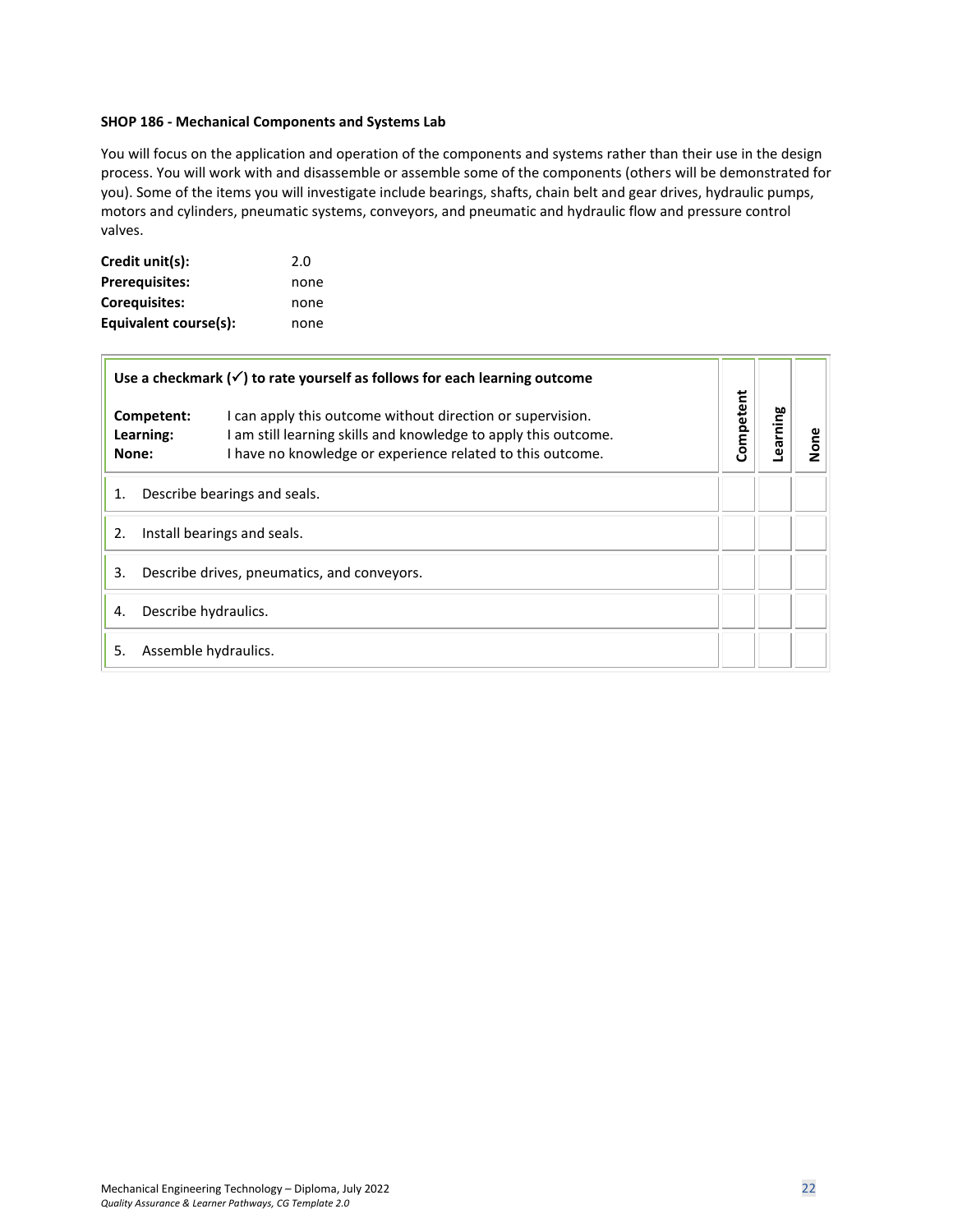#### <span id="page-22-0"></span>**WELD 387 - Welding for Technologists**

You will observe and perform welding, thermal cutting and metal forming operations. You will develop an understanding of processes rather than skill. Supervised hands-on training will help you develop an understanding of Shielded Metal Arc Welding, Gas Metal Arc Welding, Flux Cored Arc Welding, Gas Tungsten Arc Welding, Oxy-Fuel Welding and Submerged Arc Welding. Your metal cutting activities will include Oxy-fuel Cutting and Plasma Arc Cutting. You will perform metal forming activities on a plate roll, press brake and structural roll.

| Credit unit(s):       | 2.0  |
|-----------------------|------|
| <b>Prerequisites:</b> | none |
| Corequisites:         | none |
| Equivalent course(s): | none |

| Use a checkmark $(\checkmark)$ to rate yourself as follows for each learning outcome |                                                                     |                                                                                                                                                                                             |           |          |      |
|--------------------------------------------------------------------------------------|---------------------------------------------------------------------|---------------------------------------------------------------------------------------------------------------------------------------------------------------------------------------------|-----------|----------|------|
| None:                                                                                | Competent:<br>Learning:                                             | I can apply this outcome without direction or supervision.<br>I am still learning skills and knowledge to apply this outcome.<br>I have no knowledge or experience related to this outcome. | Competent | Learning | None |
| 1.                                                                                   |                                                                     | Describe the oxy-fuel processes and their applications.                                                                                                                                     |           |          |      |
| 2.                                                                                   |                                                                     | Describe the gas metal arc welding process and its applications.                                                                                                                            |           |          |      |
| 3.                                                                                   |                                                                     | Describe the flux cored arc welding process and its applications.                                                                                                                           |           |          |      |
| Describe the shielded metal arc welding process and its applications.<br>4.          |                                                                     |                                                                                                                                                                                             |           |          |      |
| 5.                                                                                   | Describe the gas tungsten arc welding process and its applications. |                                                                                                                                                                                             |           |          |      |
| 6.                                                                                   | Describe the submerged arc welding process and its application.     |                                                                                                                                                                                             |           |          |      |
| 7.                                                                                   | Describe the plasma arc cutting process and its applications.       |                                                                                                                                                                                             |           |          |      |
| 8.                                                                                   | Describe press brake procedures.                                    |                                                                                                                                                                                             |           |          |      |
| 9.                                                                                   | Describe plate rolling procedures.                                  |                                                                                                                                                                                             |           |          |      |
|                                                                                      | 10. Describe procedures for rolling structural members.             |                                                                                                                                                                                             |           |          |      |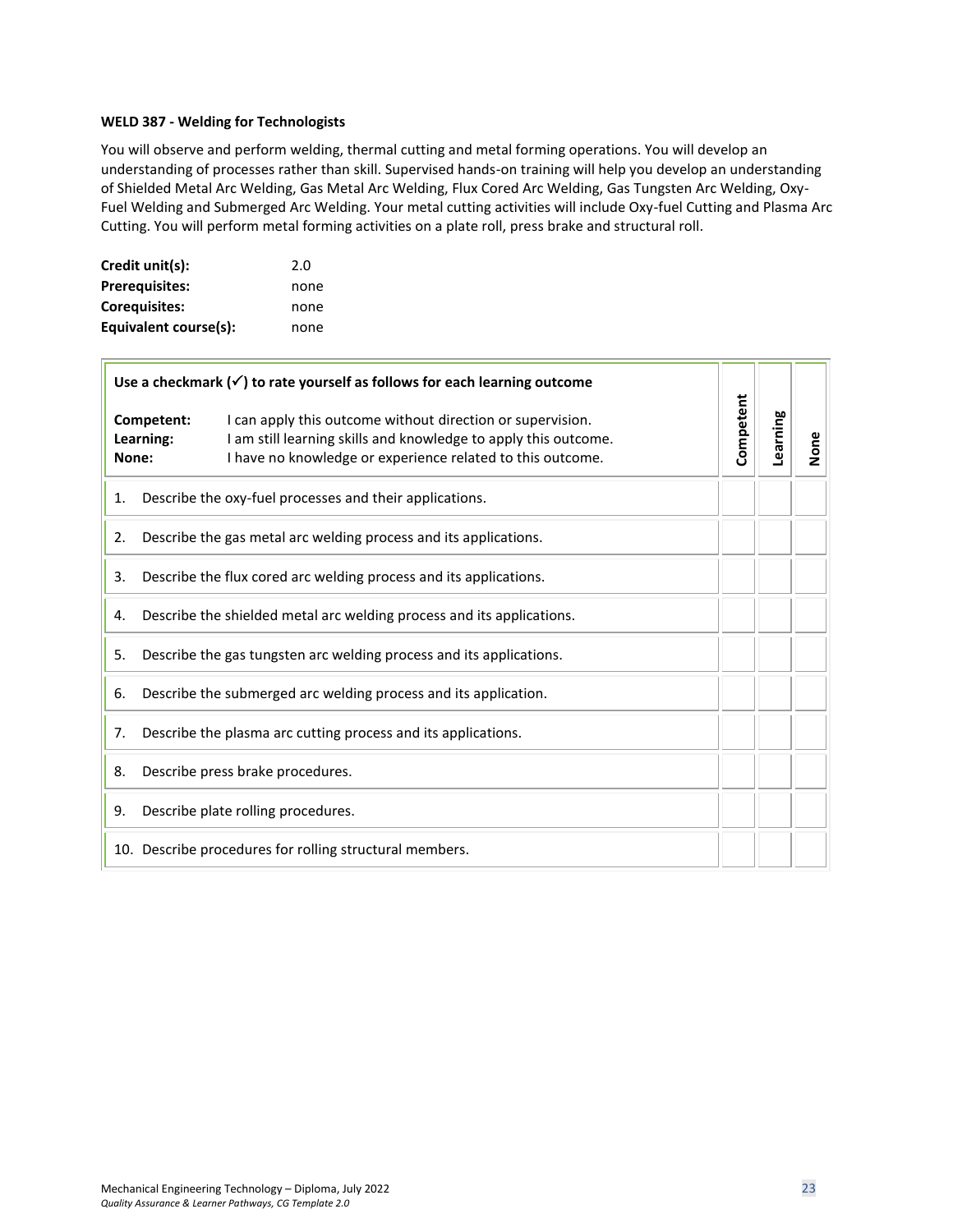# <span id="page-23-0"></span>**CAD 201 - Advanced Drafting/CAD Modelling 2**

You will include techniques to model three dimensional objects. As well, you will create assembly models, and then learn the various ways to document assembly/disassembly procedures and assembly analysis techniques. You will also build sheet metal parts and create folded and flat pattern drawings.

| Credit unit(s):       | 4.O               |
|-----------------------|-------------------|
| <b>Prerequisites:</b> | CAD 103, DRFT 114 |
| Coreguisites:         | none              |
| Equivalent course(s): | none              |

| Use a checkmark $(\checkmark)$ to rate yourself as follows for each learning outcome                              |                                                                                                                                                                                             |           |          |      |
|-------------------------------------------------------------------------------------------------------------------|---------------------------------------------------------------------------------------------------------------------------------------------------------------------------------------------|-----------|----------|------|
| Competent:<br>Learning:<br>None:                                                                                  | I can apply this outcome without direction or supervision.<br>I am still learning skills and knowledge to apply this outcome.<br>I have no knowledge or experience related to this outcome. | Competent | Learning | None |
| Construct drawings to conform to computer-assisted drafting (CAD) Standards using 3D<br>1.<br>modelling software. |                                                                                                                                                                                             |           |          |      |
| Create a 3D model of an assembly.<br>2.                                                                           |                                                                                                                                                                                             |           |          |      |
| 3.<br>Prepare assembly model documentation.                                                                       |                                                                                                                                                                                             |           |          |      |
| Analyze a design.<br>4.                                                                                           |                                                                                                                                                                                             |           |          |      |
| Create models for sheet metal parts.<br>5.                                                                        |                                                                                                                                                                                             |           |          |      |
| Construct Assembly Modelling and Documentation Project.<br>6.                                                     |                                                                                                                                                                                             |           |          |      |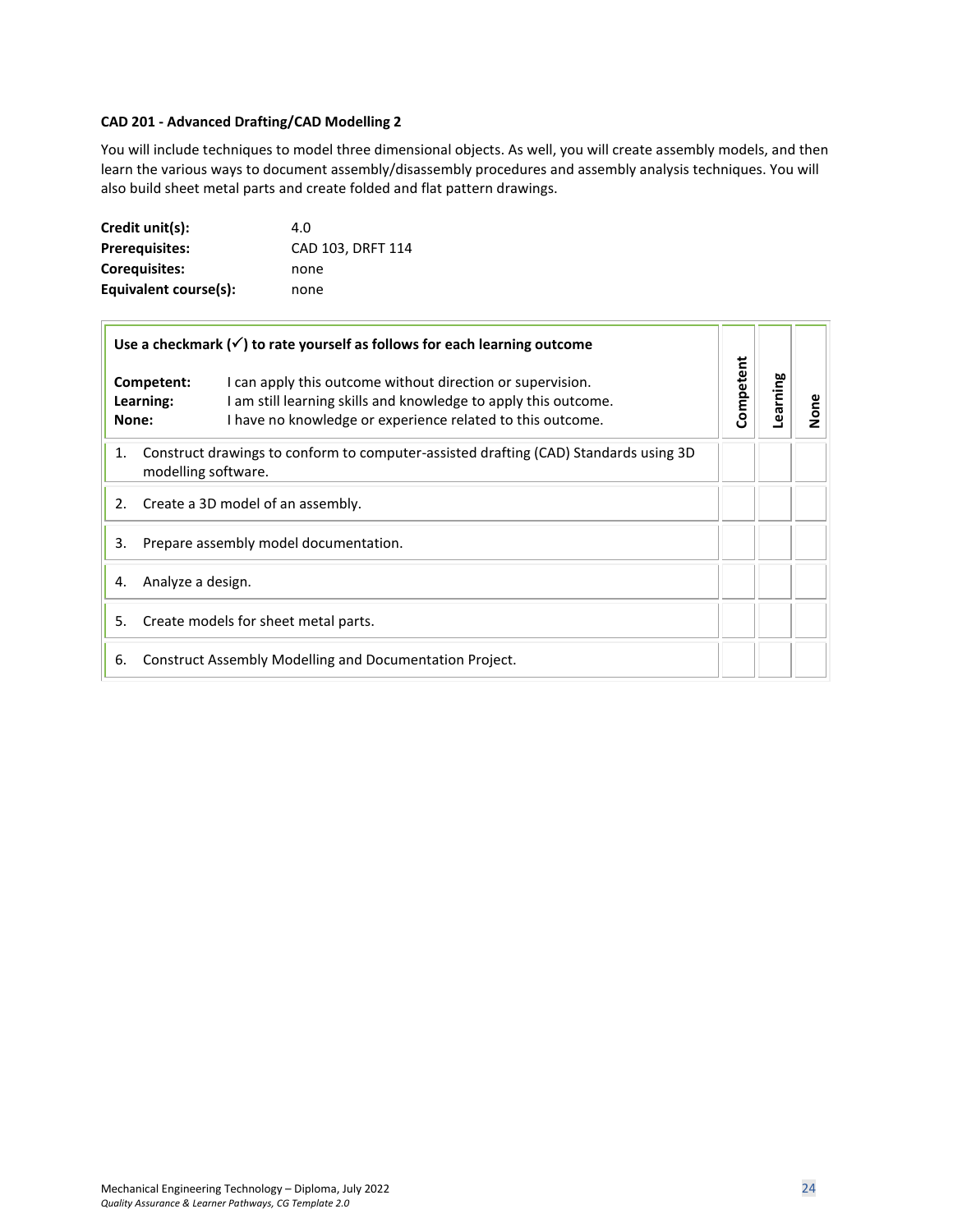#### <span id="page-24-0"></span>**ENGM 193 - Applied Mechanics - Dynamics**

You will focus on kinematics and kinetics. In kinematics, you will analyze the geometry of rectilinear, circular and general plane motions. In kinetics, you will analyze the forces and movements associated with motion using Newton's laws, the work-energy-power method, and the impulse-momentum method. You will learn how to solve engineering problems involving motion only and the forces causing that motion. You will analyze machine element linkages and vibrations using manual methods and computer software.

| Credit unit(s):       | 4.O             |
|-----------------------|-----------------|
| <b>Prerequisites:</b> | <b>ENGM 191</b> |
| <b>Corequisites:</b>  | none            |
| Equivalent course(s): | none            |

| Use a checkmark $(\checkmark)$ to rate yourself as follows for each learning outcome             |                                                                 |                                                                                                                                                                                             |           |          |      |
|--------------------------------------------------------------------------------------------------|-----------------------------------------------------------------|---------------------------------------------------------------------------------------------------------------------------------------------------------------------------------------------|-----------|----------|------|
|                                                                                                  | Competent:<br>Learning:<br>None:                                | I can apply this outcome without direction or supervision.<br>I am still learning skills and knowledge to apply this outcome.<br>I have no knowledge or experience related to this outcome. | Competent | Learning | None |
| 1.                                                                                               | Analyze rectilinear motion of bodies.                           |                                                                                                                                                                                             |           |          |      |
| Analyze angular motion of bodies.<br>2.                                                          |                                                                 |                                                                                                                                                                                             |           |          |      |
| Calculate values for velocity, distance and acceleration of moving bodies in plane motion.<br>3. |                                                                 |                                                                                                                                                                                             |           |          |      |
| Use Newton's three laws of motion to describe inertia.<br>4.                                     |                                                                 |                                                                                                                                                                                             |           |          |      |
| Analyze moving bodies using the concept of work, energy and power.<br>5.                         |                                                                 |                                                                                                                                                                                             |           |          |      |
| 6.                                                                                               | Analyze moving bodies using the method of impulse and momentum. |                                                                                                                                                                                             |           |          |      |
| 7.                                                                                               | Analyze motions involving linkages using computer software.     |                                                                                                                                                                                             |           |          |      |
| Discuss mechanical vibration.<br>8.                                                              |                                                                 |                                                                                                                                                                                             |           |          |      |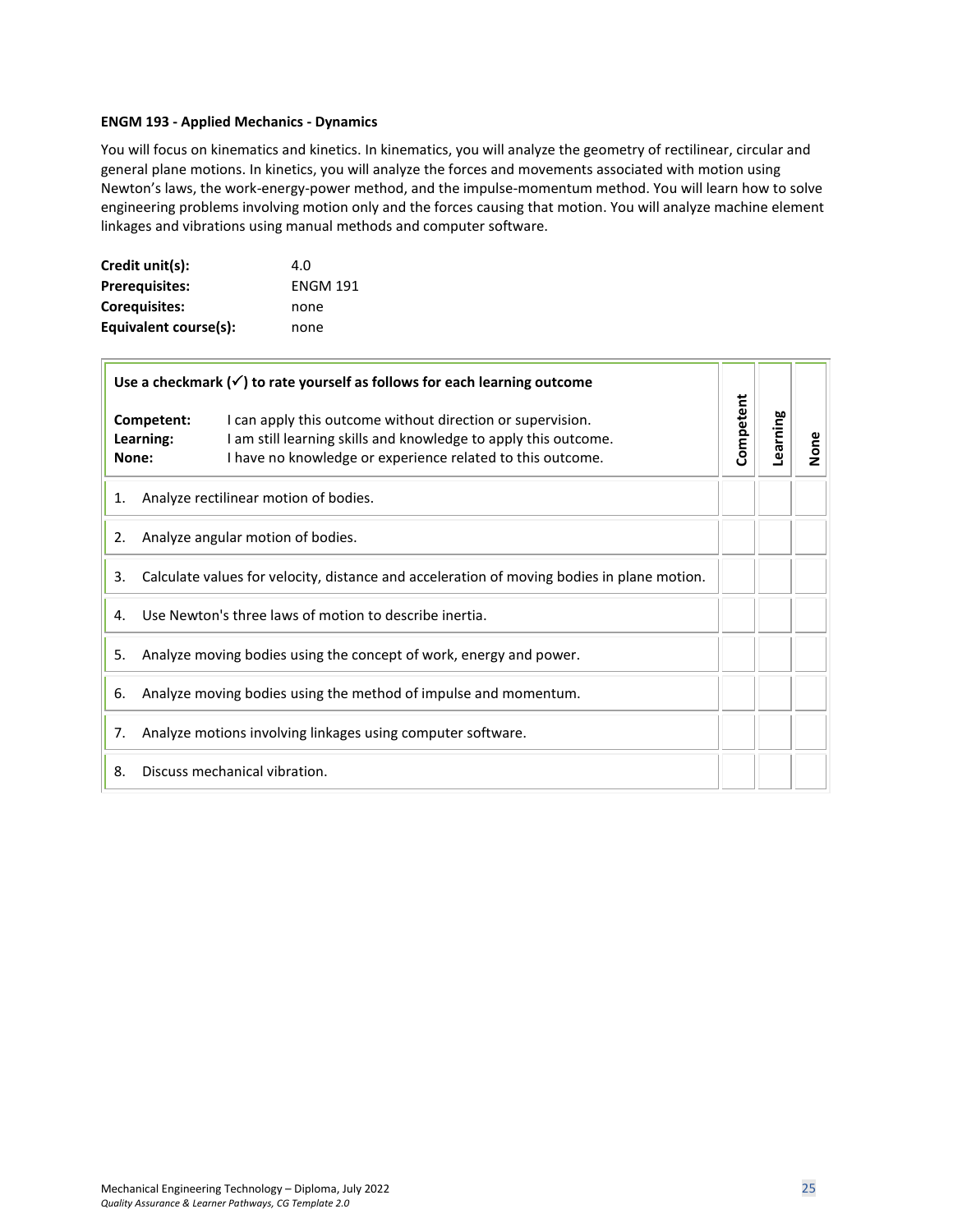#### <span id="page-25-0"></span>**ENGM 280 - Mechanical Design 1**

You will examine techniques used in the design, analysis, selection, and specification of various machine components. The influence of specific loading and operating conditions will be explored and accommodated. The primary system components to be examined include shafts, belt and chain drives, wire rope, bolted connections, and springs.

| Credit unit(s):       | 4.0                                              |
|-----------------------|--------------------------------------------------|
| <b>Prerequisites:</b> | ENGM 180, WELD 387, MACH 191, SHOP 186, ENGM 101 |
| <b>Coreguisites:</b>  | none                                             |
| Equivalent course(s): | none                                             |

| Use a checkmark $(\checkmark)$ to rate yourself as follows for each learning outcome |                                                                                                                                                                                                                                 |           |          |      |
|--------------------------------------------------------------------------------------|---------------------------------------------------------------------------------------------------------------------------------------------------------------------------------------------------------------------------------|-----------|----------|------|
|                                                                                      | Competent:<br>I can apply this outcome without direction or supervision.<br>I am still learning skills and knowledge to apply this outcome.<br>Learning:<br>I have no knowledge or experience related to this outcome.<br>None: | Competent | Learning | None |
| 1.                                                                                   | Apply fundamentals of mechanical design.                                                                                                                                                                                        |           |          |      |
| 2.                                                                                   | Design members to ensure sufficient fatigue strength under cyclic loads.                                                                                                                                                        |           |          |      |
| Select sheaves, bushings, and belts for V-belt drives.<br>3.                         |                                                                                                                                                                                                                                 |           |          |      |
| Select sprockets, bushings, and chains for roller chain drives.<br>4.                |                                                                                                                                                                                                                                 |           |          |      |
| 5.                                                                                   | Design wire rope drives with context to primary components (e.g.: wire rope,<br>sheaves, winch drums).                                                                                                                          |           |          |      |
| 6.                                                                                   | Examine threaded fasteners for bolted gasketed joints.                                                                                                                                                                          |           |          |      |
| 7.                                                                                   | Design helical compression springs.                                                                                                                                                                                             |           |          |      |
| Examine characteristics of bills of materials for purchased parts.<br>8.             |                                                                                                                                                                                                                                 |           |          |      |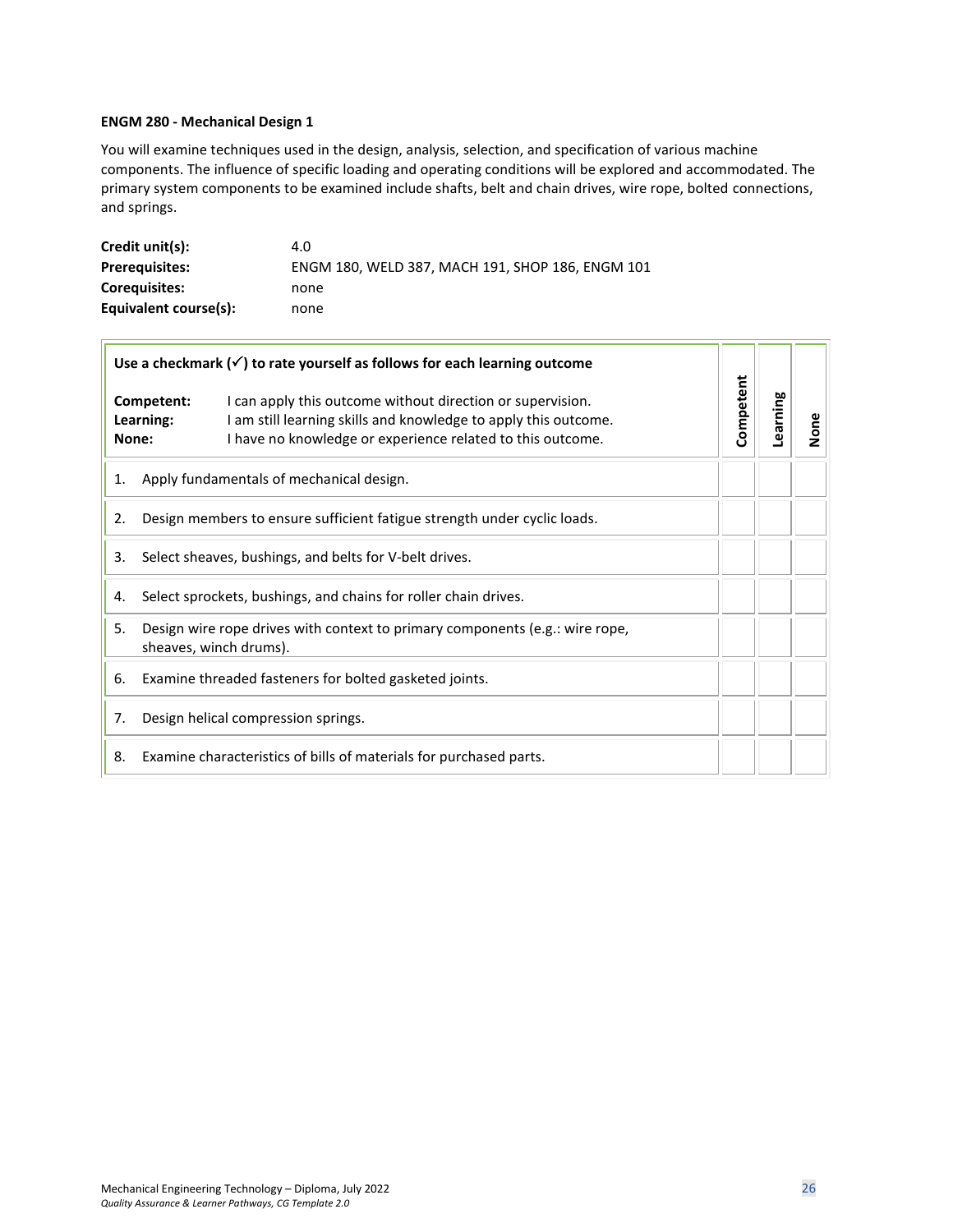# <span id="page-26-0"></span>**HYDR 283 – Fluid Power**

You will be introduced to hydraulic and pneumatic components, circuits and standard symbols. The course will include design problems involving sizing and selecting hydraulic components for typical applications. Your lab work will provide you with hands-on exposure to hydraulic pumps, motors, cylinders and various types of control valves.

| Credit unit(s):       | 4.0             |
|-----------------------|-----------------|
| <b>Prerequisites:</b> | <b>FMEC 101</b> |
| Coreguisites:         | none            |
| Equivalent course(s): | none            |

| Use a checkmark $(\checkmark)$ to rate yourself as follows for each learning outcome |                                           |                                                                                                                                                                                             |           |          |      |
|--------------------------------------------------------------------------------------|-------------------------------------------|---------------------------------------------------------------------------------------------------------------------------------------------------------------------------------------------|-----------|----------|------|
|                                                                                      | Competent:<br>Learning:<br>None:          | I can apply this outcome without direction or supervision.<br>I am still learning skills and knowledge to apply this outcome.<br>I have no knowledge or experience related to this outcome. | Competent | Learning | None |
| 1.                                                                                   |                                           | Apply the basic concepts of fluid power.                                                                                                                                                    |           |          |      |
| 2.                                                                                   | Categorize hydraulic pumps.               |                                                                                                                                                                                             |           |          |      |
| 3.                                                                                   | Categorize hydraulic actuators.           |                                                                                                                                                                                             |           |          |      |
| 4.                                                                                   | Analyze hydraulic system valves.          |                                                                                                                                                                                             |           |          |      |
| 5.                                                                                   | Interpret fluid and filtration selection. |                                                                                                                                                                                             |           |          |      |
| 6.                                                                                   | Choose fluid conduits.                    |                                                                                                                                                                                             |           |          |      |
| 7.                                                                                   | Examine ancillary hydraulic devices.      |                                                                                                                                                                                             |           |          |      |
| 8.                                                                                   | Explain maintenance procedures.           |                                                                                                                                                                                             |           |          |      |
| 9.<br>Discuss pneumatic systems.                                                     |                                           |                                                                                                                                                                                             |           |          |      |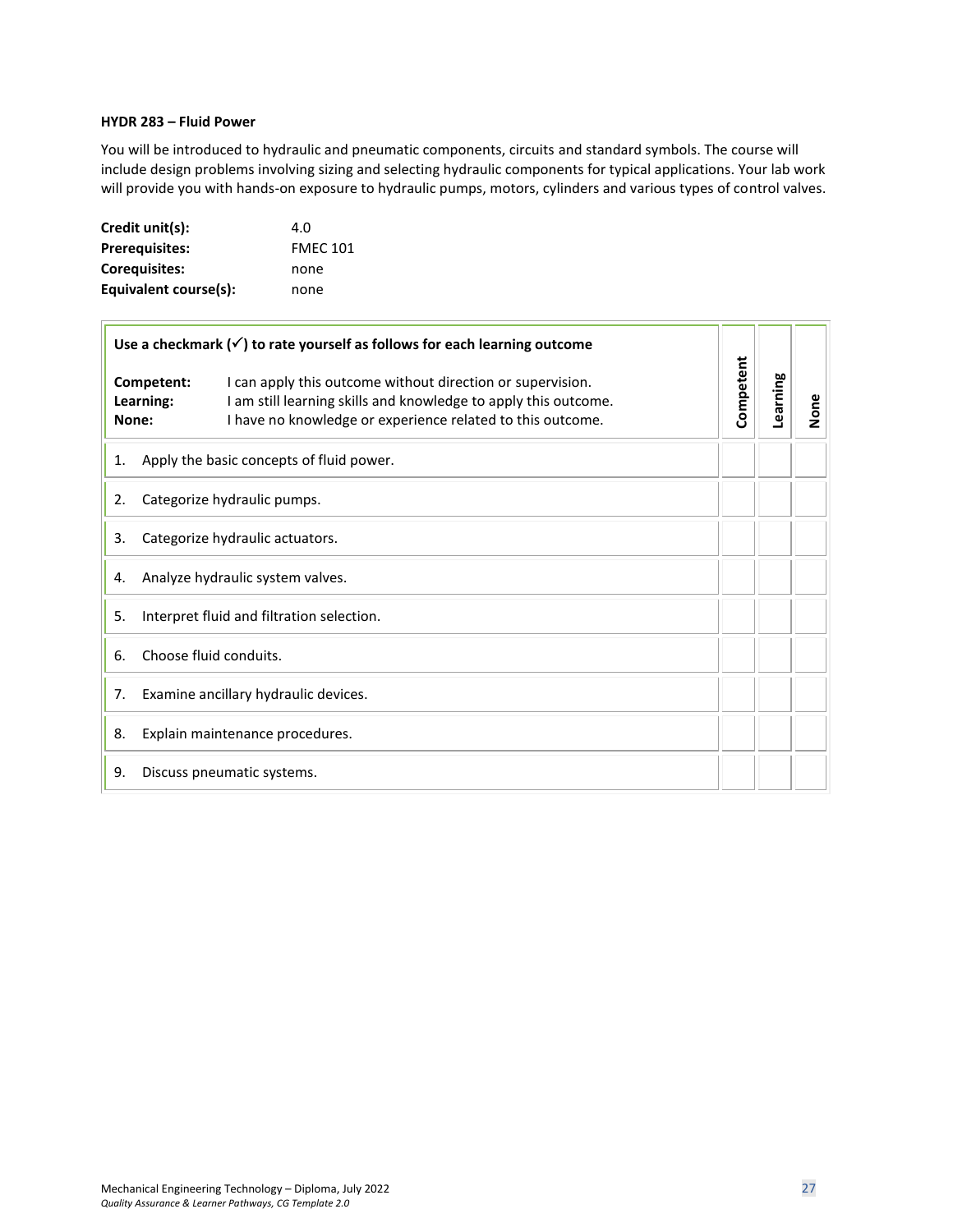# <span id="page-27-0"></span>**MANU 200 - Fabrication**

 $\overline{r}$ 

You will develop an understanding of manufacturing systems, as well as competency in the selection and application of suitable fabrication and manufacturing processes. You will focus will be on metal bulk material (cold) deformation / removal, cutting, welding, and heat treatment. You will also examine process economics, quality assurance principles, and characterize quality problems with statistical analysis. You will reference governing industry best practices and technical standards will be referenced throughout.

| Credit unit(s):       | 4.0                                              |
|-----------------------|--------------------------------------------------|
| <b>Prerequisites:</b> | ENGM 180, ENGM 101, MACH 191, SHOP 186, WELD 387 |
| <b>Coreguisites:</b>  | none                                             |
| Equivalent course(s): | none                                             |

| Use a checkmark $(\checkmark)$ to rate yourself as follows for each learning outcome                                                  |                                                                                                                                                                                                                        |           |          |      |
|---------------------------------------------------------------------------------------------------------------------------------------|------------------------------------------------------------------------------------------------------------------------------------------------------------------------------------------------------------------------|-----------|----------|------|
| None:                                                                                                                                 | I can apply this outcome without direction or supervision.<br>Competent:<br>I am still learning skills and knowledge to apply this outcome.<br>Learning:<br>I have no knowledge or experience related to this outcome. | Competent | Learning | None |
| 1.                                                                                                                                    | Describe manufacturing systems, design for manufacturing, and material selection<br>methodology.                                                                                                                       |           |          |      |
| 2.                                                                                                                                    | Discuss quality management systems and principles.                                                                                                                                                                     |           |          |      |
| Use measurement techniques, tolerances, and statistical analysis for the application of<br>3.<br>quality control.                     |                                                                                                                                                                                                                        |           |          |      |
| 4.                                                                                                                                    | Compare hot, warm, isothermal, and cold metal forming processes (including relevant<br>machines and tooling).                                                                                                          |           |          |      |
| 5.<br>Calculate the forces, power, economics, and design (dimensional) accommodations<br>related to specific metal forming processes. |                                                                                                                                                                                                                        |           |          |      |
| 6.                                                                                                                                    | Examine the application and economics of common metal machining operations.                                                                                                                                            |           |          |      |
| 7.                                                                                                                                    | Compare metal casting processes.                                                                                                                                                                                       |           |          |      |
| 8.                                                                                                                                    | Compare polymer shaping processes.                                                                                                                                                                                     |           |          |      |
| Describe metal cutting processes and associated equipment.<br>9.                                                                      |                                                                                                                                                                                                                        |           |          |      |
|                                                                                                                                       | 10. Calculate the weld size required for various weldment loading conditions.                                                                                                                                          |           |          |      |
|                                                                                                                                       | 11. Use heat treatment to modify specific material properties.                                                                                                                                                         |           |          |      |
|                                                                                                                                       | 12. Describe additive manufacturing processes and materials.                                                                                                                                                           |           |          |      |

--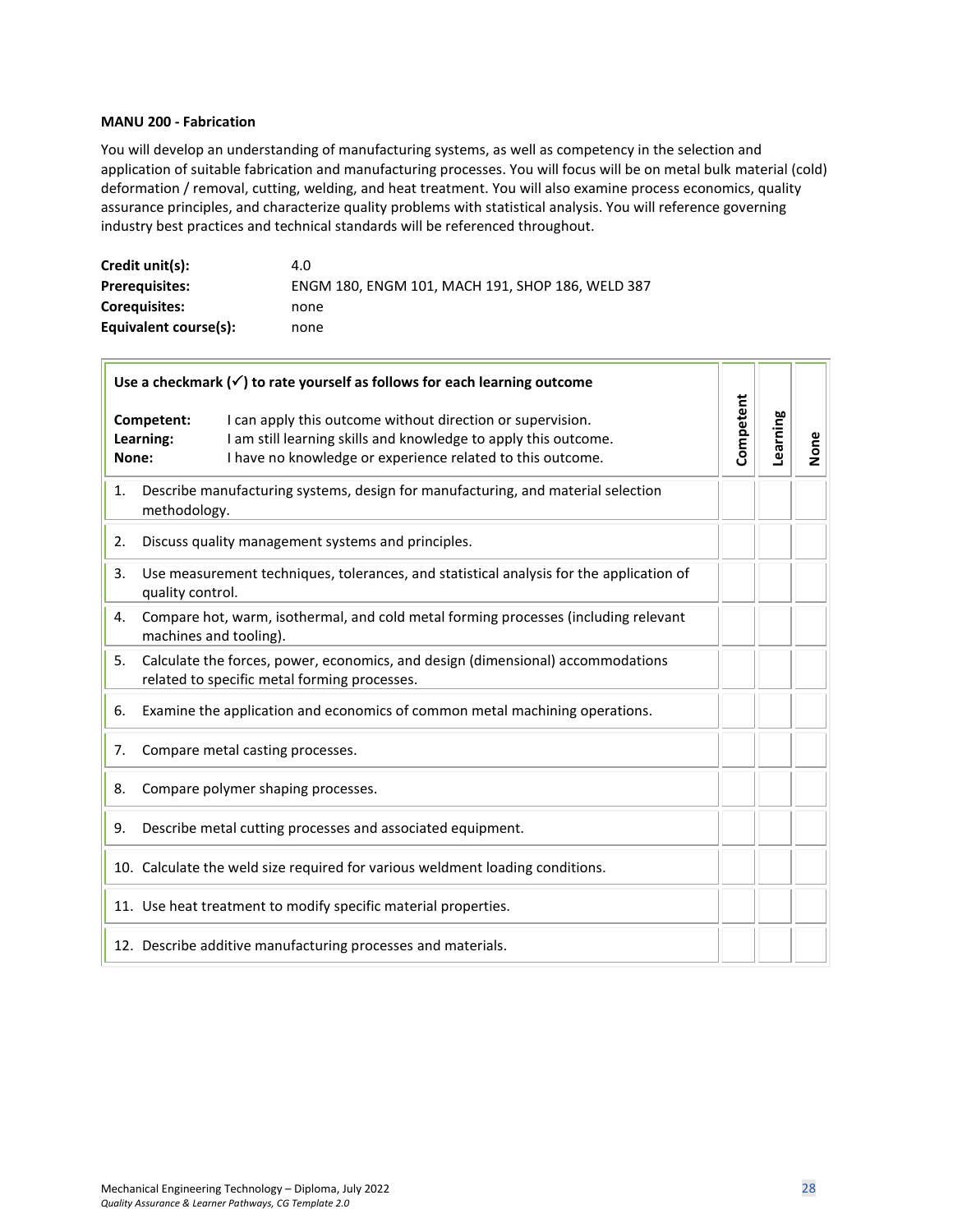# <span id="page-28-0"></span>**SEM 208 – Industry Engagement**

You will engage with local industry and visit various manufacturing or industrial facilities. The course will include inviting local experts to present and share their expertise.

| Credit unit(s):       | 1.0  |
|-----------------------|------|
| <b>Prerequisites:</b> | none |
| Corequisites:         | none |
| Equivalent course(s): | none |

| Use a checkmark $(\checkmark)$ to rate yourself as follows for each learning outcome  |  |                                                                                                                                                                                             |          |        |  |
|---------------------------------------------------------------------------------------|--|---------------------------------------------------------------------------------------------------------------------------------------------------------------------------------------------|----------|--------|--|
| Competent:<br>Learning:<br>None:                                                      |  | I can apply this outcome without direction or supervision.<br>I am still learning skills and knowledge to apply this outcome.<br>I have no knowledge or experience related to this outcome. | ompetent | arning |  |
| Recognize engineering applications in practice at local business and / or facilities. |  |                                                                                                                                                                                             |          |        |  |
| Discuss new ideas and current trends in engineering technology.<br>2.                 |  |                                                                                                                                                                                             |          |        |  |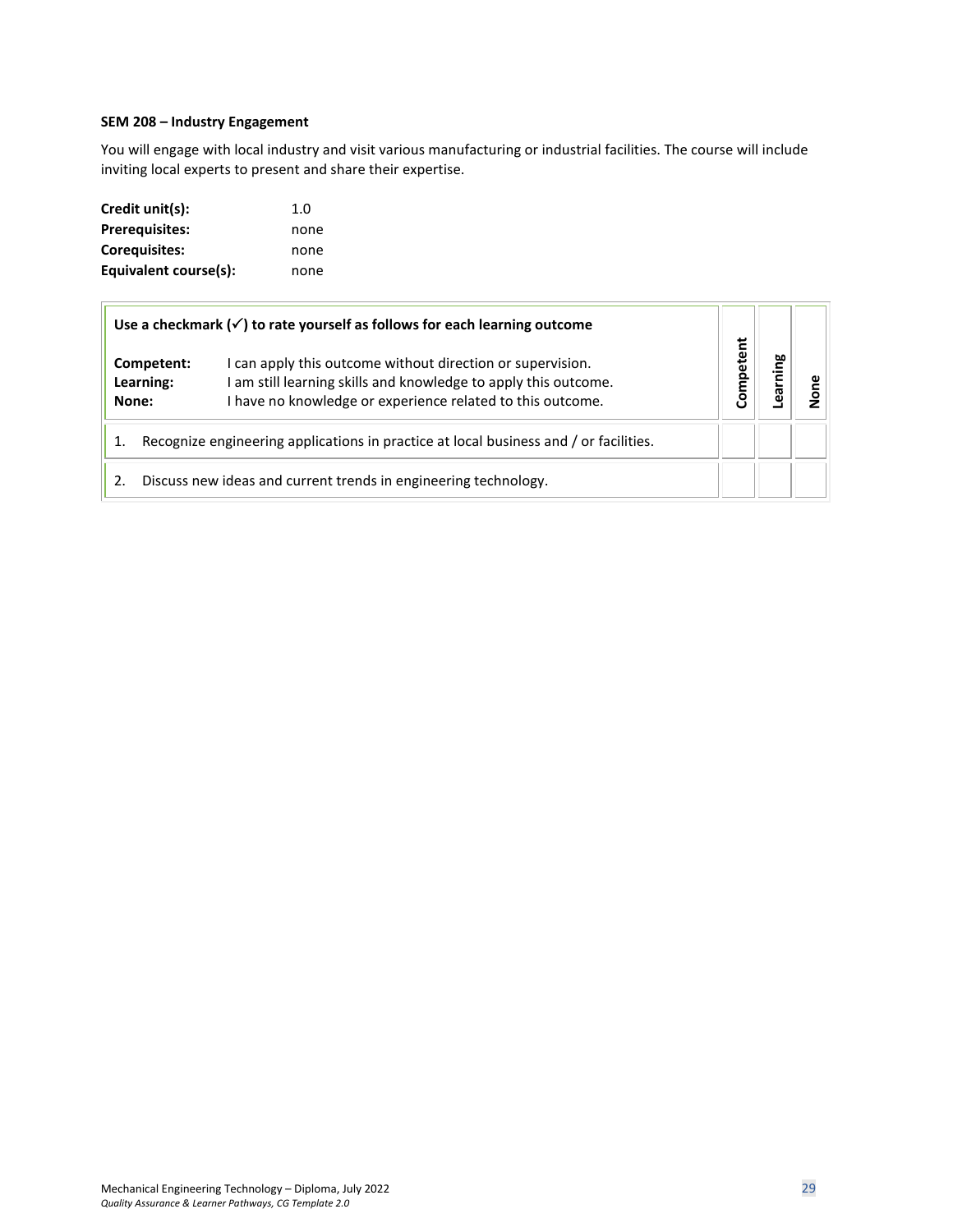#### <span id="page-29-0"></span>**THER 201 – Vapour Systems and Heat Transfer**

You will investigate steam-based systems for process heating, as well as primary power (electrical) generation. You will examine typical refrigeration cycles, media, and equipment. You will also investigate and apply the principal modes of heat transfer (conduction, convection, and radiation) to determine thermal resistances and related energy losses / gains. You will examine methods to limit or enhance heat transfer, as well as evaluate heat exchanger operation and performance.

| Credit unit(s):       | 4.O             |
|-----------------------|-----------------|
| <b>Prerequisites:</b> | <b>FMEC 101</b> |
| <b>Corequisites:</b>  | none            |
| Equivalent course(s): | none            |

| Use a checkmark $(\checkmark)$ to rate yourself as follows for each learning outcome                          |                                                                           |                                                                                                                                                                                             |           |          |      |
|---------------------------------------------------------------------------------------------------------------|---------------------------------------------------------------------------|---------------------------------------------------------------------------------------------------------------------------------------------------------------------------------------------|-----------|----------|------|
|                                                                                                               | Competent:<br>Learning:<br>None:                                          | I can apply this outcome without direction or supervision.<br>I am still learning skills and knowledge to apply this outcome.<br>I have no knowledge or experience related to this outcome. | Competent | Learning | None |
| Determine vapour properties and characteristics.<br>1.                                                        |                                                                           |                                                                                                                                                                                             |           |          |      |
| Examine steam energy systems and power (Rankine) cycles.<br>2.                                                |                                                                           |                                                                                                                                                                                             |           |          |      |
| Examine methods of mechanical cooling via refrigeration cycles and devices.<br>3.                             |                                                                           |                                                                                                                                                                                             |           |          |      |
| Relate the primary modes of heat transfer (conduction, convection, and radiation).<br>4.                      |                                                                           |                                                                                                                                                                                             |           |          |      |
| Calculate conductive heat transfer and thermal resistance for one dimensional, steady<br>5.<br>state systems. |                                                                           |                                                                                                                                                                                             |           |          |      |
| 6.                                                                                                            | Examine transient (non-steady) heat transfer systems.                     |                                                                                                                                                                                             |           |          |      |
| 7.                                                                                                            | Examine convective heat transfer in common applications and environments. |                                                                                                                                                                                             |           |          |      |
| 8.                                                                                                            |                                                                           | Analyze methods to enhance or limit heat transfer from surfaces and bodies.                                                                                                                 |           |          |      |
| Evaluate typical heat exchanger configuration, operation, and performance.<br>9.                              |                                                                           |                                                                                                                                                                                             |           |          |      |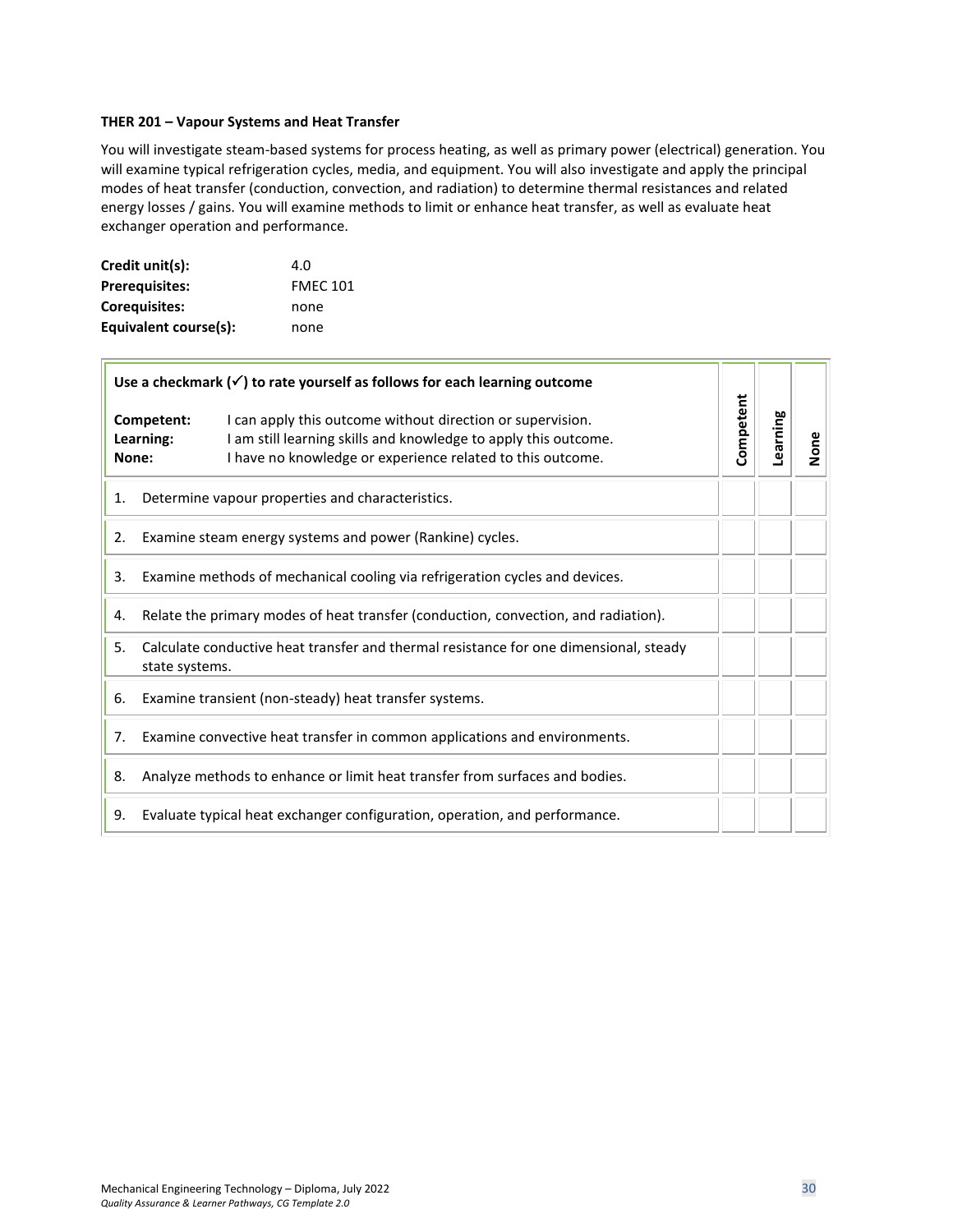#### <span id="page-30-0"></span>**CNTR 203 – Process Controls**

 $\Box$ 

You will be introduced to aspects of industrial process control (i.e.: control variables and terminology, process characteristics, final control elements, controllers, and control schemes). You will model process characteristics as well as tune and configure controllers for a variety of process applications. Laboratory and simulation exercises will supplement your study of process characteristics, final control elements and PID controllers.

| Credit unit(s):       | 2.0             |
|-----------------------|-----------------|
| <b>Prerequisites:</b> | <b>INST 206</b> |
| <b>Corequisites:</b>  | none            |
| Equivalent course(s): | none            |

| Use a checkmark $(\checkmark)$ to rate yourself as follows for each learning outcome |                                                              |                                                                                                                                                                                             |           |          |          |
|--------------------------------------------------------------------------------------|--------------------------------------------------------------|---------------------------------------------------------------------------------------------------------------------------------------------------------------------------------------------|-----------|----------|----------|
|                                                                                      | Competent:<br>Learning:<br>None:                             | I can apply this outcome without direction or supervision.<br>I am still learning skills and knowledge to apply this outcome.<br>I have no knowledge or experience related to this outcome. | Competent | earning. | <u>Š</u> |
| 1.                                                                                   | Describe the process control loop.                           |                                                                                                                                                                                             |           |          |          |
| 2.                                                                                   | Determine process characteristics common to control systems. |                                                                                                                                                                                             |           |          |          |
| 3.                                                                                   | Select control valves and associated equipment.              |                                                                                                                                                                                             |           |          |          |
| 4.                                                                                   | Determine a control mode.                                    |                                                                                                                                                                                             |           |          |          |
| .5.                                                                                  | Use controllers.                                             |                                                                                                                                                                                             |           |          |          |
| 6.                                                                                   | Describe advanced control concepts.                          |                                                                                                                                                                                             |           |          |          |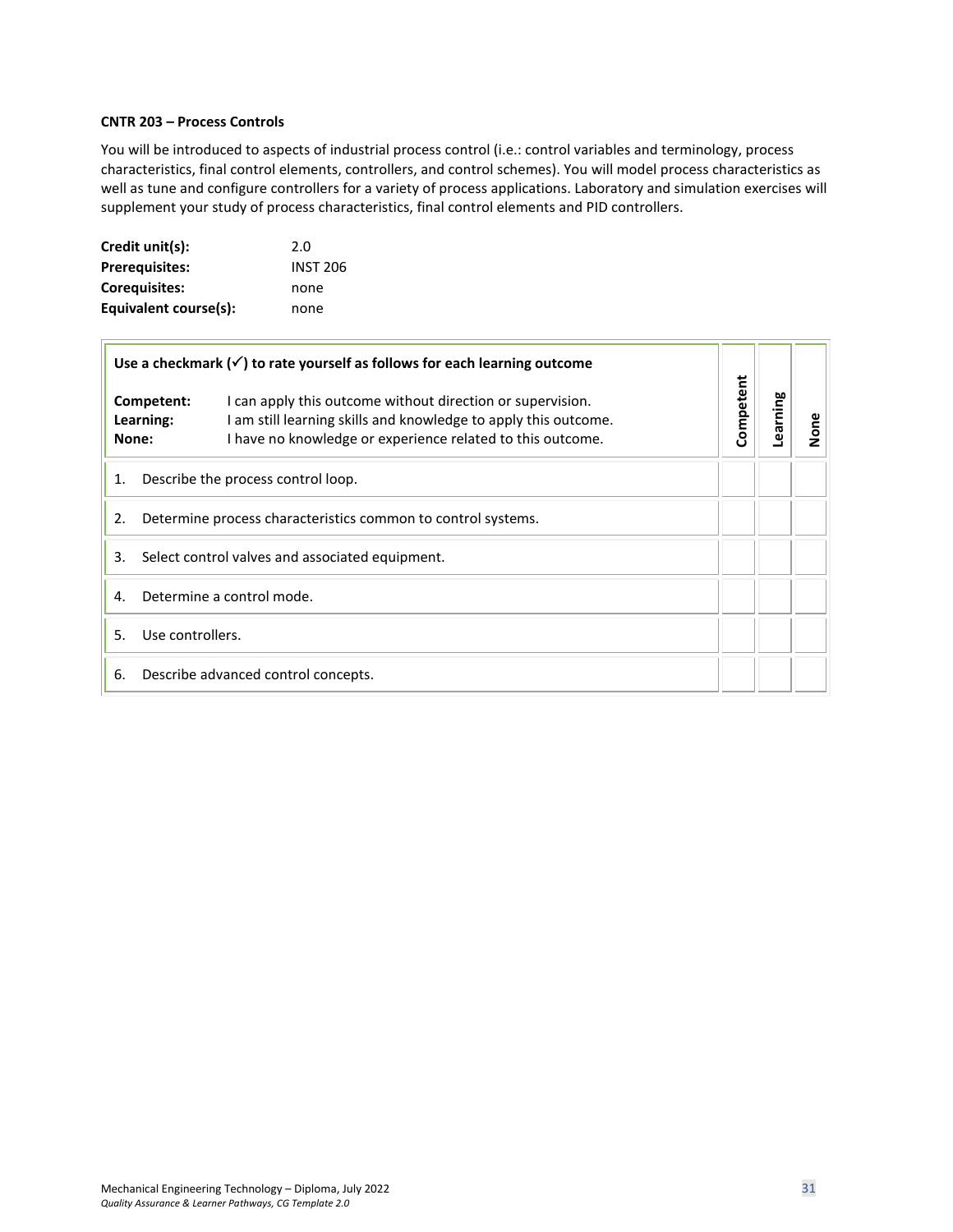# <span id="page-31-0"></span>**ENGM 200 – Finite Element Modeling**

You will gain experience using finite element modelling (FEM) software by applying several programs to the solution of typical analysis problems. You will develop an appreciation of the power and limitations of FEM by comparing computer-produced results with experimentally derived data and alternative classical methods of stress analysis.

| Credit unit(s):       | 3.0                         |
|-----------------------|-----------------------------|
| <b>Prerequisites:</b> | ENGM 101, CAD 201, FMEC 202 |
| Coreguisites:         | none                        |
| Equivalent course(s): | none                        |

| Use a checkmark $(\checkmark)$ to rate yourself as follows for each learning outcome      |                                                                                                                                                                                                                        |           |         |      |  |
|-------------------------------------------------------------------------------------------|------------------------------------------------------------------------------------------------------------------------------------------------------------------------------------------------------------------------|-----------|---------|------|--|
| None:                                                                                     | I can apply this outcome without direction or supervision.<br>Competent:<br>I am still learning skills and knowledge to apply this outcome.<br>Learning:<br>I have no knowledge or experience related to this outcome. | Competent | earning | None |  |
| 1.                                                                                        | Describe how the finite element modelling (FEM) is used in the product design process.                                                                                                                                 |           |         |      |  |
| 2.                                                                                        | Determine forces, stresses and deflections for trusses, plates, and frames using FEM.                                                                                                                                  |           |         |      |  |
| 3.<br>Determine stress concentrations and distributions for simple mechanical components. |                                                                                                                                                                                                                        |           |         |      |  |
| 4.                                                                                        | Determine modal shapes and frequencies for simple parts using FEM.                                                                                                                                                     |           |         |      |  |
| 5.                                                                                        | Analyze heat transfer and thermal stress for simple parts using FEM.                                                                                                                                                   |           |         |      |  |
| Demonstrate basic computational fluid dynamics (CFD) techniques.<br>6.                    |                                                                                                                                                                                                                        |           |         |      |  |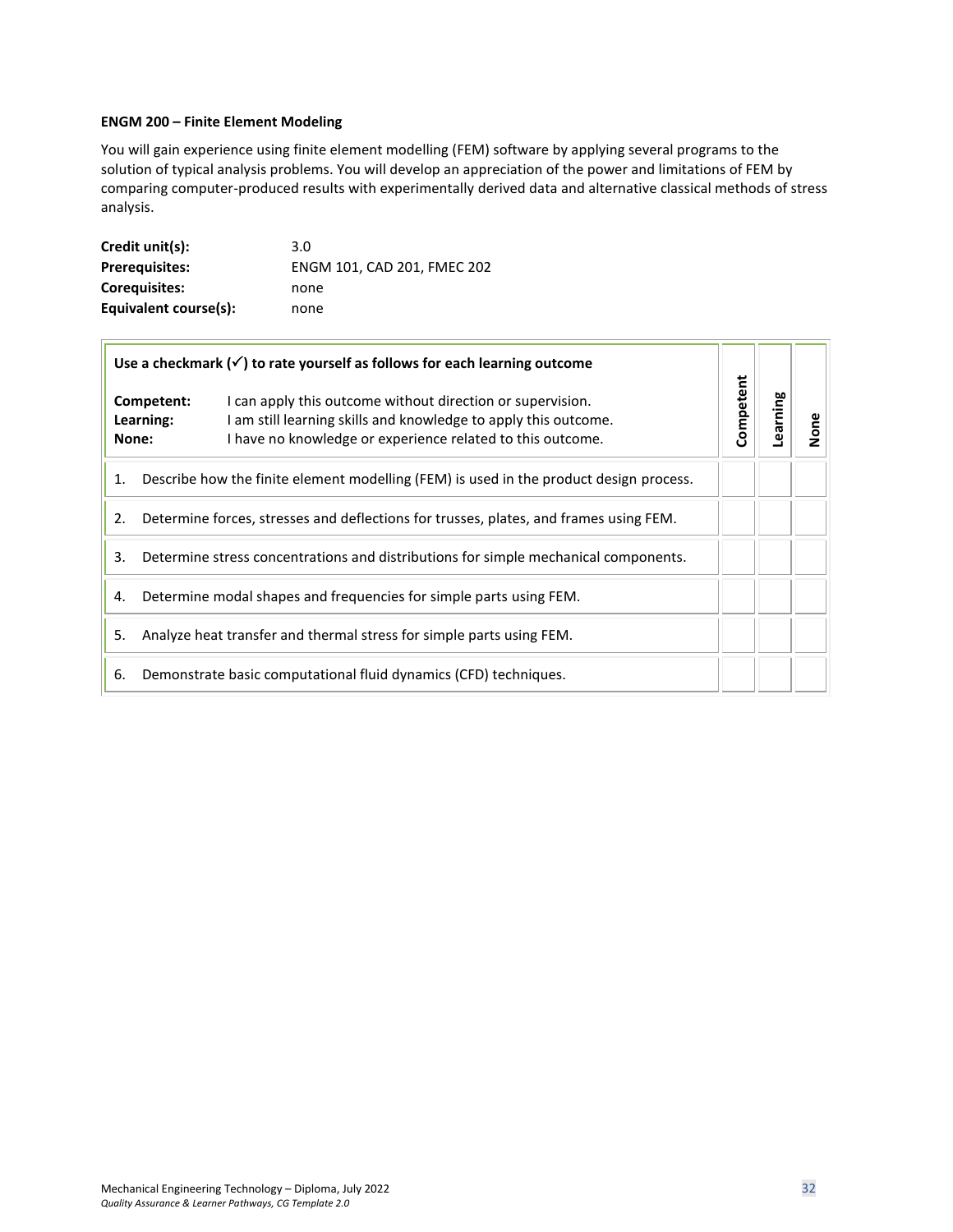#### <span id="page-32-0"></span>**ENGM 201 – Mechanical Design 2**

 $\overline{1}$ 

You will examine the techniques used in design, analysis, and selection of various machine components. Components you will study include shafts, belt and chain drive components, bearings, motors, couplings, gears, clutches, and brakes. A capstone course activity is the design of a bulk material conveyance system.

| Credit unit(s):       | 4.0                          |
|-----------------------|------------------------------|
| <b>Prerequisites:</b> | ENGM 193, ENGM 280, MANU 200 |
| Coreguisites:         | none                         |
| Equivalent course(s): | none                         |

| Use a checkmark $(\checkmark)$ to rate yourself as follows for each learning outcome |                                                                                                                                                                                             |           |          |      |  |
|--------------------------------------------------------------------------------------|---------------------------------------------------------------------------------------------------------------------------------------------------------------------------------------------|-----------|----------|------|--|
| Competent:<br>Learning:<br>None:                                                     | I can apply this outcome without direction or supervision.<br>I am still learning skills and knowledge to apply this outcome.<br>I have no knowledge or experience related to this outcome. | Competent | Learning | None |  |
| Design shafts for power transmission.<br>1.                                          |                                                                                                                                                                                             |           |          |      |  |
| Select plain surface bearings.<br>2.                                                 |                                                                                                                                                                                             |           |          |      |  |
| Select rolling contact bearings.<br>3.                                               |                                                                                                                                                                                             |           |          |      |  |
| Select motors for power transmission.<br>4.                                          |                                                                                                                                                                                             |           |          |      |  |
| Select keys and flexible couplings.<br>5.                                            |                                                                                                                                                                                             |           |          |      |  |
| 6.                                                                                   | Select gear speed reducers.                                                                                                                                                                 |           |          |      |  |
| 7.                                                                                   | Design clutches and brakes.                                                                                                                                                                 |           |          |      |  |
| Design a bulk material conveyance system.<br>8.                                      |                                                                                                                                                                                             |           |          |      |  |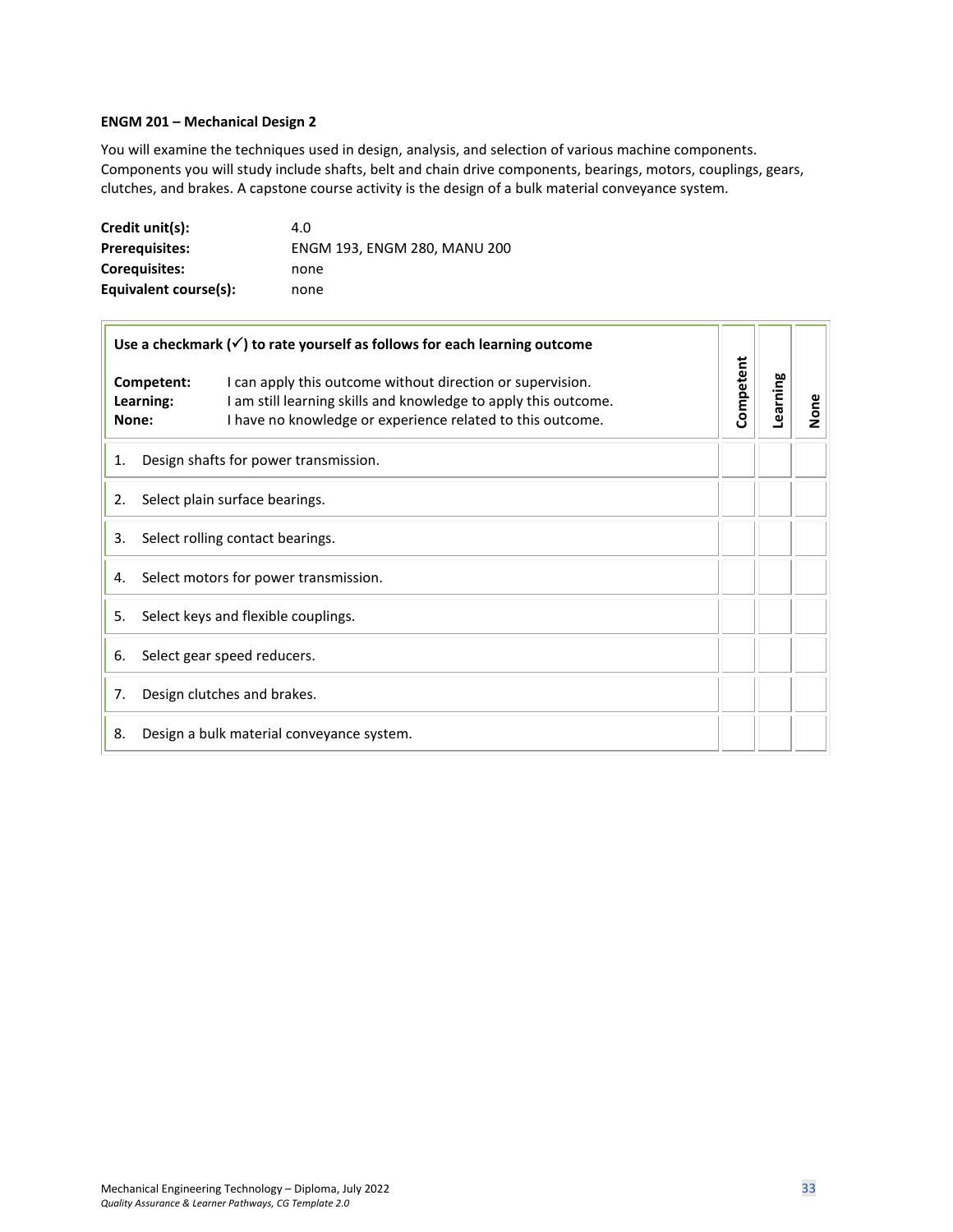#### <span id="page-33-0"></span>**ENGM 202 – Engineering Design and Development 1**

You will develop a solution to a targeted technical (mechanical engineering-centric) problem by applying a complete engineering design and development process. Starting with the development of a technical proposal and application of research findings, you shall proceed through a comprehensive design, analysis, and documentation cycle. Successful course resolution requires incorporation of multiple elements from the overall MET program curriculum.

| Credit unit(s):       | 4.0  |
|-----------------------|------|
| <b>Prerequisites:</b> | none |
| <b>Corequisites:</b>  | none |
| Equivalent course(s): | none |

| Use a checkmark $(\checkmark)$ to rate yourself as follows for each learning outcome |                                                                                                                                                                                                                                 |           |          |      |
|--------------------------------------------------------------------------------------|---------------------------------------------------------------------------------------------------------------------------------------------------------------------------------------------------------------------------------|-----------|----------|------|
|                                                                                      | Competent:<br>I can apply this outcome without direction or supervision.<br>Learning:<br>I am still learning skills and knowledge to apply this outcome.<br>I have no knowledge or experience related to this outcome.<br>None: | Competent | Learning | None |
| 1.                                                                                   | Develop an engineering technical proposal for a mechanical system or prototype.                                                                                                                                                 |           |          |      |
| 2.                                                                                   | Apply an engineering design and development cycle, including work methodologies and<br>problemsolving processes, to a mechanical system or prototype.                                                                           |           |          |      |
| 3.                                                                                   | Evaluate the technical and economic feasibility of alternate solutions.                                                                                                                                                         |           |          |      |
| 4.                                                                                   | Design a complex system / prototype.                                                                                                                                                                                            |           |          |      |
| 5.                                                                                   | Prepare manufacturing and fabrication documentation.                                                                                                                                                                            |           |          |      |
| 6.                                                                                   | Present research and design outcomes in conformance to engineering technical<br>standards.                                                                                                                                      |           |          |      |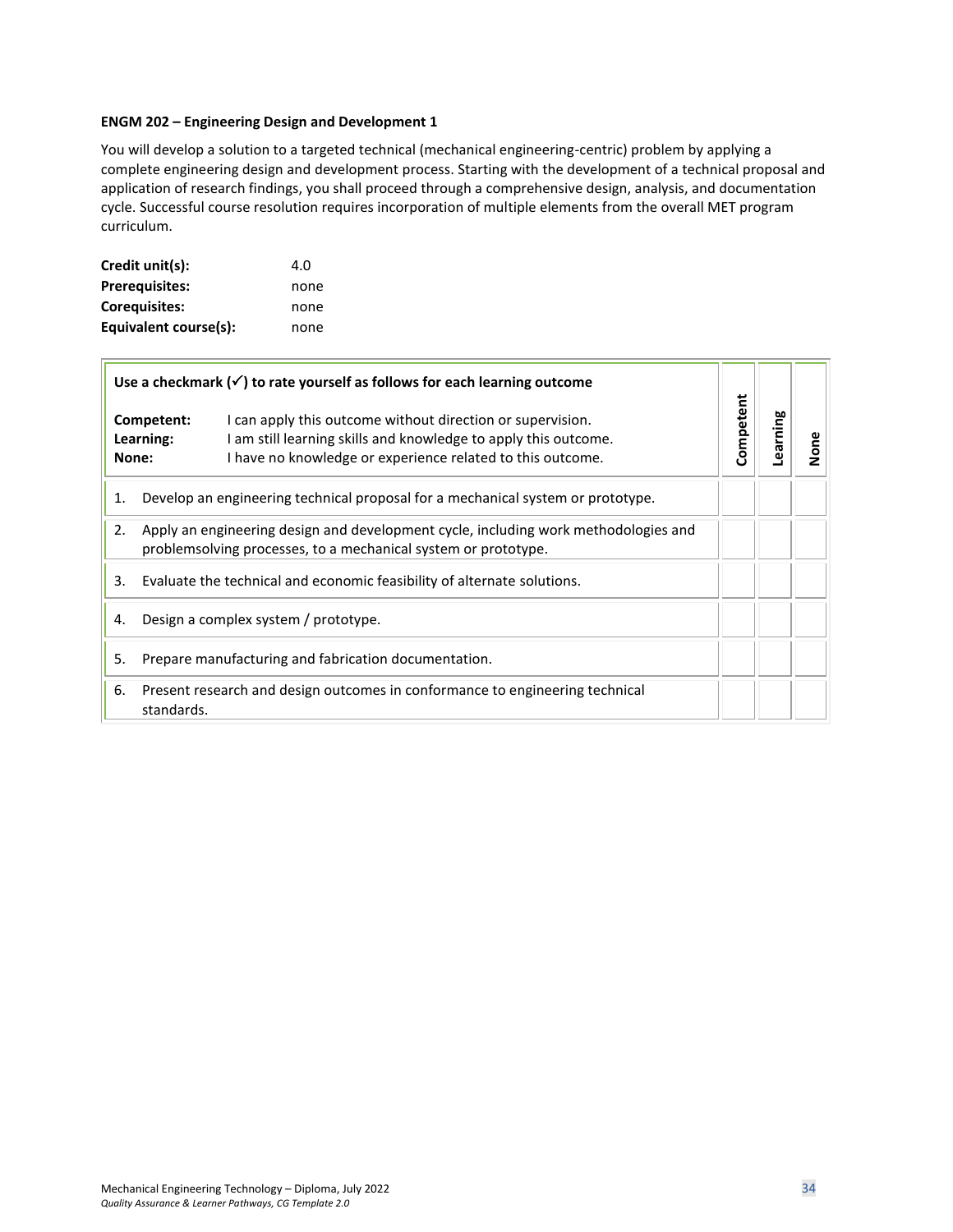#### <span id="page-34-0"></span>**HVAC 200 – HVAC Fundamentals**

You will be introduced to the field of heating, ventilation, and air conditioning (HVAC) engineering. You will investigate the processes of conditioning moist air and what is required to maintain an indoor space with regards to comfort, indoor air quality, health, and ventilation. You will explore a variety of building envelope assemblies and components and evaluate their performance. You will develop competency in the calculation of building heating and cooling loads, as well as design of air distribution systems. You will explore the variety of components used in HVAC systems and discuss emerging HVAC technologies, energy conservation techniques, and industrial applications

| Credit unit(s):       | 4.0               |
|-----------------------|-------------------|
| <b>Prerequisites:</b> | THER 201, CAD 102 |
| <b>Corequisites:</b>  | none              |
| Equivalent course(s): | none              |

| Use a checkmark $(\checkmark)$ to rate yourself as follows for each learning outcome |                                                                                                                                                                                                                        |           |          |      |
|--------------------------------------------------------------------------------------|------------------------------------------------------------------------------------------------------------------------------------------------------------------------------------------------------------------------|-----------|----------|------|
| None:                                                                                | Competent:<br>I can apply this outcome without direction or supervision.<br>I am still learning skills and knowledge to apply this outcome.<br>Learning:<br>I have no knowledge or experience related to this outcome. | Competent | Learning | None |
| 1.                                                                                   | Describe the properties of moist air.                                                                                                                                                                                  |           |          |      |
| 2.                                                                                   | Analyze basic psychrometric processes related to air conditioning systems.                                                                                                                                             |           |          |      |
| 3.                                                                                   | Analyze building heating, ventilation, and air conditioning (HVAC) system design, using<br>psychrometric analysis for both summer and winter conditions.                                                               |           |          |      |
| 4.                                                                                   | Characterize the criteria for comfort, indoor air quality, and health of indoor spaces.                                                                                                                                |           |          |      |
| 5.                                                                                   | Calculate the ventilation rates of indoor spaces using American Society of Heating,<br>Refrigerating and Air-Conditioning Engineers (ASHRAE) methods.                                                                  |           |          |      |
| 6.                                                                                   | Evaluate the performance of a variety of building envelope assemblies and components.                                                                                                                                  |           |          |      |
| 7.                                                                                   | Calculate heating and cooling loads for a building using ASHRAE methods.                                                                                                                                               |           |          |      |
| 8.                                                                                   | Design air distribution systems for various applications.                                                                                                                                                              |           |          |      |
| 9.                                                                                   | Compare common commercial HVAC components and systems used in industry.                                                                                                                                                |           |          |      |
|                                                                                      | 10. Discuss emerging HVAC technologies and available energy conservation techniques.                                                                                                                                   |           |          |      |
|                                                                                      | 11. Discuss HVAC applications in industrial settings.                                                                                                                                                                  |           |          |      |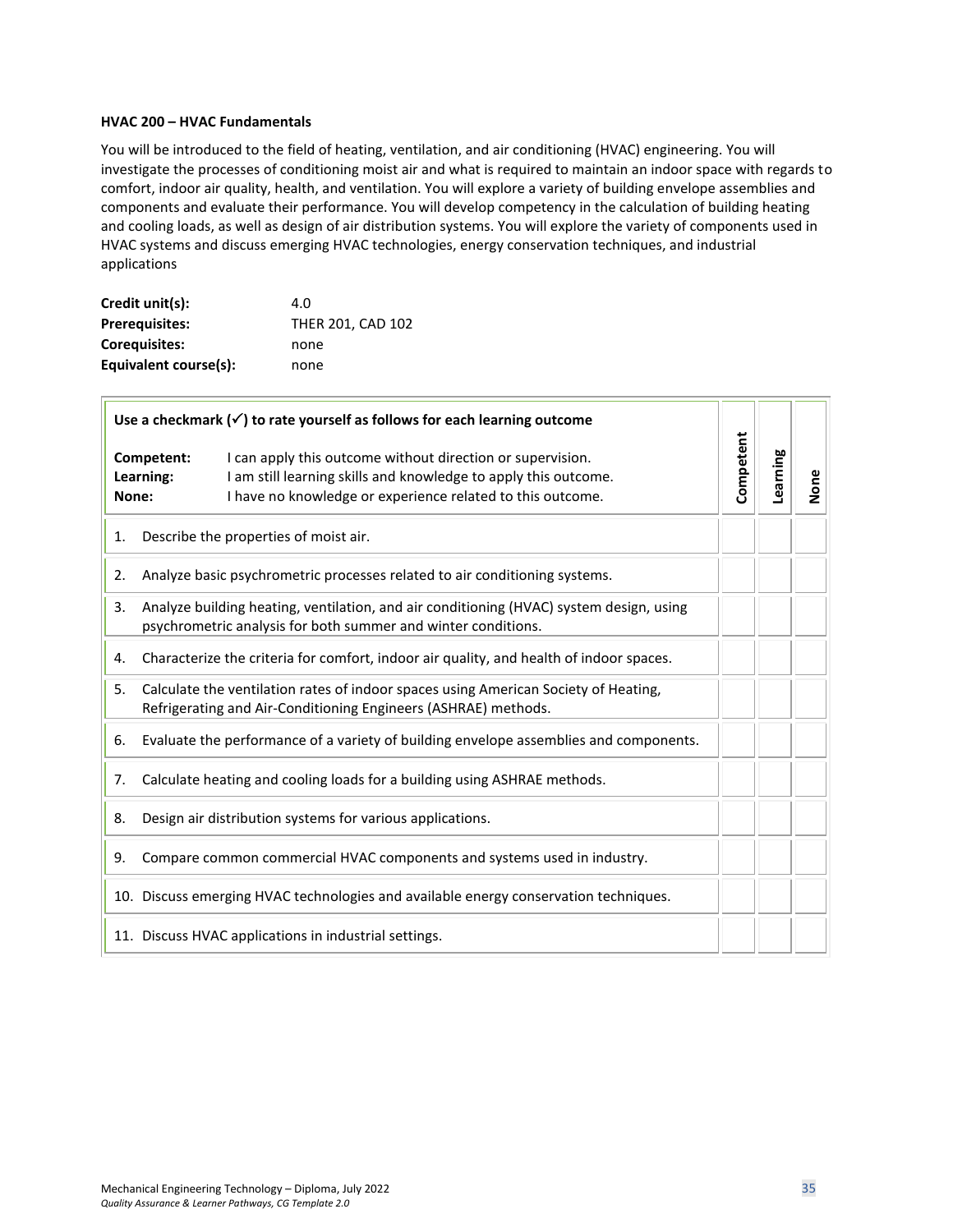#### <span id="page-35-0"></span>**INST 206 – Sensors and Networks**

 $\blacksquare$ 

You will develop foundational competency in process instrumentation, with perspective to the fields of Process Controls and Maintenance Management /Reliability Engineering. You will examine a variety of instrumentation devices and sensors, along with associated process signals and conditioning, measurement characteristics, as well as industrial communication protocols and networks. Laboratory exercises will supplement your study of pneumatic, electronic, digital and microprocessor-based measurement devices, signal transmitters, and communication methods.

| Credit unit(s):       | 4.O                         |
|-----------------------|-----------------------------|
| <b>Prerequisites:</b> | <b>ELEC 279 or CNTR 203</b> |
| Coreguisites:         | none                        |
| Equivalent course(s): | none                        |

| Use a checkmark $(\checkmark)$ to rate yourself as follows for each learning outcome |                                                  |                                                                                                                                                                                             |           |          |      |
|--------------------------------------------------------------------------------------|--------------------------------------------------|---------------------------------------------------------------------------------------------------------------------------------------------------------------------------------------------|-----------|----------|------|
| None:                                                                                | Competent:<br>Learning:                          | I can apply this outcome without direction or supervision.<br>I am still learning skills and knowledge to apply this outcome.<br>I have no knowledge or experience related to this outcome. | Competent | Learning | None |
| 1.                                                                                   |                                                  | Draw piping and instrumentation diagrams using ISA standards.                                                                                                                               |           |          |      |
| 2.                                                                                   |                                                  | Apply analog signal conditioning and transmission techniques.                                                                                                                               |           |          |      |
| 3.                                                                                   |                                                  | Apply digital signal conditioning techniques.                                                                                                                                               |           |          |      |
| 4.                                                                                   |                                                  | Describe digital signal conditioning techniques.                                                                                                                                            |           |          |      |
| 5.                                                                                   |                                                  | Use standard industrial network protocols.                                                                                                                                                  |           |          |      |
| Describe standard industrial network protocols.<br>6.                                |                                                  |                                                                                                                                                                                             |           |          |      |
| 7.                                                                                   | Compare methods of temperature measurement.      |                                                                                                                                                                                             |           |          |      |
| 8.                                                                                   | Compare methods of force and motion measurement. |                                                                                                                                                                                             |           |          |      |
| 9.                                                                                   |                                                  | Compare methods of pressure and level measurement.                                                                                                                                          |           |          |      |
|                                                                                      | (RMC) programs.                                  | 10. Examine vibration monitoring equipment used in reliability centered maintenance                                                                                                         |           |          |      |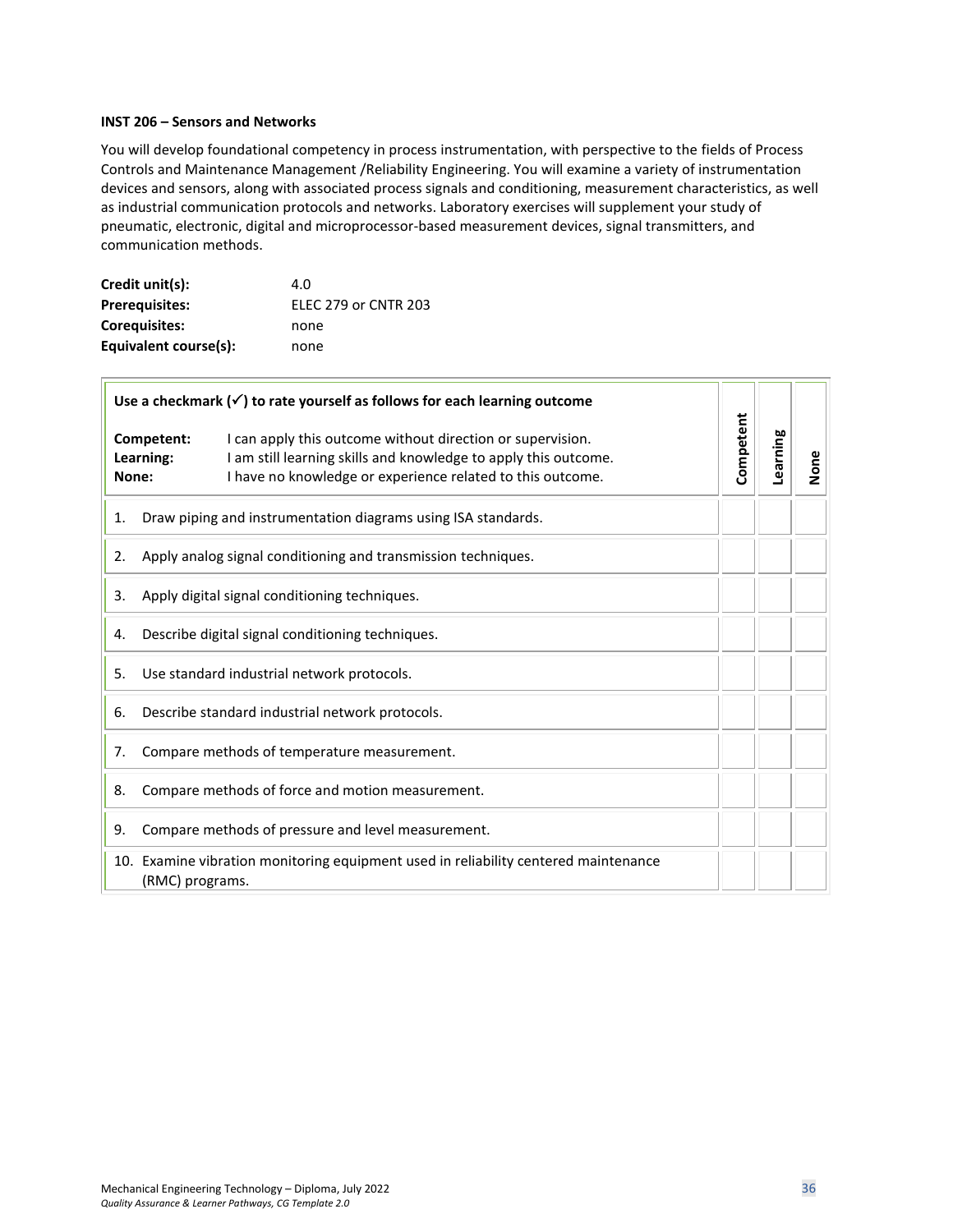#### <span id="page-36-0"></span>**PROJ 216 – Capstone Project**

You will examine primary aspects of project management, spanning project initiation through to close out. Core project management processes and tools are examined as applicable to the major stages of a project life cycle. You will develop competency in developing and managing project schedules and resources with software. You will also identify contract documents and legal obligations / practices typical to engineering and industry activities in Canada.

| Credit unit(s):       | 2.0             |
|-----------------------|-----------------|
| <b>Prerequisites:</b> | <b>ENGM 202</b> |
| <b>Corequisites:</b>  | none            |
| Equivalent course(s): | none            |

| Use a checkmark $(\checkmark)$ to rate yourself as follows for each learning outcome                                             |                                                                                                                                                                                                                        |           |        |      |
|----------------------------------------------------------------------------------------------------------------------------------|------------------------------------------------------------------------------------------------------------------------------------------------------------------------------------------------------------------------|-----------|--------|------|
| None:                                                                                                                            | I can apply this outcome without direction or supervision.<br>Competent:<br>I am still learning skills and knowledge to apply this outcome.<br>Learning:<br>I have no knowledge or experience related to this outcome. | Competent | guimae | None |
| 1.                                                                                                                               | Discuss project management concepts.                                                                                                                                                                                   |           |        |      |
| 2.                                                                                                                               | Demonstrate initiation and planning processes / requirements in a project life cycle.                                                                                                                                  |           |        |      |
| 3.                                                                                                                               | Demonstrate execution, monitoring, control, and closing processes / requirements<br>in a project life cycle.                                                                                                           |           |        |      |
| 4.                                                                                                                               | Create project documentation using software.                                                                                                                                                                           |           |        |      |
| Identify contract documents and legal obligations / practices typical to engineering<br>5.<br>and industry activities in Canada. |                                                                                                                                                                                                                        |           |        |      |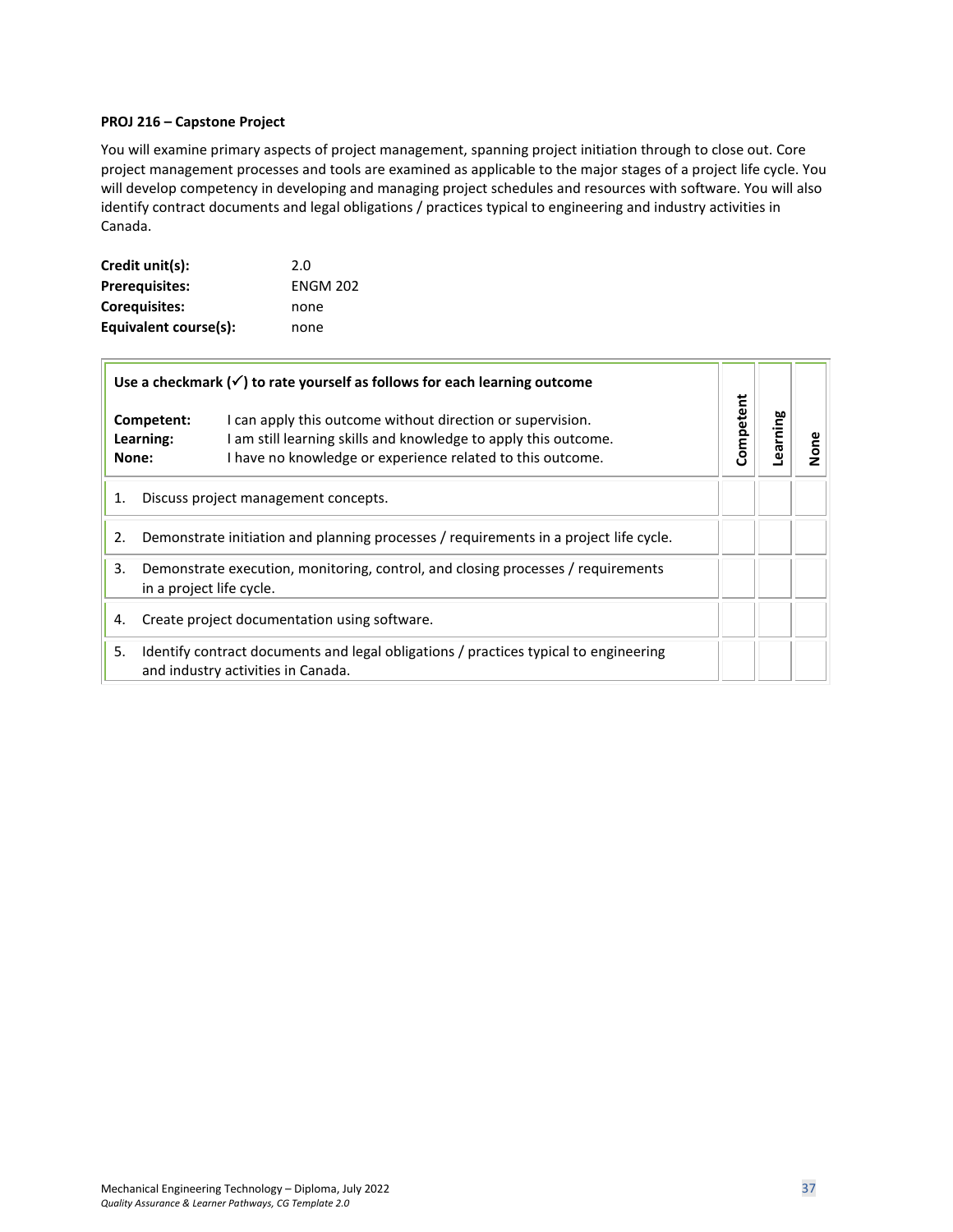#### <span id="page-37-0"></span>**THER 202 – Energy System Alternatives and Management**

You will explore established as well as emerging energy conversion and storage technologies, along with their implications for industry and society. Significant focus is placed on technologies such as hydropower, wind, solar, and hydrogen fuel cells. The production and relevant combustion / conversion processes for fuels (fossil / hydrocarbon, bio-sourced, hydrogen, nuclear) will be investigated. You will also consider methods of energy storage to manage energy use / production. Throughout, you will identify and utilize design principles, industrial standards, analytical software, and governing agencies related to the environmental and economic impact of energy use choices.

| Credit unit(s):       | 4.O             |
|-----------------------|-----------------|
| <b>Prerequisites:</b> | <b>THER 201</b> |
| Coreguisites:         | none            |
| Equivalent course(s): | none            |

| Use a checkmark $(\checkmark)$ to rate yourself as follows for each learning outcome |                                                                                        |                                                                                                                                                                                             |           |          |      |
|--------------------------------------------------------------------------------------|----------------------------------------------------------------------------------------|---------------------------------------------------------------------------------------------------------------------------------------------------------------------------------------------|-----------|----------|------|
|                                                                                      | Competent:<br>Learning:<br>None:                                                       | I can apply this outcome without direction or supervision.<br>I am still learning skills and knowledge to apply this outcome.<br>I have no knowledge or experience related to this outcome. | Competent | Learning | None |
| 1.                                                                                   | Describe energy systems in context of amenity, service, commodity, source, and supply. |                                                                                                                                                                                             |           |          |      |
| 2.                                                                                   |                                                                                        | Examine hydropower systems.                                                                                                                                                                 |           |          |      |
| 3.                                                                                   | Examine wind energy systems.                                                           |                                                                                                                                                                                             |           |          |      |
| Examine solar (photovoltaic and thermal) energy systems.<br>4.                       |                                                                                        |                                                                                                                                                                                             |           |          |      |
| Examine hydrogen fuel cells.<br>5.                                                   |                                                                                        |                                                                                                                                                                                             |           |          |      |
| Compare methods of energy storage and distribution.<br>6.                            |                                                                                        |                                                                                                                                                                                             |           |          |      |
| 7.                                                                                   | Examine emerging heat, power, and energy system applications.                          |                                                                                                                                                                                             |           |          |      |
| 8.                                                                                   |                                                                                        | Examine the production, storage / transportation, and utilization of conventional<br>(primarily carbonbased) and other fuels (e.g., biofuel, hydrogen, and nuclear).                        |           |          |      |
| 9.                                                                                   |                                                                                        | Demonstrate principles of energy conservation and management for industrial,<br>transportation and residential application.                                                                 |           |          |      |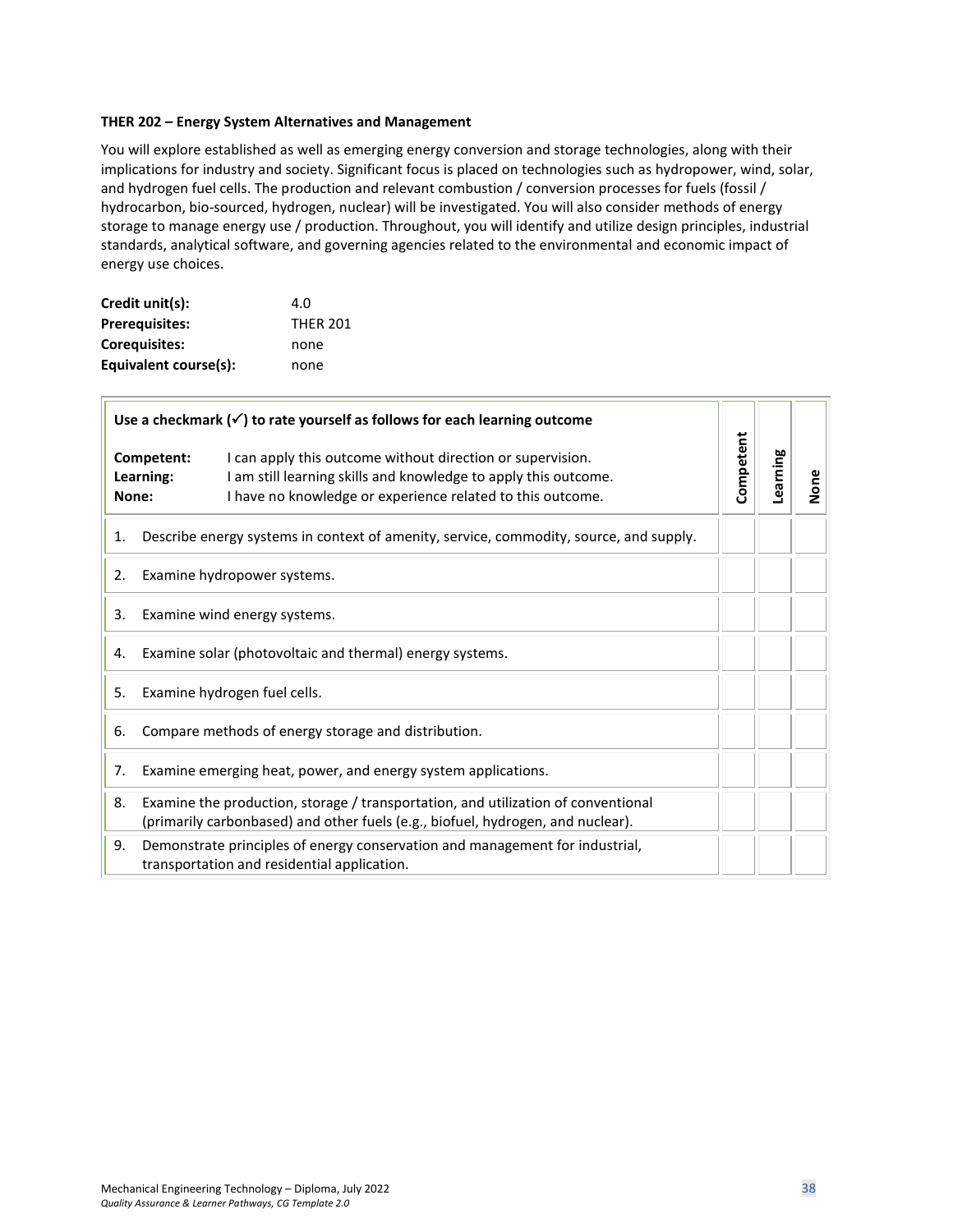### <span id="page-38-0"></span>**CNTR 206 – Automation Control Applications**

You will study methods and use devices common to automating industrial operations using programmable devices. You will examine techniques for sequencing events using timers, counters, and comparisons to provide solutions to typical industrial applications. You will develop proficiency in drawing and interpreting piping and instrumentation diagrams (P&IDs). You will implement a small automation project as a capstone course activity.

| Credit unit(s):       | 2.0               |
|-----------------------|-------------------|
| <b>Prerequisites:</b> | SEM 107, ELEC 279 |
| Coreguisites:         | none              |
| Equivalent course(s): | none              |

 $\Box$ 

| Use a checkmark $(\checkmark)$ to rate yourself as follows for each learning outcome |                                                                                                                                                                                                                      |           |         |          |
|--------------------------------------------------------------------------------------|----------------------------------------------------------------------------------------------------------------------------------------------------------------------------------------------------------------------|-----------|---------|----------|
| None:                                                                                | I can apply this outcome without direction or supervision.<br>Competent:<br>am still learning skills and knowledge to apply this outcome.<br>Learning:<br>I have no knowledge or experience related to this outcome. | Competent | earning | <u>Š</u> |
| 1.                                                                                   | Develop Programmable Logic Controller (PLC) projects using ladder logic programming.                                                                                                                                 |           |         |          |
| 2.                                                                                   | Use input/output devices with a PLC.                                                                                                                                                                                 |           |         |          |
| 3.                                                                                   | Implement timers, counters, as well as comparison and computation functionality in<br>a PLC program.                                                                                                                 |           |         |          |
| 4.                                                                                   | Interpret piping and instrumentation diagrams (P&IDs) using ISA standard.                                                                                                                                            |           |         |          |
| Implement a small automation project.<br>5.                                          |                                                                                                                                                                                                                      |           |         |          |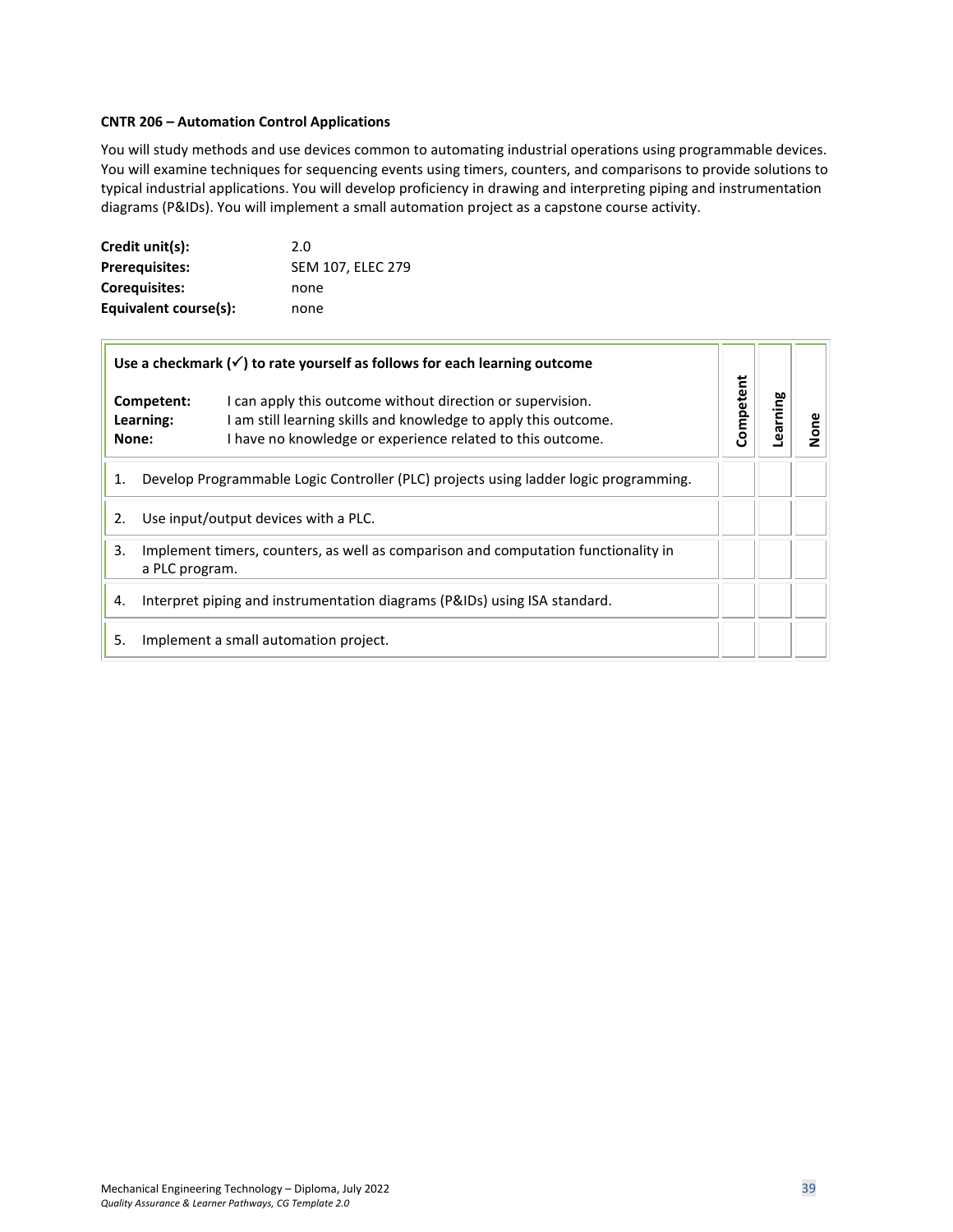# <span id="page-39-0"></span>**ENGM 203 – Engineering Design and Development 2**

You will construct, test, refine, and present a mechanical system or prototype.

| Credit unit(s):       | 2.0             |
|-----------------------|-----------------|
| <b>Prerequisites:</b> | <b>ENGM 202</b> |
| <b>Corequisites:</b>  | none            |
| Equivalent course(s): | none            |

| Use a checkmark $(\checkmark)$ to rate yourself as follows for each learning outcome |                                                      |                                                                                                                                                                                             |           |        |   |
|--------------------------------------------------------------------------------------|------------------------------------------------------|---------------------------------------------------------------------------------------------------------------------------------------------------------------------------------------------|-----------|--------|---|
|                                                                                      | Competent:<br>Learning:<br>None:                     | I can apply this outcome without direction or supervision.<br>I am still learning skills and knowledge to apply this outcome.<br>I have no knowledge or experience related to this outcome. | Competent | arning | ā |
| 1.                                                                                   | Construct a complex mechanical system or prototype.  |                                                                                                                                                                                             |           |        |   |
| Evaluate mechanical system or prototype performance.<br>2.                           |                                                      |                                                                                                                                                                                             |           |        |   |
| 3.<br>Develop improvements to mechanical system or prototype.                        |                                                      |                                                                                                                                                                                             |           |        |   |
| 4.                                                                                   | Present data from design and performance evaluation. |                                                                                                                                                                                             |           |        |   |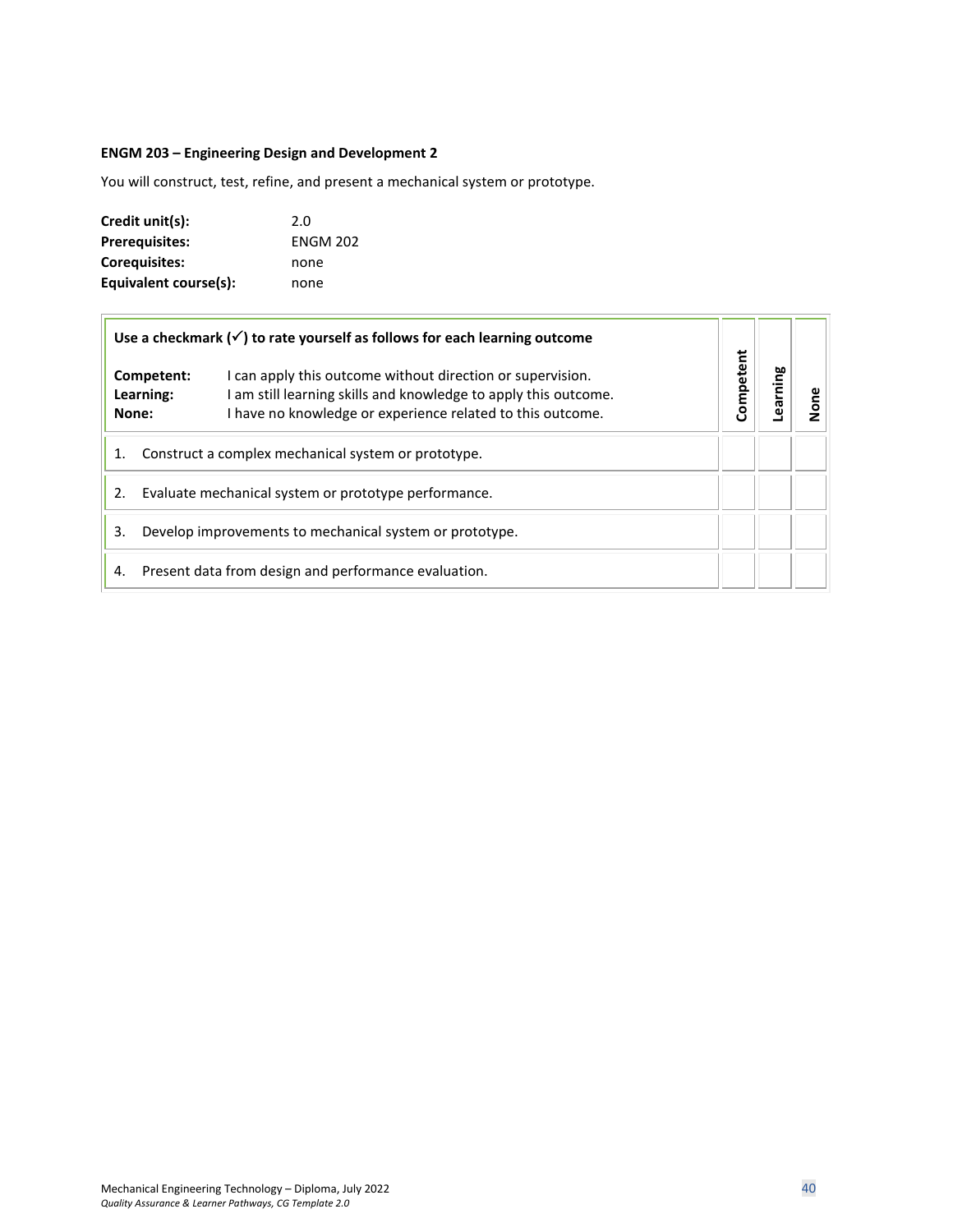# <span id="page-40-0"></span>**HVAC 201 – Building Performance Modelling**

You will study the concepts of building information modelling and apply tools to create a model of a building's mechanical system(s). Specific mechanical equipment will be selected from manufacturer's catalogues and incorporated into the model. The model will be used to evaluate the energy performance of the building with regards to heating, cooling, and ventilation.

| Credit unit(s):       | 2.0             |
|-----------------------|-----------------|
| <b>Prerequisites:</b> | <b>HVAC 200</b> |
| <b>Corequisites:</b>  | none            |
| Equivalent course(s): | none            |

| Use a checkmark $(\checkmark)$ to rate yourself as follows for each learning outcome |                                                                                                                                                                                                                        |           |        |             |  |
|--------------------------------------------------------------------------------------|------------------------------------------------------------------------------------------------------------------------------------------------------------------------------------------------------------------------|-----------|--------|-------------|--|
| None:                                                                                | I can apply this outcome without direction or supervision.<br>Competent:<br>Learning:<br>I am still learning skills and knowledge to apply this outcome.<br>I have no knowledge or experience related to this outcome. | Competent | arning | ene<br>None |  |
| 1.                                                                                   | Discuss Building Information Modelling (BIM).                                                                                                                                                                          |           |        |             |  |
| 2.                                                                                   | Design air and hydronic systems of a building with commercial software.                                                                                                                                                |           |        |             |  |
| 3.                                                                                   | Design a building mechanical room with commercial software.                                                                                                                                                            |           |        |             |  |
| 4.                                                                                   | Evaluate the energy performance of a building with commercial software.                                                                                                                                                |           |        |             |  |
| 5.                                                                                   | Examine HVAC system control strategies.                                                                                                                                                                                |           |        |             |  |